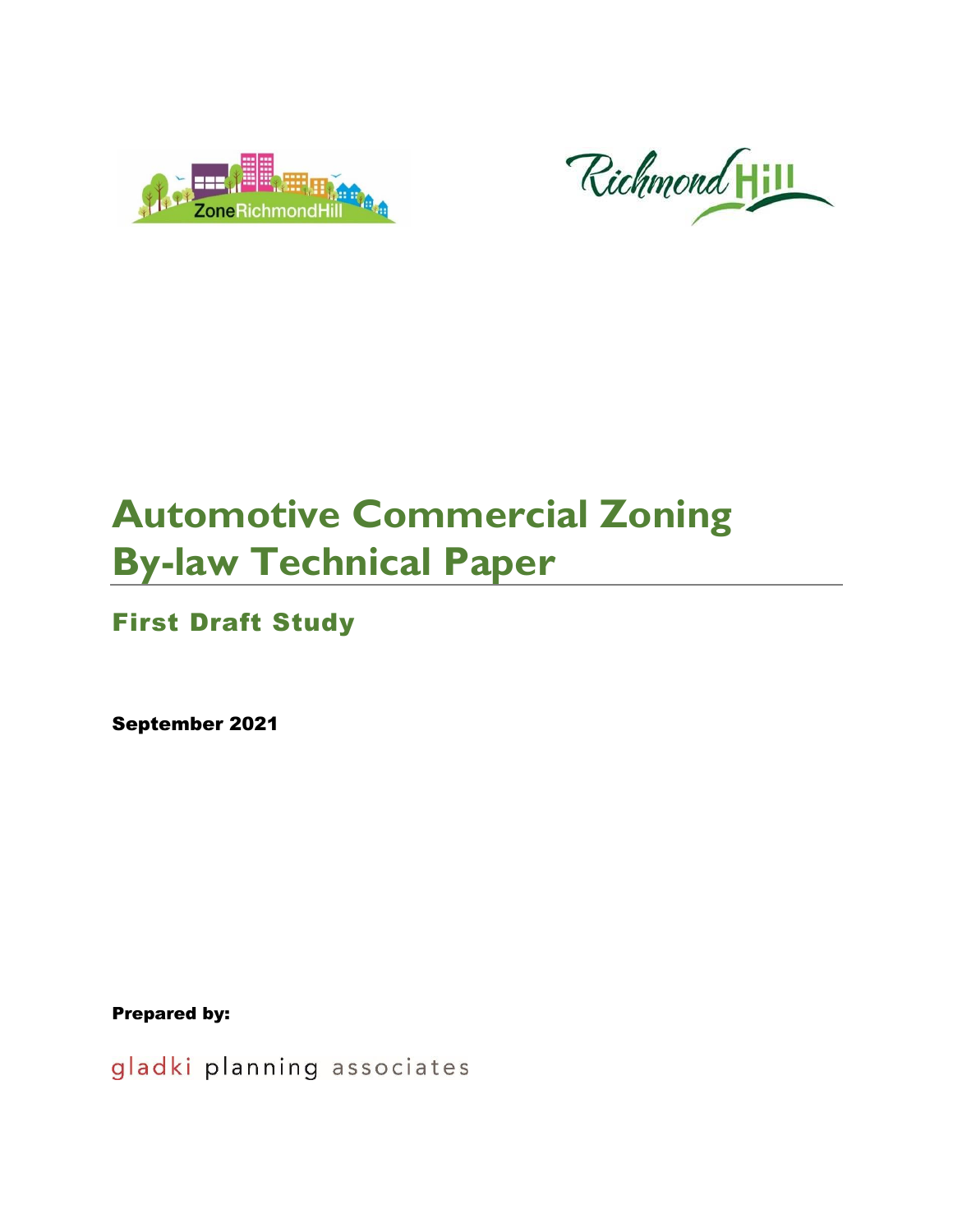# **Contents**

| 1 |       |  |  |
|---|-------|--|--|
|   | 1.1   |  |  |
| 2 |       |  |  |
|   | 2.1   |  |  |
|   | 2.2   |  |  |
|   | 2.3   |  |  |
|   | 2.4   |  |  |
|   | 2.4.1 |  |  |
|   | 2.4.2 |  |  |
|   | 2.4.3 |  |  |
| 3 |       |  |  |
|   | 3.1   |  |  |
|   | 3.2   |  |  |
| 4 |       |  |  |
|   | 4.1   |  |  |
|   | 4.1.1 |  |  |
|   | 4.1.2 |  |  |
|   | 4.1.3 |  |  |
|   | 4.1.4 |  |  |
|   | 4.1.5 |  |  |
|   | 4.1.6 |  |  |
|   | 4.1.7 |  |  |
|   |       |  |  |
|   | 4.2.1 |  |  |
|   | 4.2.2 |  |  |
|   | 4.2.3 |  |  |
|   | 4.2.4 |  |  |
|   | 4.2.5 |  |  |
|   | 4.2.6 |  |  |
|   | 4.2.7 |  |  |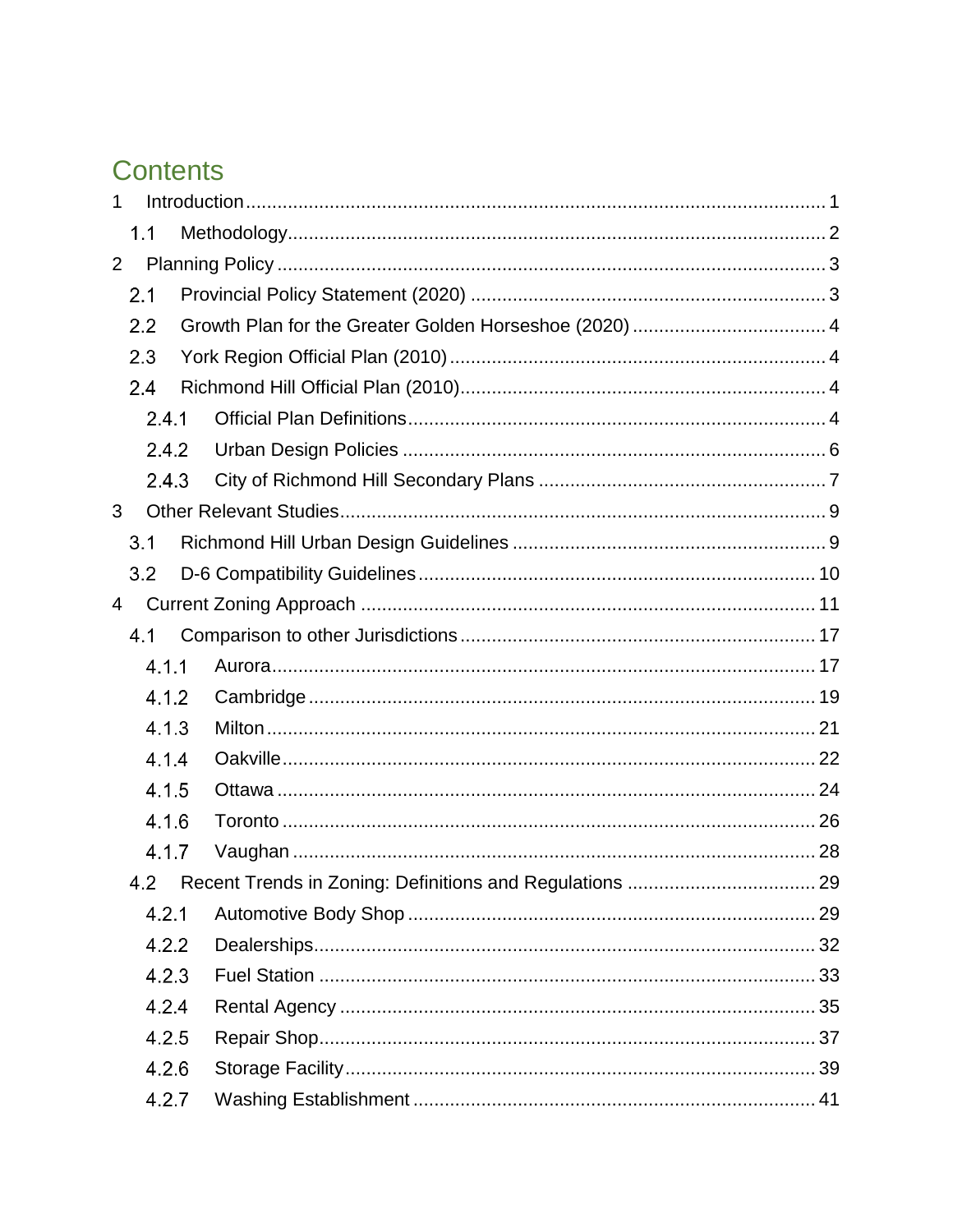| 6 |     | Recommended Policy and Zoning Framework for Automotive Commercial Uses 43       |  |
|---|-----|---------------------------------------------------------------------------------|--|
|   |     |                                                                                 |  |
|   |     | 6.2 Provide Supportive Automotive Commercial Uses in Proximity to Primary       |  |
|   |     |                                                                                 |  |
|   | 6.4 | <b>Ensure Appropriate Transition Standards between Automotive and Sensitive</b> |  |
|   |     |                                                                                 |  |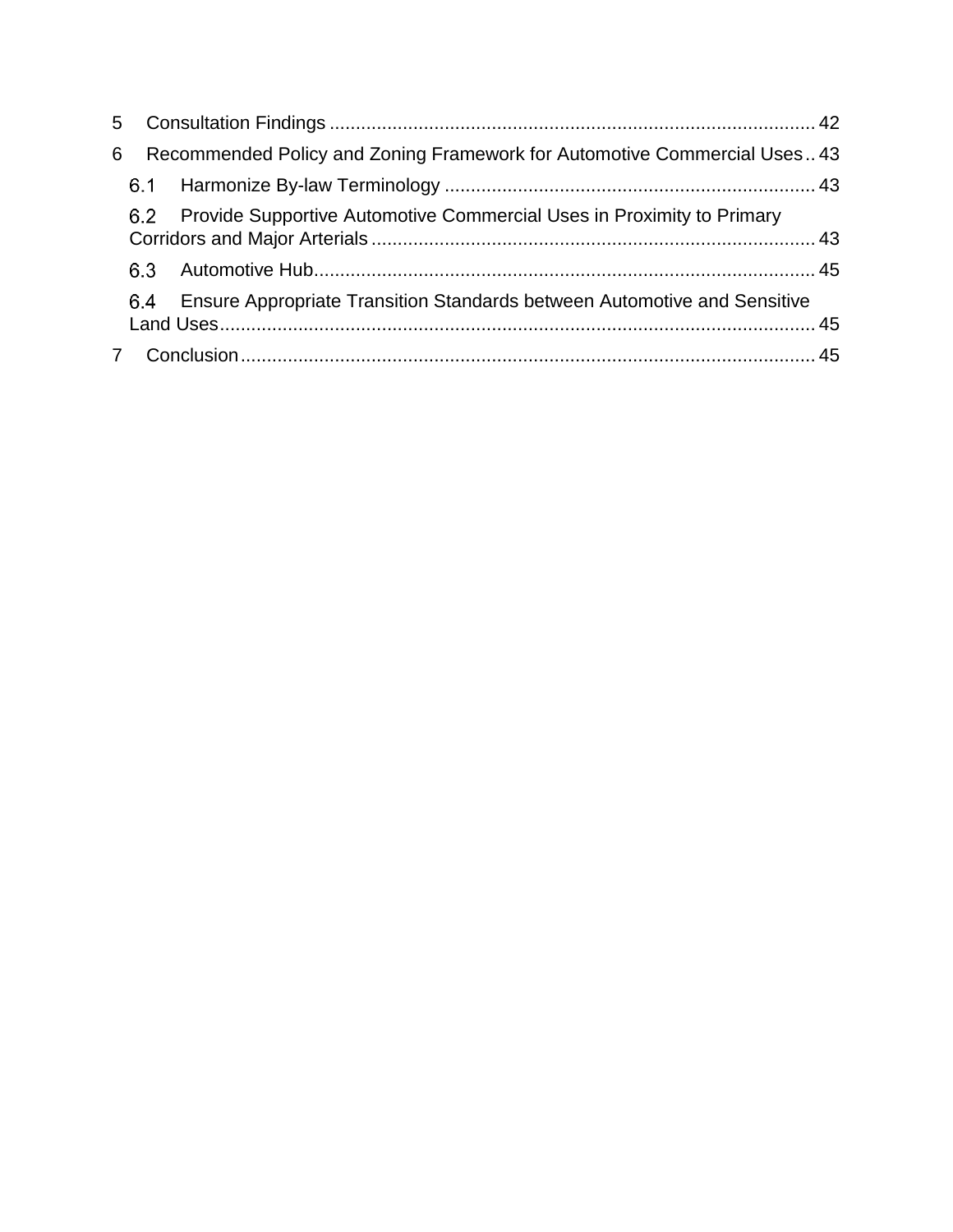# <span id="page-3-0"></span>1 **Introduction**

In July 2010, Council adopted the Richmond Hill Official Plan, July 2010, (the OP) which was partially approved by the former Ontario Municipal Board (now the Ontario Lands Tribunal). The Official Plan sets out a "new kind of urban" policy direction for the City. Accordingly, the City is presently undertaking a comprehensive City-wide zoning by-law review (zoning review) with the intent of developing one comprehensive modern zoning by-law to implement the Official Plan, and repealing the multiple parent by-laws that were enacted from various periods in the City's history that presently apply throughout the City. In support of the zoning review, a number of technical discussion papers (papers) on specific topical matters will be prepared.

This paper is prepared in support of the Comprehensive Zoning By-law Review to address land use planning issues regarding automotive commercial uses.

This study will inform (1) any necessary changes to the Official Plan policies related to automotive commercial uses; (2) where within the City of Richmond Hill, these uses should be permitted in the new comprehensive zoning by-law; and (3) appropriate performance standards for automotive commercial uses (e.g. size, setback, landscaping, parking and loading).

These uses are important to providing services for maintaining automobiles and supporting commercial businesses throughout the City. The City plans for these uses through zoning by-laws and other planning tools, to reduce conflict but also to ensure convenient access for the public and to support local businesses.

This report groups automotive service commercial and related fleet transportation supportive uses into one of seven types of uses which are defined in zoning by-laws to compare the inconsistent usage of these terms across zoning by-laws and between the official plan and zoning by-law. The following are used in this paper:

- **Fuel Station** refers to gas/fuel station.
- **Automotive Body Shop** refers to a place where work on the auto body, paint, upholstery, etc., takes place. (May be subject to D-6 Guidelines—see section 3.22 below.)
- **Repair Shop** refers to a place where mechanical repairs occur. (May be subject to D-6 Guidelines—see section 3.22 below.)
- **Washing Establishment** refers to a car wash that may be automatic or selfserve
- **Dealership** refers to a place where vehicles are sold.
- **Rental Agency** refers to a place where vehicles are rented.
- **Storage Facility** refers to a place where vehicles are stored.

The research that was conducted to prepare this paper looks at the existing policy framework and reviews current zoning bylaws in Richmond Hill and other municipalities.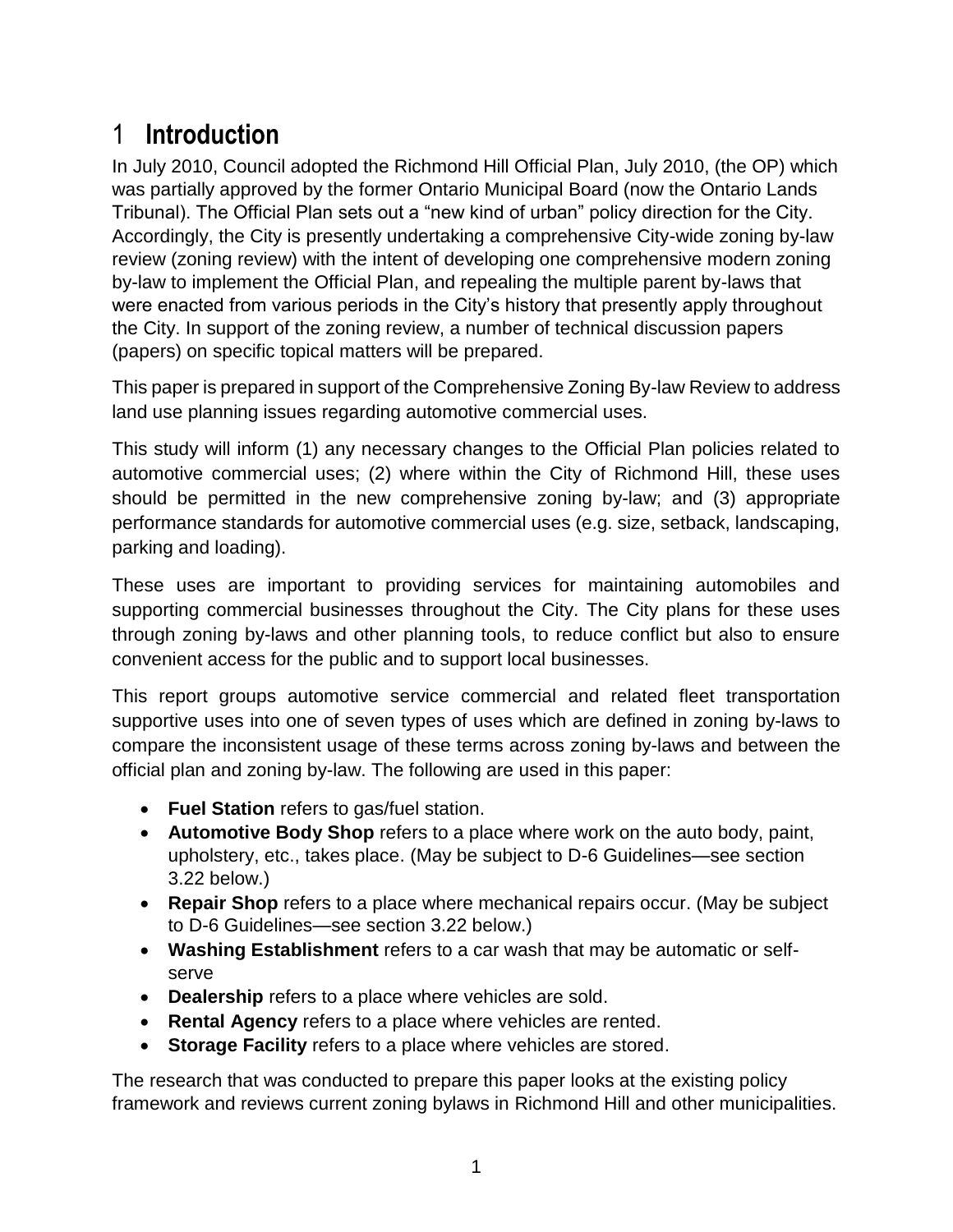The policy and regulatory frameworks address the fossil fuel-based automobile industry as it exists today and has existed for many years. We are, however, experiencing a period of profound transition in the auto industry with the inexorable shift to electric vehicles. All indications are that this trend will accelerate significantly over the coming years, with increased urgency to address climate change in the near future.

At this time there is no clarity on what this future will look like, but it is clear that some changes will affect the recommendations contained in this report and may result in some redundant and perhaps some new uses over time. For example, early indications are that charging stations for electric vehicles will be dispersed to people's residences, places of work, parking lots and locations where on street parking is permitted. With the potential evolution of batteries to accommodate long distance trips, fuel stations, as we know them, may become obsolete. On the other hand, repair shops, car washing facilities and auto body shops mays still be required and it will be important for Richmond Hill to identify convenient location for these uses.

Similarly, auto dealerships are already decoupling their show rooms from the storage of vehicles for sale or rent. Dealerships are searching for places to store vehicles separately form showrooms, sometimes in remote industrial locations.

Over the longer term, the advent of autonomous vehicles, with the potential to affect auto ownership patterns, will require thinking about where to store these vehicles in convenient locations so they can be easily accessed by users.

In many municipalities car share vehicles are ubiquitous and used by an increasing number of people who choose not to own a car. These vehicles are located in dispersed local parking lots and on street parking spaces. They can be accessed via the internet and thus do not need rental locations. Thus, car rental agencies may become a thing of the past.

It is difficult to speculate where we will end up in the future, particularly with respect to technological change. The research and recommendations contained in this report should be viewed as interim and transitional. As the changes related to the automotive industry continue to evolve, it will be necessary to monitor these changes and adjust zoning regulations in response.

#### <span id="page-4-0"></span> $1.1<sub>1</sub>$ **Methodology**

The work for this paper has been structured in four (4) phases outlined below:

- 1. Kick-off and Planning with City of Richmond Hill Staff
- 2. Information Gathering
	- Research and review of existing by-laws
	- Community and stakeholder consultation
	- Reporting of Consultation Findings
- 3. Draft Study Development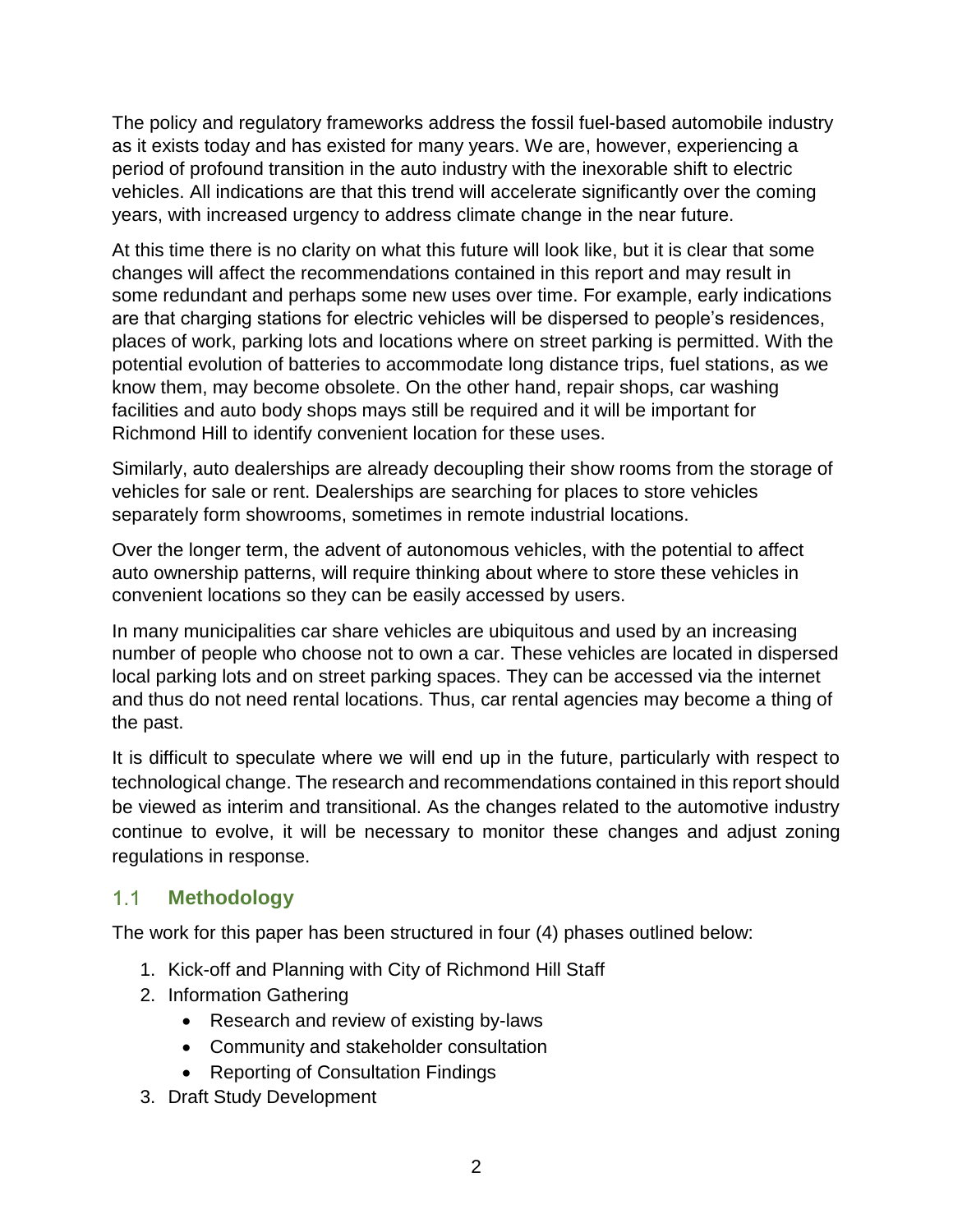- Draft study report
- Public open house
- Meeting with City staff
- 4. Final Study Development
	- Final study
	- Council meeting

This report is prepared further to Phase 3, draft study development and will be open to review and comment by the public prior to the preparation of a final study report with recommendations.

# <span id="page-5-0"></span>2 **Planning Policy**

A hierarchy of legislation and policy documents constitute the framework for planning decisions in the province of Ontario.

#### <span id="page-5-1"></span> $2.1$ **Provincial Policy Statement (2020)**

The Provincial Policy Statement (the 'PPS') came into effect on May 1, 2020 and provides policy direction on matters of Provincial interest related to land use planning and development. In accordance with Section 3(5) of the Planning Act, all land use planning decisions are required to be consistent with the PPS.

The PPS generally directs growth to achieve the efficient use of land and resources and to minimize negative impacts to air quality and climate change. Through the PPS, planning authorities are directed to identify appropriate development standards for development which can facilitate redevelopment and intensification in a compact form and avoid or mitigate risks to public health and safety.

Policy 1.2.6 of the PPS promotes the compatibility of land uses, directing authorities to plan to avoid adverse impacts to noise, odour, and other contaminates between major facilities and sensitive land uses including residential uses. Where a land use conflict cannot be avoided, planning authorities are directed to ensure that development adjacent to sensitive land uses are only permitted where there is a need for a facility and where adverse effects to sensitive land uses or impacts to the facility are minimized and mitigated.

The PPS also promotes opportunities for economic development and community investment to support long-term economic prosperity across the province. Employment areas may be identified through Official Plans where land uses and major facilities may be separated from sensitive land uses.

Through policy 4.6, the PPS identifies a municipal official plan as the most important vehicle for the implementation of the policies of the PPS. Official Plans are required to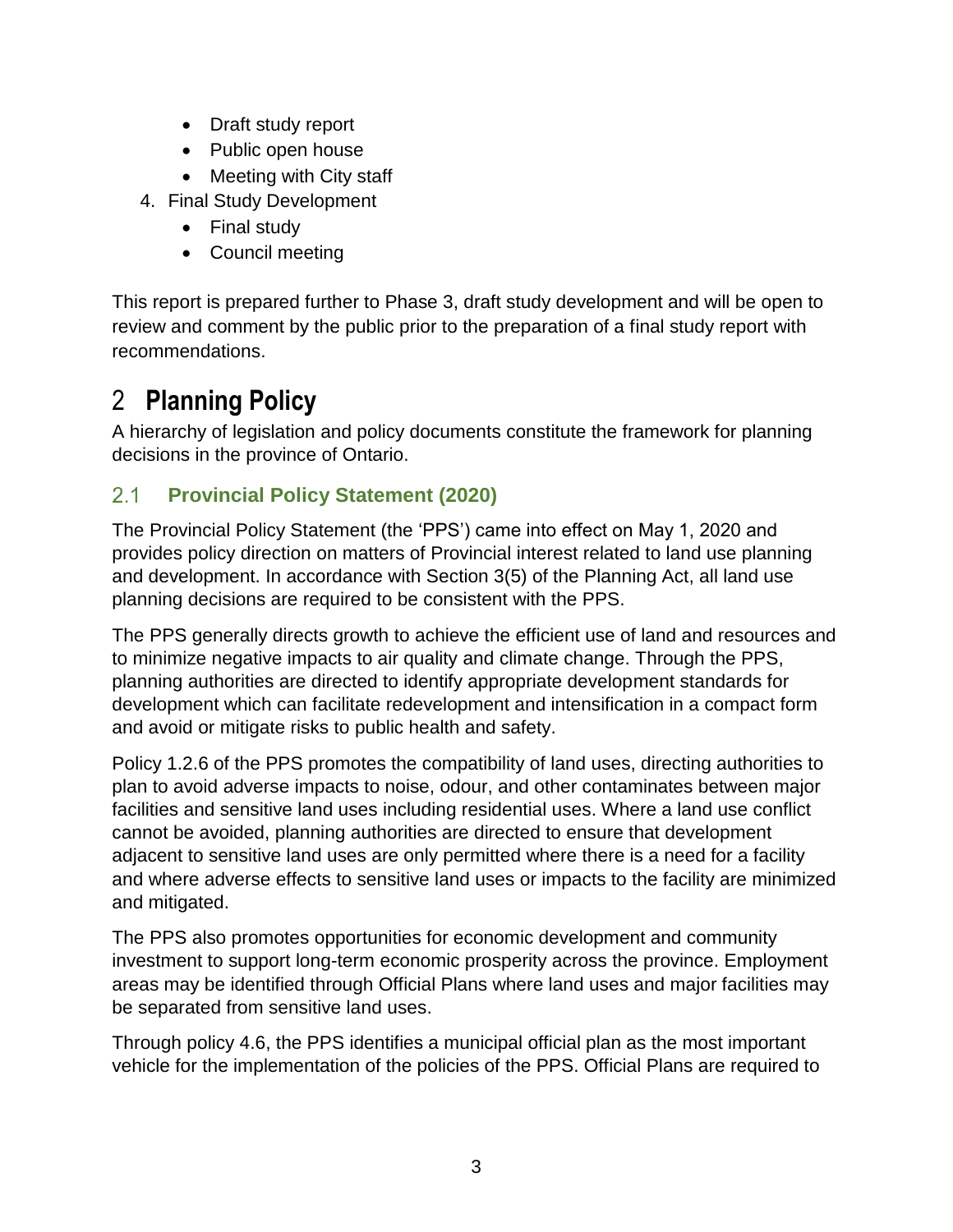identify provincial interests and to set forth appropriate land use designations and policies.

#### <span id="page-6-0"></span> $2.2$ **Growth Plan for the Greater Golden Horseshoe (2020)**

The Growth Plan for the Greater Golden Horseshoe (the 'Growth Plan') came into effect on May 16, 2019 replacing the previous version. The Growth Plan guides growth in the Greater Golden Horseshoe region to support complete communities, prioritize intensification and higher densities within key growth areas, support a range and mix of housing options, integrate land use planning with investment in infrastructure and public services, and provide for different approaches to manage growth.

#### <span id="page-6-1"></span> $2.3$ **York Region Official Plan (2010)**

York Region Council adopted the in-force York Region Official Plan (YROP) in 2009; the Minister of Municipal Affairs and Housing approved the Plan in 2010. The YROP was subject to a number of appeals and has a 2019 office consolidation. The policies of the YROP guide new planning and development in York Region. The Region is presently undertaking a Regional Municipal Comprehensive Review with a proposed land use planning horizon extending to year 2051.

#### <span id="page-6-2"></span> $2.4$ **Richmond Hill Official Plan (2010)**

The Richmond Hill Official Plan was adopted by the Richmond Hill Council on July 12, 2010. It was endorsed, with modifications, by the Regional Municipality of York on May 19, 2011. There were numerous OMB appeals. On April 5, 2012 the Ontario Municipal Board (OMB) partially approved the OP and subsequently issued a number of amending Orders.

The policies of the OP will guide decisions to manage growth and development to implement the vision of the City over the planning period to 2031. The OP advances a vision of "building a new kind of urban" (Section 2.1). The Richmond Hill Official Plan provides limited guidance for automotive uses. Automotive uses may generally be considered as Automotive Service Commercial, Commercial or Employment Uses.

## <span id="page-6-3"></span>2.4.1 Official Plan Definitions

*Automotive Service Commercial* - A range of automotive uses are defined by the Richmond Hill Official Plan as Automotive Service Commercial uses. This definition includes the sale of petroleum products, the sale of automobile accessories, car wash establishments or minor repair shops. Motor vehicle sales, auto body repair, public garage and stand-alone car washes are not included in this definition.

*Commercial Uses* - A variety of automotive uses are considered as commercial uses and are not specifically considered under any other definitions in the Richmond Hill Official Plan. Commercial uses include the use of land, building or structures for the purpose of buying or selling commodities and supplying services and include a range of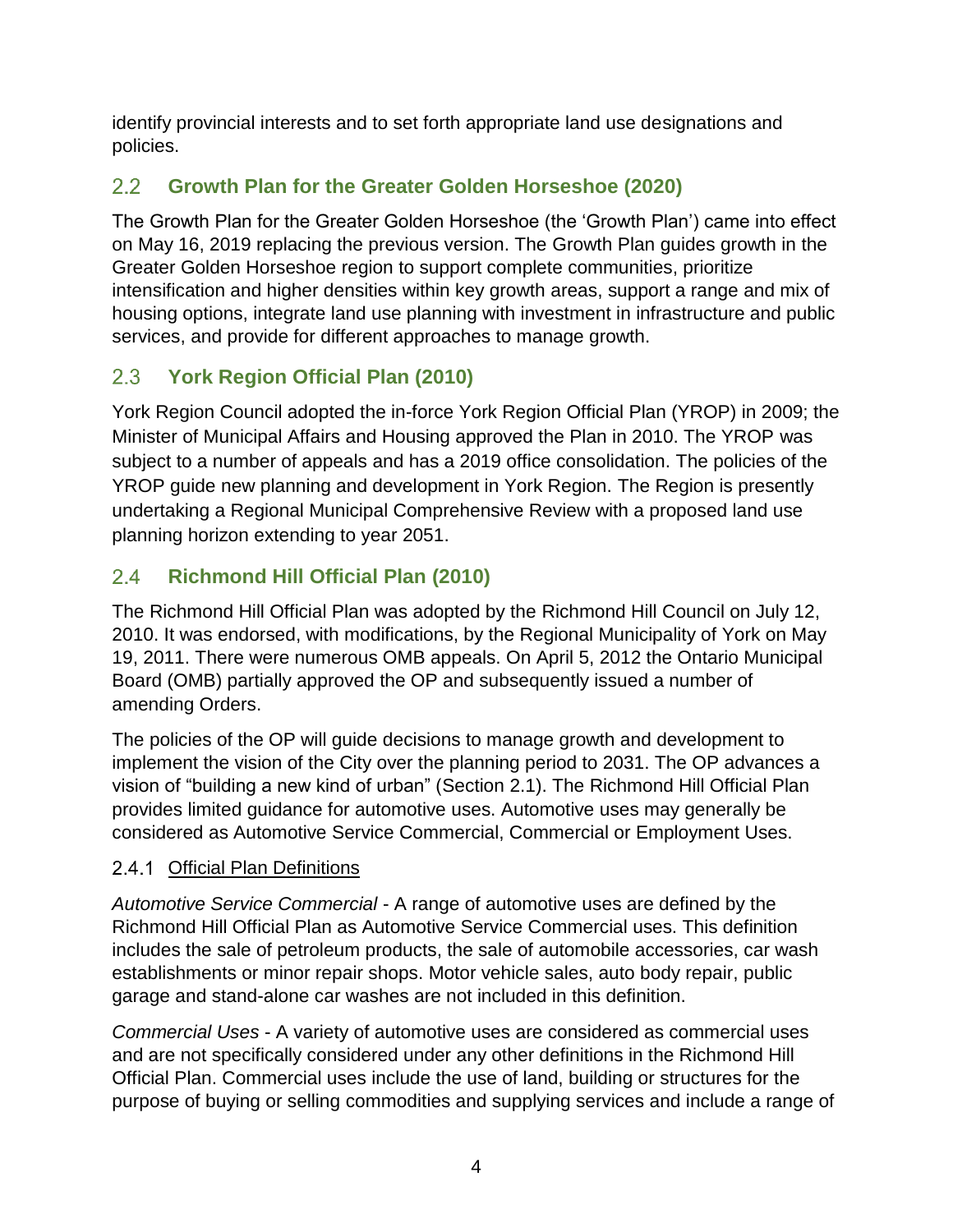activities. New and used car dealers, passenger car rental and leasing, light truck, trailer and RV leasing are all considered as commercial uses.

*Industrial Uses* – Automotive repair and service uses including auto body repair shops and public garages are permitted within employment areas with some specific conditions on their location. Automotive service commercial uses are also considered in employment areas subject to specific conditions.

The Official Plan considers the location of automotive uses through both land use designations and key location policies for specific auto-related uses.



*Figure 1 – Location of Permitted Automotive Service Commercial Uses, City of Richmond Hill*

Table 1 below identifies the land use designation and policies by particular use.

| Table 1 - Official Plan Land Use Designations and Automotive Uses |  |
|-------------------------------------------------------------------|--|
|-------------------------------------------------------------------|--|

| <b>Land Use Designation</b> | <b>Motor Vehicle Related Use and Permissions</b> |
|-----------------------------|--------------------------------------------------|
| <b>Richmond Hill Centre</b> | • Commercial uses are contemplated within this   |
|                             | designation.                                     |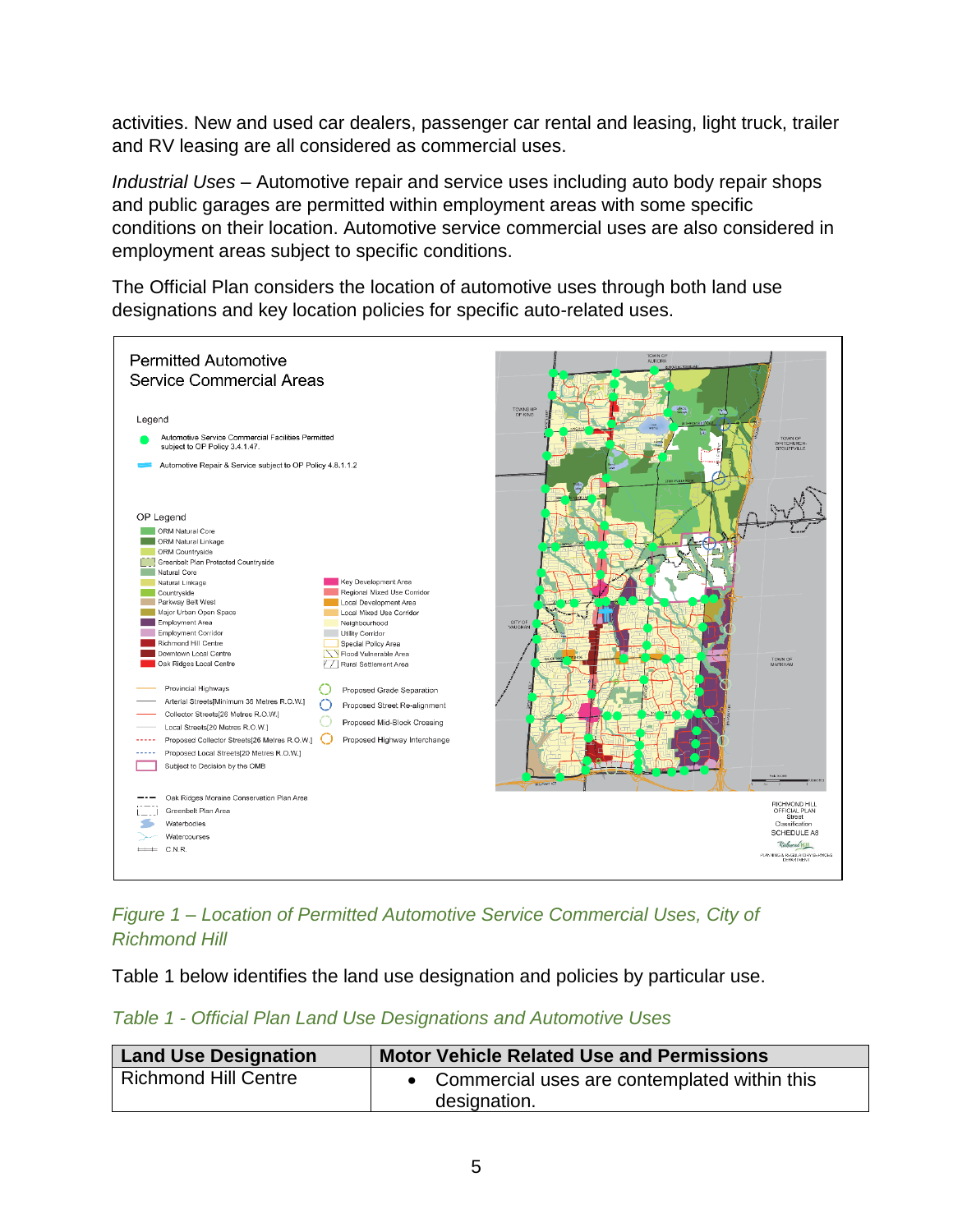| <b>Downtown Local Centre</b><br>(on lands fronting Yonge<br>Street) | Commercial uses are contemplated within this<br>designation.                                                                                                                                                                                                                                                                                         |
|---------------------------------------------------------------------|------------------------------------------------------------------------------------------------------------------------------------------------------------------------------------------------------------------------------------------------------------------------------------------------------------------------------------------------------|
| Oak Ridges Local Centre                                             | Commercial uses are contemplated within this<br>$\bullet$<br>designation.<br>Automotive Service Commercial uses that conform<br>$\bullet$<br>to the location policies of the Official Plan are<br>contemplated.                                                                                                                                      |
| <b>Key Development Areas</b>                                        | Commercial uses are contemplated within this<br>$\bullet$<br>designation.                                                                                                                                                                                                                                                                            |
| <b>Local Development Areas</b>                                      | Commercial uses are contemplated within this<br>$\bullet$<br>designation.                                                                                                                                                                                                                                                                            |
| <b>Regional Mixed-Use</b><br>Corridors                              | Commercial uses are contemplated within this<br>$\bullet$<br>designation.<br>Automotive Service Commercial uses that conform<br>$\bullet$<br>to the location policies of the Official Plan are<br>contemplated.                                                                                                                                      |
| <b>Local Mixed-use Corridor</b>                                     | Motor vehicle related uses are not considered.<br>$\bullet$<br>Small-scale commercial uses that complement the<br>residential character of the area are contemplated.                                                                                                                                                                                |
| <b>Employment Area</b>                                              | Warehousing and enclosed storage is<br>$\bullet$<br>contemplated.<br>Automotive Service Commercial uses that conform<br>$\bullet$<br>to the location policies of the Official Plan are<br>contemplated.<br>Automotive repair and service type uses that<br>$\bullet$<br>conform to the locational policies of the Official<br>Plan are contemplated. |
| <b>Employment Corridor</b>                                          | Automotive Service Commercial uses that conform<br>$\bullet$<br>to the location policies of the Official Plan are<br>contemplated.                                                                                                                                                                                                                   |

#### <span id="page-8-0"></span>2.4.2 Urban Design Policies

The Official Plan provides policies to guide the location of particular automotive uses including Automotive Service Commercial facilities and Automotive repair and service uses within employment areas.

Policy 3.4.1.47 applies to all Automotive Service Commercial facilities within Richmond Hill and restricts the location of these facilities to major intersections and provides that no more than two such facilities be located at any one intersection.

*3.4.1.47 Automotive service commercial facilities shall be subject to the following design criteria:*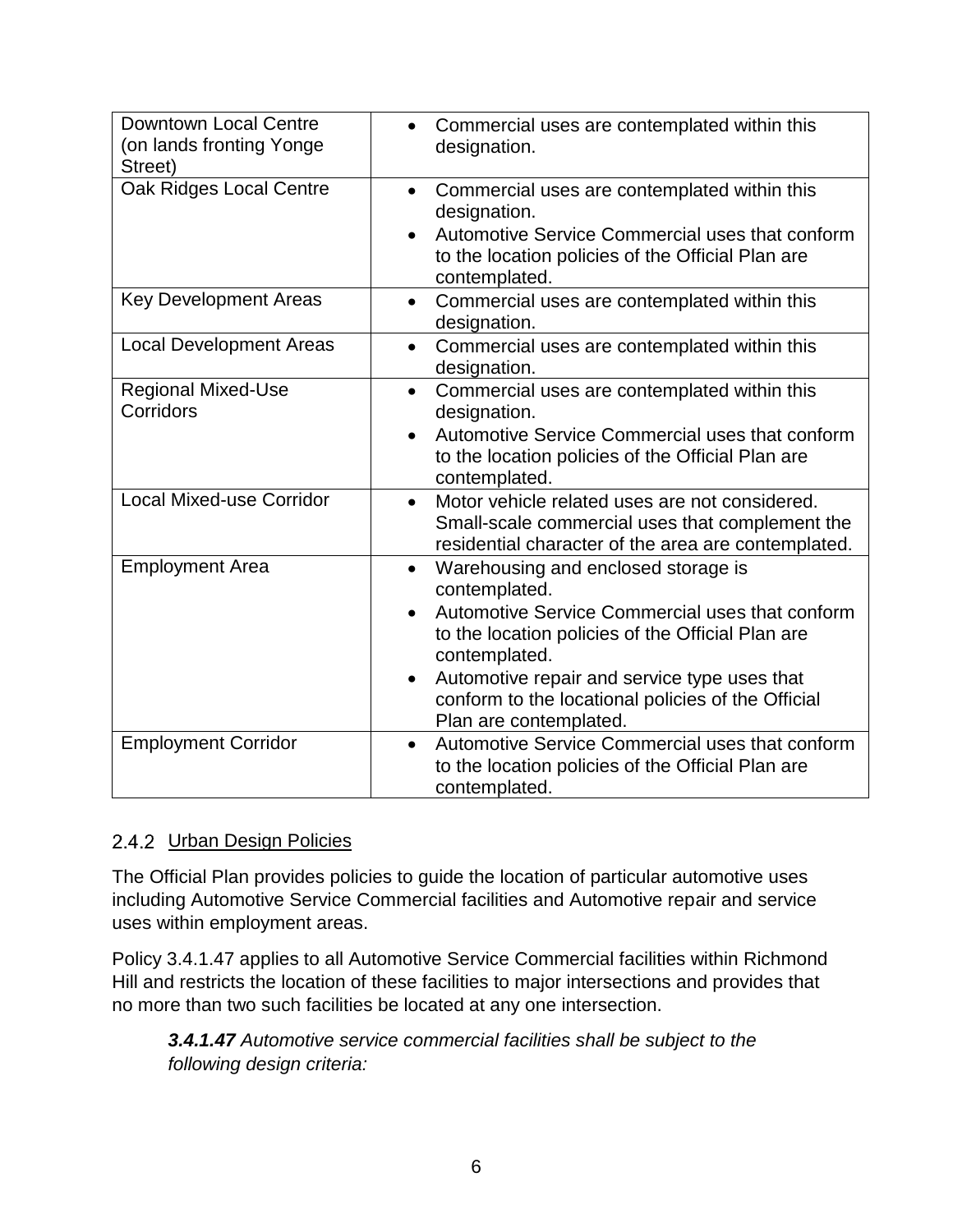- *a) The location of automotive service commercial facilities shall be restricted to the intersection of two arterial streets or the intersection of an arterial street and a collector street;*
- *b) No more than two automotive service commercial facilities shall be permitted at any intersection; and*
- c) *Automotive service commercial sites and structures shall be encouraged to integrate with other commercial or retail developments.*

Automotive repair and service uses within the *Employment Area* designation are also subject to these location considerations. Subject to policy 4.8.1.1.2.h, automotive repair and service uses are limited to Enford Road, and Industrial Road within the Newkirk Business Park west of the Canadian National Railway.

Section 3.4.1 of the Official Plan also provides policies regarding urban design which are applicable to all uses. In addition, each land use designation includes additional policies regarding context specific design considerations. Developments must provide a transition to neighbourhoods consistent with policy 3.4.1.55 across the City and policies 4.8.2.2.6, 4.8.1.2.5, 4.6.1.12, 4.5.1.10, 4.4.1.10, 4.3.2.2.6, 4.3.1.2.10, 4.2.2.11 in *Employment Corridors*, *Employment Areas*, *Regional Mixed Use Corridors*, *Local Development Areas*, *Key Development Areas*, the *Oak Ridges Local Centre*, *Downtown Local Centre*, and *Richmond Hill Centre* respectively.

In addition, screening should be provided between the public realm and loading or outdoor storage operations in accordance with policy 3.4.1.45.

*3.4.1.45 Development shall be designed to provide screening of loading areas, rooftop mechanical equipment, and outdoor storage areas where permitted.*

## <span id="page-9-0"></span>2.4.3 City of Richmond Hill Secondary Plans

A number of secondary plans have been prepared for particular areas of the City of Richmond Hill. Secondary plans are prepared as an amendment to an official plan and provide more detailed policies for a geographic area and may provide detailed land use, parks, urban design and implementation policies.

Some secondary plans in the City of Richmond Hill provide further land use guidance regarding automotive uses. The table below provides land use designations governing automotive uses in the North Leslie and West Gormley Secondary Plans.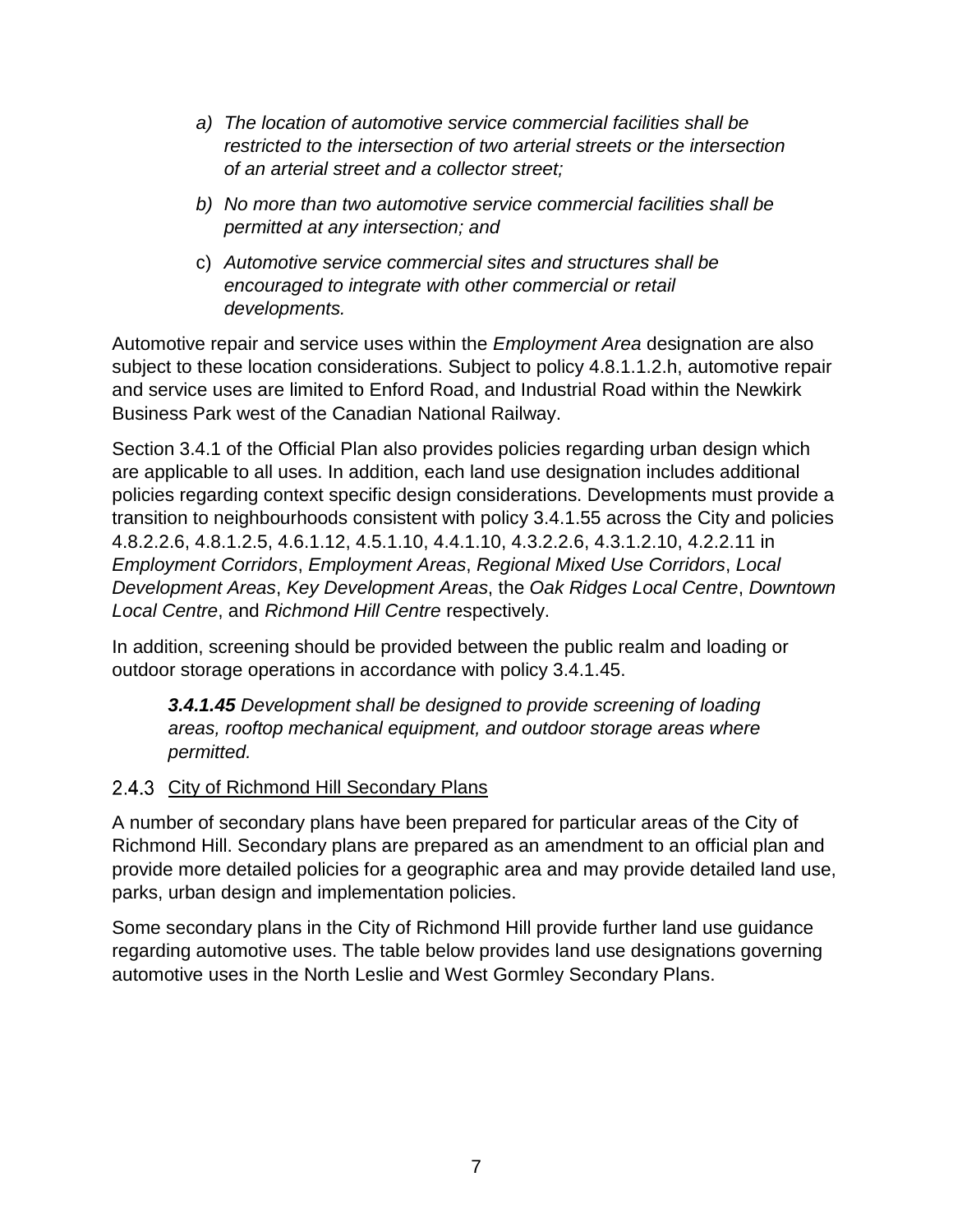| <b>LAND USE DESIGNATION</b>                       | <b>MOTOR VEHICLE RELATED USE AND</b><br><b>PERMISSIONS</b>                                                                                                                                                                                                                                                                                                                                                                                                                                                                                                                                                                                                                                                              |
|---------------------------------------------------|-------------------------------------------------------------------------------------------------------------------------------------------------------------------------------------------------------------------------------------------------------------------------------------------------------------------------------------------------------------------------------------------------------------------------------------------------------------------------------------------------------------------------------------------------------------------------------------------------------------------------------------------------------------------------------------------------------------------------|
| <b>NORTH LESLIE SECONDARY</b><br><b>PLAN</b>      |                                                                                                                                                                                                                                                                                                                                                                                                                                                                                                                                                                                                                                                                                                                         |
| <b>Neighbourhood Commercial</b>                   | 9.6.3.3 Automobile Service Commercial and Car<br>Wash Establishments are permitted subject to<br>applications for Zoning By-law Amendment and<br>Site Plan Control to ensure that:<br>a) development only occur at the<br>intersection of two arterial roads or the<br>intersection of an arterial and collector<br>road and that no more than two<br>automotive service commercial<br>developments occur at one intersection<br>and that they be located diagonally<br>across the intersection from one another;<br>b) development of these facilities not exceed<br>0.4 hectares in area;<br>c) development adheres to the City's urban<br>design guidelines for Automotive Service<br>developments.                  |
| <b>Employment Corridor</b>                        | 9.6.4.2.a.viii Automotive service stations may<br>locate within the designated Employment<br>Corridor subject to applications for Zoning By-<br>law Amendment and Site Plan Control to ensure<br>that:<br>a) development only occur at the<br>intersection of two arterial roads or the<br>intersection of an arterial and collector<br>road and that no more than two<br>automotive service commercial<br>developments occur at one intersection<br>and that they be located diagonally<br>across the intersection from one another;<br>b) development of these facilities not exceed<br>0.4 hectares in area; development<br>adheres to the City's urban design<br>guidelines for Automotive Service<br>developments. |
| <b>Mixed-Use</b><br><b>Commercial/Residential</b> | 9.6.3.2.f Automotive service stations are<br>excluded from the Mixed-use<br>Commercial/Residential Area designation.                                                                                                                                                                                                                                                                                                                                                                                                                                                                                                                                                                                                    |
|                                                   | Motor vehicle sales are not considered in this<br>designation. The designation is intended to                                                                                                                                                                                                                                                                                                                                                                                                                                                                                                                                                                                                                           |

## *Table 2 - Secondary Plan Designations and Automotive Uses*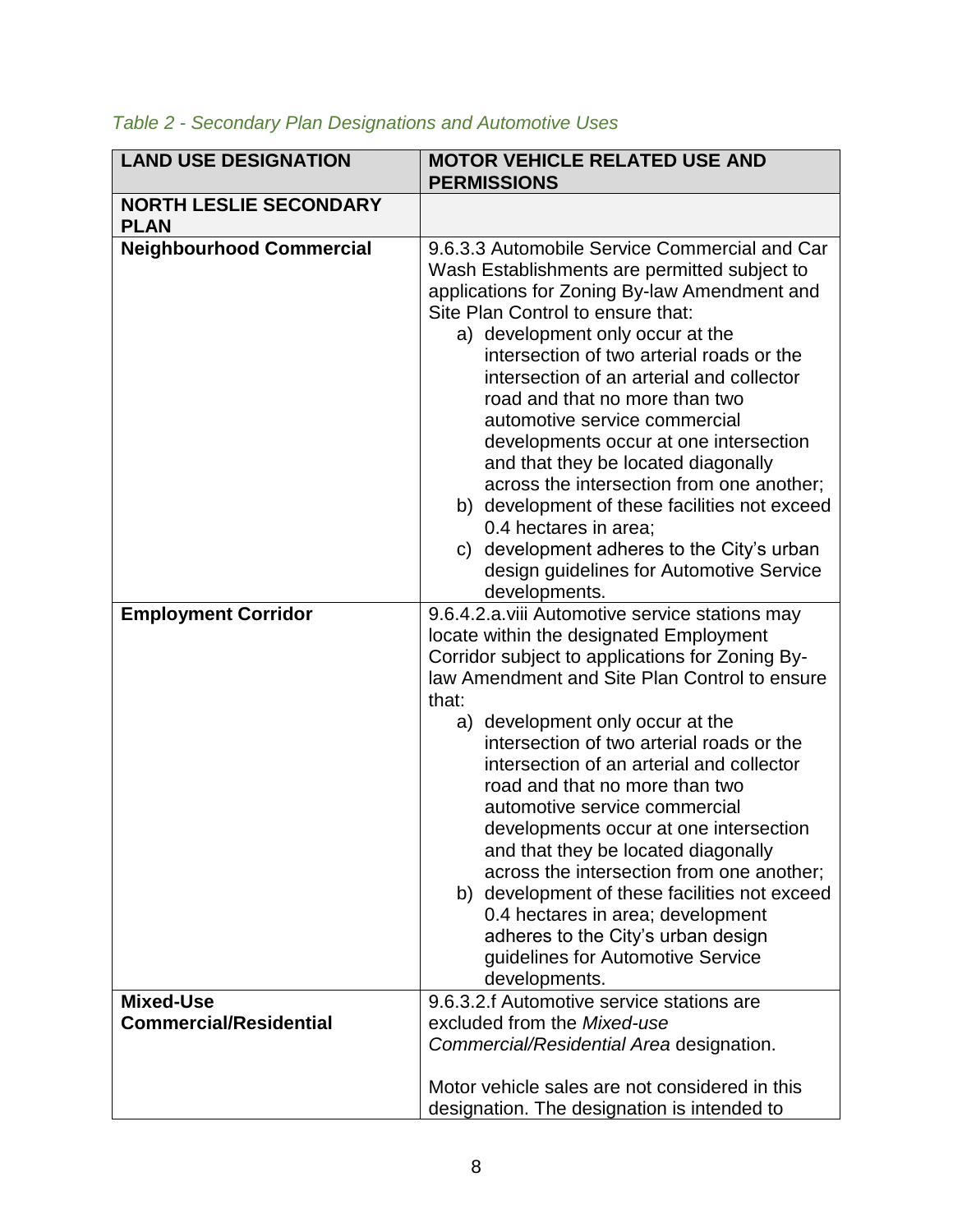| <b>LAND USE DESIGNATION</b>        | <b>MOTOR VEHICLE RELATED USE AND</b><br><b>PERMISSIONS</b>                                                                                                                                                                                                               |
|------------------------------------|--------------------------------------------------------------------------------------------------------------------------------------------------------------------------------------------------------------------------------------------------------------------------|
|                                    | permit population serving office and small<br>service commercial uses. The designation limits<br>stand-alone single user developments in excess<br>of 10,000 square feet.                                                                                                |
| <b>West Gormley Secondary Plan</b> |                                                                                                                                                                                                                                                                          |
| <b>Neighbourhood Commercial</b>    | 8.6.3.d Service stations are not permitted within<br>the Neighbourhood Commercial designation<br>except through an amendment to the Secondary<br>Plan demonstrating demand for such uses and<br>conformity to the provisions of the Gas<br>Bar/Convenience Retail Study. |
| <b>Neighbourhood Commercial</b>    | 8.6.3.h The official plan precludes the open<br>storage of goods, machinery or equipment from<br>consideration in the Neighbourhood Commercial<br>designation.                                                                                                           |

# <span id="page-11-0"></span>3 **Other Relevant Studies**

#### <span id="page-11-1"></span> $3.1$ **Richmond Hill Urban Design Guidelines**

The Richmond Hill Urban Design Guidelines also provide key contextual consideration for the development of a range of uses throughout the City. The City-wide guidelines also provide key building design considerations for Large-Format Retail and Automotive Service Commercial uses and Gas Stations.

## Place Making

**3.5 Transition in Scale** – The Richmond Hill Official Plan reiterates policies promoting appropriate transitions in built form through policies 3.4.1.55 and urban design policies provided for each land use designation. Generally, buildings should fit with adjacent low-rise dwellings. This can include an angular viewplane. Development should also maintain a continuous rear access system to ensure compatibility between uses for development in centres and corridors.

#### **Site Design**

**5.3 Interface Condition Between Different Uses** – buffers and setbacks are intended as an interface between different uses. The urban design guidelines provide for the use of laneways, walkways or substantial landscaping as an appropriate interface. Where employment areas are located near residential areas, Ministry separation distances should be maintained. Planted buffers, fencing, berms or low walls may also be used.

**5.4 Site Circulation and parking** – Vehicular access should be provided to minimize conflicts with other modes and continuous walkways should be provided through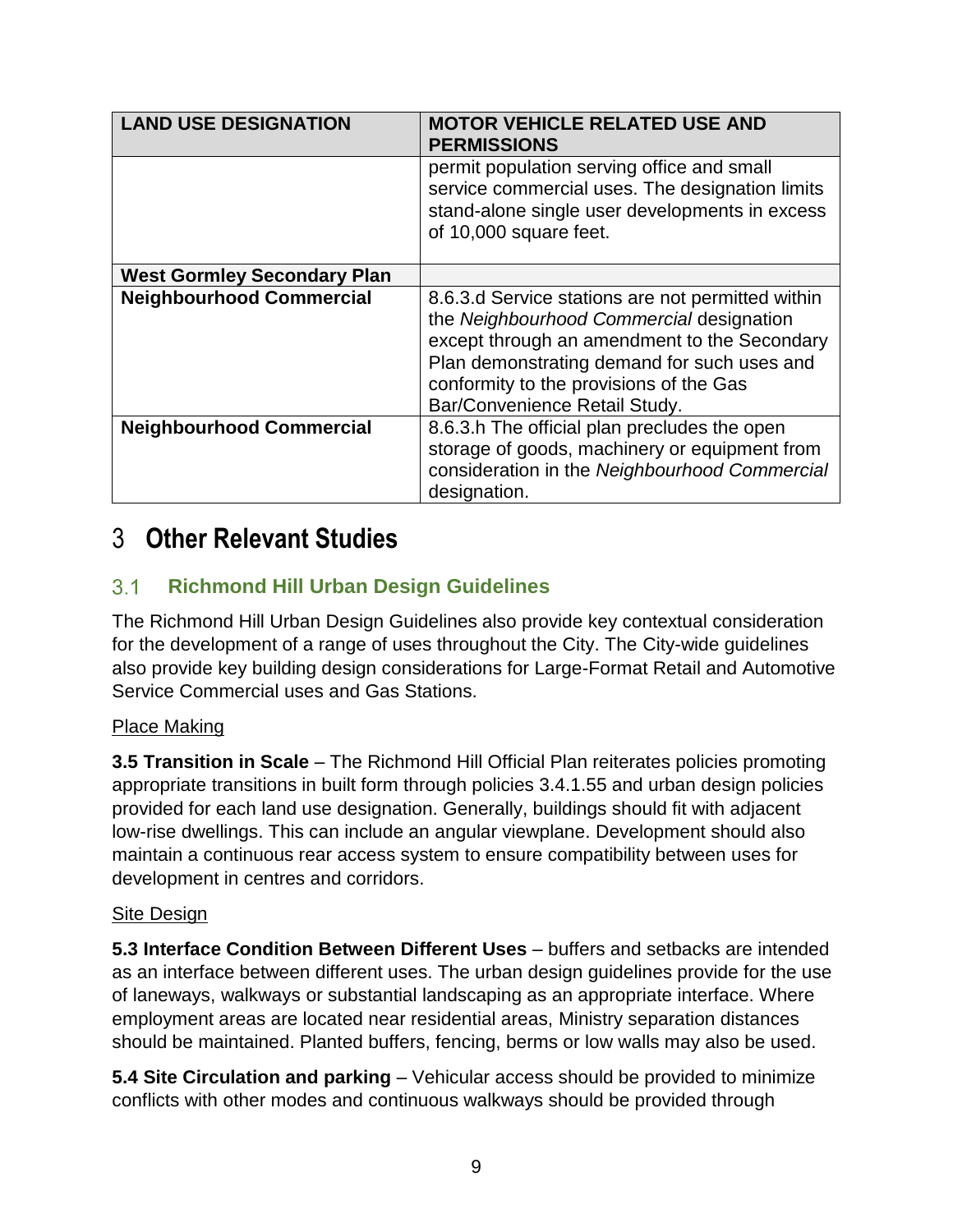driveways. Where vehicular access can only be gained via arterial streets such as in the case of Automotive Service Commercial Uses, specific conditions are provided including a comprehensive transportation review to the satisfaction of the Town. Parking should not be located between the street and main building and surface parking should be minimized.

#### Building Design

**6.7.4 Automotive Service Commercial and Gas Stations** – These uses should be oriented so that entrances are clearly visible to the streetscape and the principal building should be located at the street line. These uses should be sensitive to their existing context, and canopy heights and building elements should be related to the design of adjacent buildings. The guidelines also provide specific site design considerations for these uses including a minimum 6.0 metre driving distance between a carwash exist and public street, clear signage for queuing lanes and on-site circulation and design that facilitates the unobstructed forward movement of tanker vehicles.

#### <span id="page-12-0"></span> $3.2$ **D-6 Compatibility Guidelines**

The Ontario Ministry of Environment Conservation and Parks sets forth compatibility criteria between industrial facilities and sensitive land uses including residential uses in the MECP Guideline D-6. The Guideline is intended to prevent or minimize future land use problems which arise from the encroachment of sensitive land uses and industrial land uses on one another. The D-6 guideline provides minimum separation distances to establish buffers between land uses. The D-6 guideline applies when a change of use is proposed.

Sensitive land uses may include residential buildings, residential amenity areas, hospitals, places of worship, recreational uses, or any building or amenity area which is not directly associated with an industrial use that may be impacted by the emissions generated by a nearby industrial facility.

For the purpose of the D-6 guideline, industry may refer to a facility or activity relating to the assemblage and/or storage of substances/goods/raw materials; their processing and/or manufacturing; and/or the packaging and shipping of finished products. Industrial land uses include all types of industrial land uses which have the potential to produce emissions (including noise, vibration, odour, and dust among others) or those uses which may produce ground borne vibration.

Industrial facilities are categorized into three classes according to the nature of their emissions, their size/scale, volume of production or the intensity of use and scheduling as these factors may result in adverse effects upon sensitive land uses. The D-6 guideline provides minimum separation distances and potential areas of influence for each class of industrial land uses. The measurement of separation distance for the purpose of this assessment is taken from the closest point of the property line between the subject site and the industrial facility.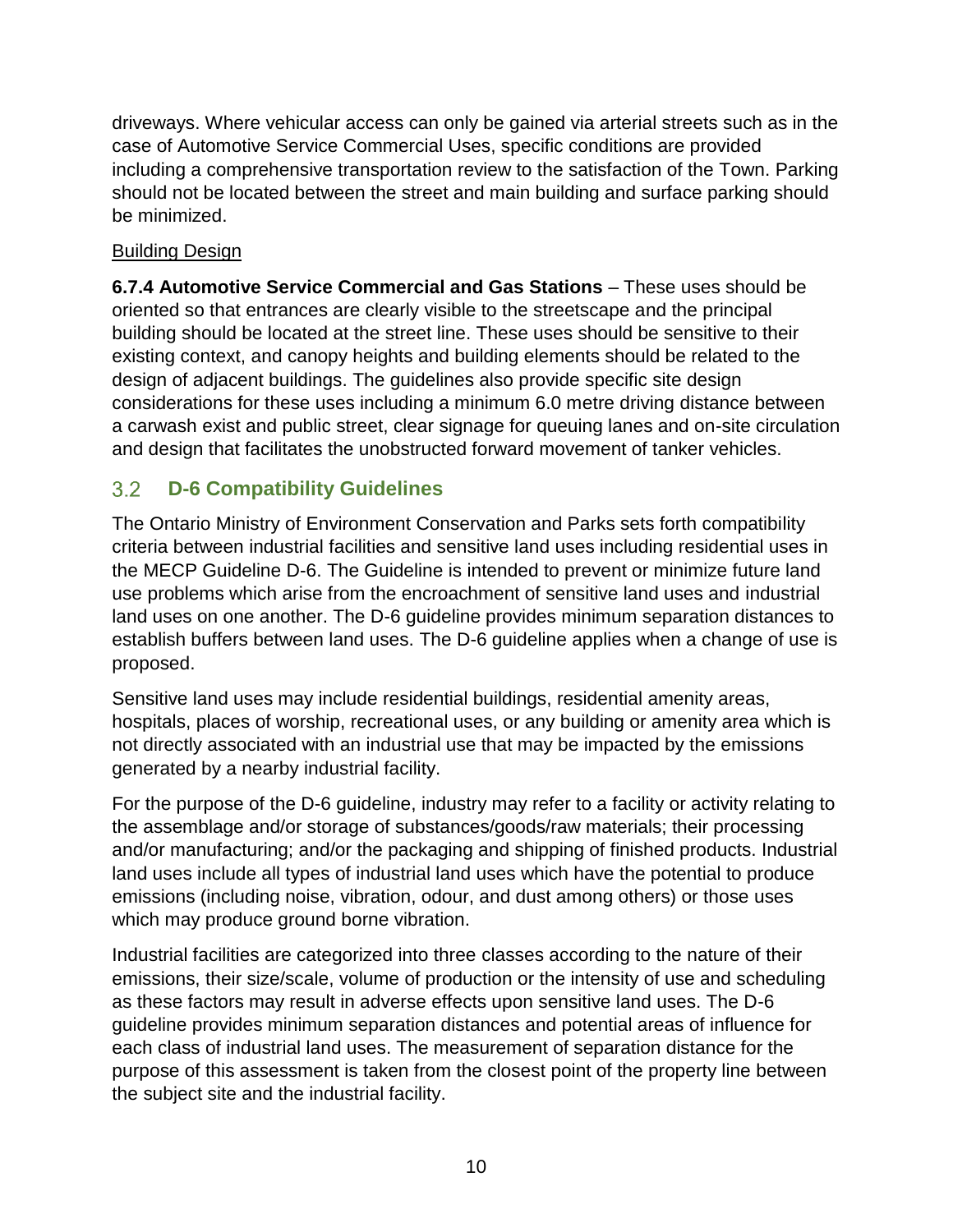Some automotive commercial uses including repair and body shop uses may be associated with environmental emissions including noise and odour and may involve the movement of vehicles in the early morning and evening. These uses would be subject to the current D-6 Guideline.

On May 4, 2021, the Ministry of the Environment, Conservation and Parks (MECP) released the draft Land Use Compatibility Guidelines which seeks to replace a number of existing D-Series Guidelines: D1 (General), D-2 (Sewage Treatment), D-4 (Landfills and Dumps), and D-6 (Compatibility between Industrial Facilities).

The draft guidelines were open to public comment to August 6, 2021. However, on October 13, 2021, the Province announced that it will not be proceeding with these draft guidelines.

# <span id="page-13-0"></span>4 **Current Zoning Approach**

A number of by-laws currently regulate automotive commercial uses in the City of Richmond Hill including parent and amending by-laws which may apply to a specific property, group of properties or neighbourhood in the City. These include the by-laws listed below:

| By-law 66-71       | By-law 190-87                                             |
|--------------------|-----------------------------------------------------------|
| By-law 2325-68     | <b>By-law 42-02</b>                                       |
| <b>By-law 2523</b> | Draft Yonge and Carrville/16th KDA<br>Zoning By-law 30-18 |
| <b>By-law 1703</b> |                                                           |
|                    |                                                           |

By-law 313-96

These by-laws were developed between 1968 and 2018 and provide various approaches to the regulation of Automotive Commercial uses within the City of Richmond Hill. The by-laws do not provide development standards directly relating to specific automotive commercial uses.

A number of terms and definitions are included in the above by-laws and provide an array of use permissions applicable in particular zones across the City of Richmond Hill.

Table 3 below includes a review of automotive related definitions in common usage by select zoning by-laws in Richmond Hill.

*Table 3 - Zoning By-law Definitions*

| <b>TERM</b>                       | <b>DEFINITION</b>                                                                                                        |  |
|-----------------------------------|--------------------------------------------------------------------------------------------------------------------------|--|
| <b>By-law 66-71</b>               |                                                                                                                          |  |
| <b>Automobile Service Station</b> | Means a building or place where<br>gasoline, oil, grease, anti-freeze, tires,<br>tubes, tire accessories, electric light |  |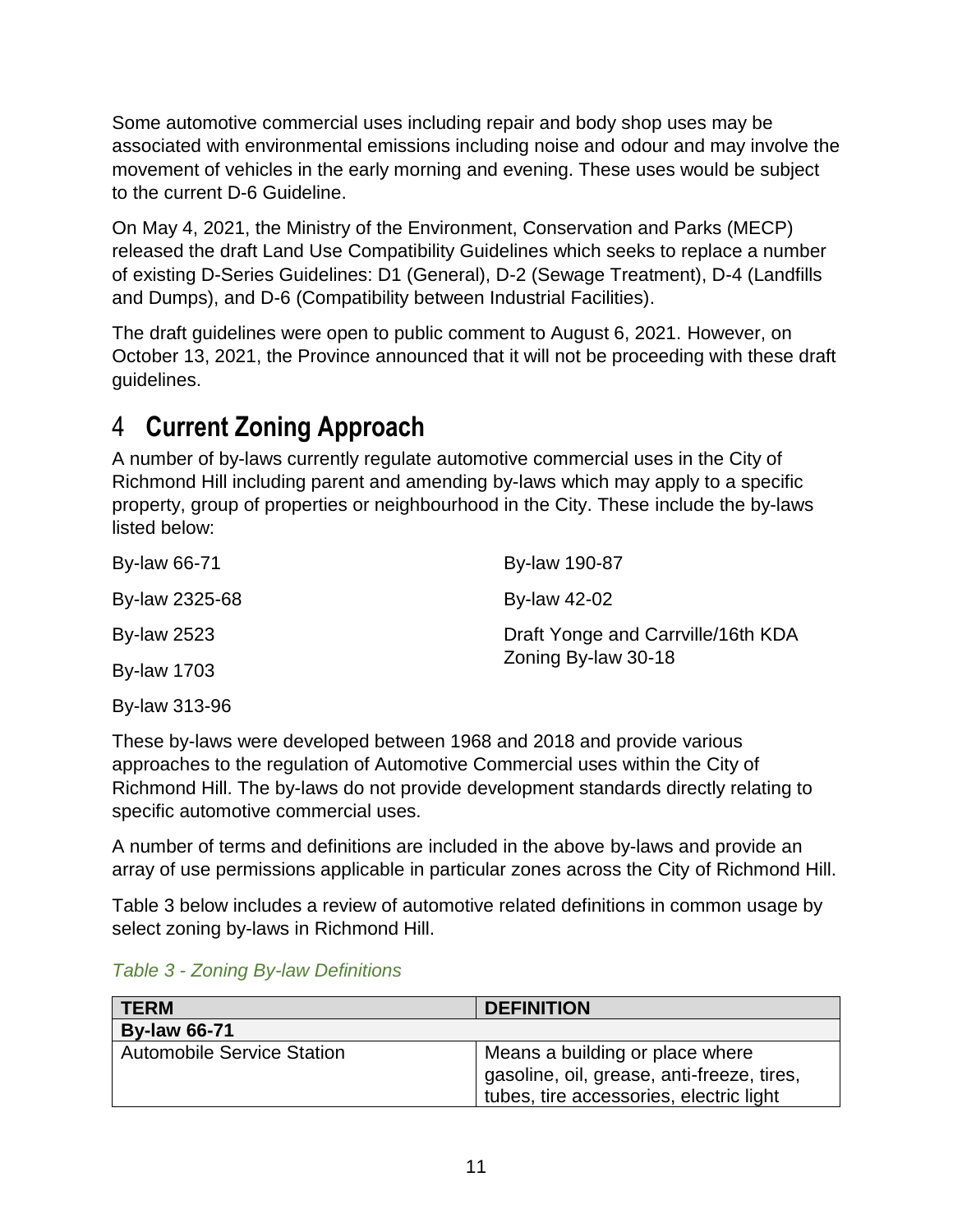| <b>TERM</b>                      | <b>DEFINITION</b>                                                                                                                                                                                                                                                                                                                                                                                                                                                                                                                                     |  |
|----------------------------------|-------------------------------------------------------------------------------------------------------------------------------------------------------------------------------------------------------------------------------------------------------------------------------------------------------------------------------------------------------------------------------------------------------------------------------------------------------------------------------------------------------------------------------------------------------|--|
|                                  | bulbs, spark plugs and batteries for motor<br>vehicles are stored or kept for sale, or<br>where motor vehicles may be oiled,<br>greased or washed, or have their ignition<br>adjusted, tires inflated or batteries<br>charged or where only minor running<br>repairs essential to the actual operation of<br>motor vehicles are executed or performed<br>but shall not include an automobile<br>washing establishment and shall include<br>a business specializing in muffler and tire<br>installation and service and self-serve<br>gasoline outlet. |  |
| Automobile Washing Establishment | Means a building or part thereof used for<br>the operation of automobile washing<br>equipment with a capacity to wash more<br>than ten (10) cars per hour.                                                                                                                                                                                                                                                                                                                                                                                            |  |
| <b>Public Garage</b>             | Means a building other than a private<br>garage which is used for the servicing<br>and minor repairing or equipping<br>essential to the actual operation of motor<br>vehicles or where such vehicles are<br>parked or stored for remuneration, hire or<br>sale, but not including the manufacturing<br>or repairing of motor vehicle bodies.                                                                                                                                                                                                          |  |
| <b>Motor Vehicle Sales Area</b>  | Means a building or place where new and<br>used motor vehicles, as defined by the<br>Highway Traffic Act, are kept for display<br>or sale by an agent or dealer authorized<br>by a motor vehicle manufacturer to sell<br>such new motor vehicles, and shall<br>include a lot used solely in connection<br>therewith provided that such lot is not<br>used exclusively for the sale and display<br>of used motor vehicles.                                                                                                                             |  |
| <b>By-law 2325-68</b>            |                                                                                                                                                                                                                                                                                                                                                                                                                                                                                                                                                       |  |
| Automobile Body Repair Shop      | Automobile Body Repair Shops are<br>considered as an industrial use (Section<br>8.2). Although this is a permitted use in a<br>R.IND zone, there are no properties<br>zoned R.IND in the City.                                                                                                                                                                                                                                                                                                                                                        |  |
| <b>Service Station</b>           | Means a building or place where motor<br>vehicles are serviced and where items<br>such as gasoline, oil, grease are kept for<br>sale and where minor or running repairs                                                                                                                                                                                                                                                                                                                                                                               |  |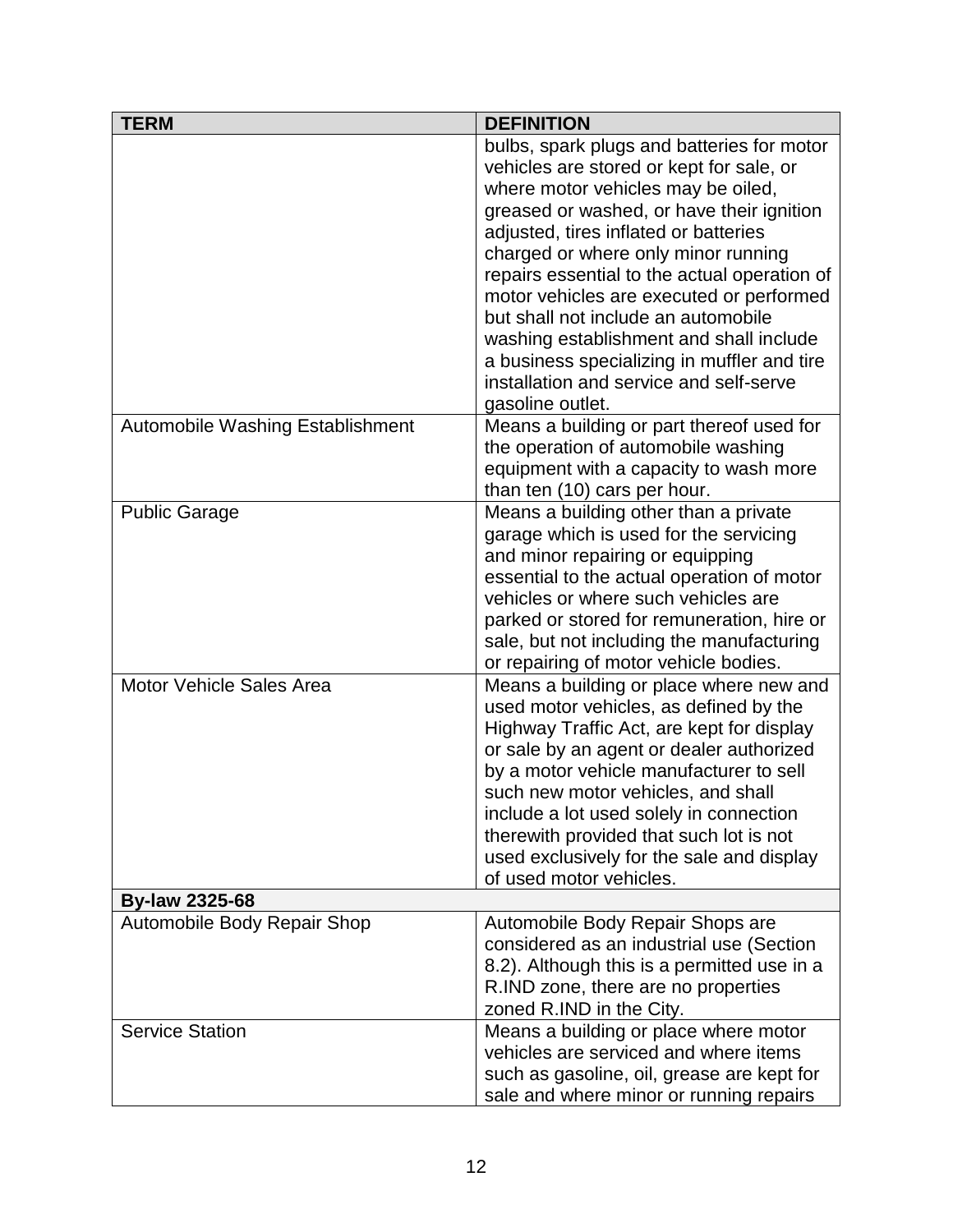| <b>TERM</b>                       | <b>DEFINITION</b>                                                                                                                                                                                                                                                                                                                                                                                                                                                      |
|-----------------------------------|------------------------------------------------------------------------------------------------------------------------------------------------------------------------------------------------------------------------------------------------------------------------------------------------------------------------------------------------------------------------------------------------------------------------------------------------------------------------|
|                                   | of motor vehicles are executed, but shall                                                                                                                                                                                                                                                                                                                                                                                                                              |
|                                   | not include a car sales lot or car washing                                                                                                                                                                                                                                                                                                                                                                                                                             |
|                                   | establishment.                                                                                                                                                                                                                                                                                                                                                                                                                                                         |
| <b>By-law 2523</b>                |                                                                                                                                                                                                                                                                                                                                                                                                                                                                        |
| Service or Repair Shop            | Means a building or part of a building, not<br>otherwise classified or defined in this by-<br>law and whether conducted in conjunction<br>with a retail shop or not for the servicing<br>or repairing of articles, goods, or<br>materials and includes an  auto and tire<br>supply                                                                                                                                                                                     |
| <b>Automobile Service Station</b> | Means a building or place where<br>gasoline, oil, grease, anti-freeze, tires,<br>tubes, tire accessories, electric light<br>bulbs, spark plugs and batteries for motor<br>vehicles are stored or kept for sale, or<br>where motor vehicles may be oiled,<br>greased or washed, or have their ignition<br>adjusted, tires inflated or batteries<br>charged or where only minor running<br>repairs essential to the actual operation of<br>motor vehicles are performed. |
| <b>Public Garage</b>              | Means a parking station or parking lot or<br>a building or place where motor vehicles<br>are hired or kept or used for hire or where<br>such vehicles or gasoline or oils are<br>stored or kept for sale, and a building or<br>place used as a motor vehicle repair shop<br>or for washing or cleaning motor vehicles.                                                                                                                                                 |
| <b>By-law 1703</b>                |                                                                                                                                                                                                                                                                                                                                                                                                                                                                        |
| <b>Automobile Service Station</b> | See definition under By-law 2523 above.                                                                                                                                                                                                                                                                                                                                                                                                                                |
| <b>Public Garage</b>              | See definition under By-law 2523 above.                                                                                                                                                                                                                                                                                                                                                                                                                                |
| <b>By-law 313-96</b>              |                                                                                                                                                                                                                                                                                                                                                                                                                                                                        |
| <b>Automobile Service Station</b> | Means a building or structure or parts<br>thereof, including lands appurtenant<br>thereto, used for the sale of petroleum<br>products and automobile accessories and<br>for the maintenance essential to the<br>actual operation of motor vehicles but<br>excluding a motor vehicle sales<br>establishment, an auto body repair shop<br>or public garage.                                                                                                              |
| Gas Bar                           | Means a building or structure or parts<br>thereof, including lands appurtenant<br>thereto, used for the sale of petroleum                                                                                                                                                                                                                                                                                                                                              |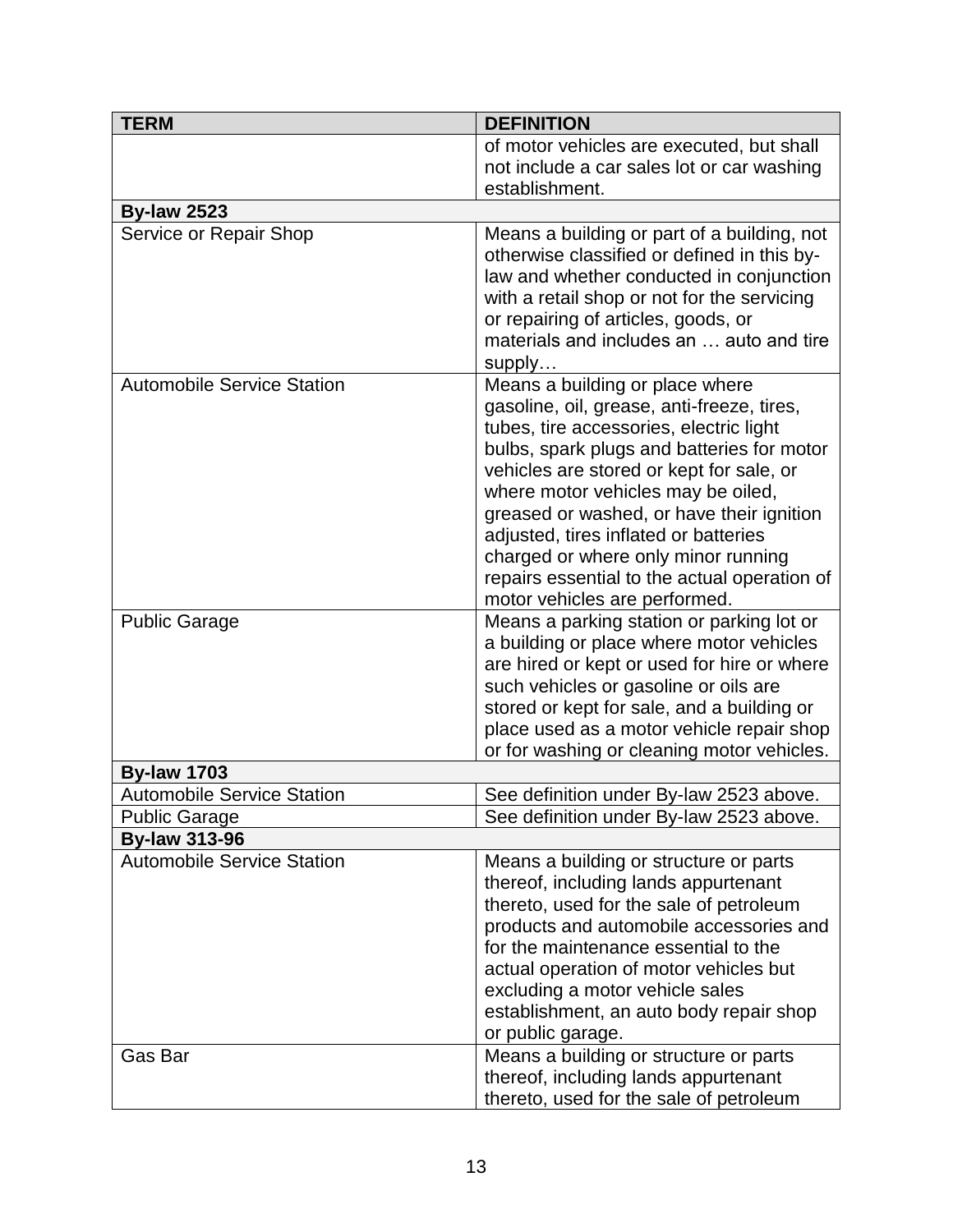| <b>TERM</b>                                    | <b>DEFINITION</b>                                                                                                                                                                                                                                                                                                                                                                                                                       |
|------------------------------------------------|-----------------------------------------------------------------------------------------------------------------------------------------------------------------------------------------------------------------------------------------------------------------------------------------------------------------------------------------------------------------------------------------------------------------------------------------|
|                                                | products and automobile accessories, but<br>shall not include the performance of<br>minor running repairs essential to the<br>actual operation of motor vehicles, a<br>motor vehicle sales establishment, an<br>auto body repair shop, or automobile<br>service station.                                                                                                                                                                |
| <b>Gas Bar Convenience Retail Store</b>        | Means a retail store established or<br>existing only in conjunction with a gas<br>bar, having a variety of convenience<br>goods to serve the traveling public such<br>as milk and dairy products, pre-packaged<br>groceries, patent medicines, carbonated<br>beverages, sundries, tobacco, stationary,<br>magazines and newspapers but not<br>include fresh meats and produce. An<br>automatic banking machine may also be<br>included. |
| <b>Motor Vehicle/Lubrication Establishment</b> | Means a building or part thereof used to<br>provide on-going regular maintenance<br>essential to the actual operation of motor<br>vehicles but shall not include a motor<br>vehicle sales establishment, an auto body<br>repair shop, public garage or automobile<br>service station.                                                                                                                                                   |
| Motor Vehicle Washing Establishment            | Means a building or part thereof used for<br>the automatic and/or coin operated<br>washing of motor vehicles.                                                                                                                                                                                                                                                                                                                           |
| <b>By-law 190-87</b>                           |                                                                                                                                                                                                                                                                                                                                                                                                                                         |
| <b>Automobile Service Station</b>              | Means a building or structure or parts<br>thereof, including lands appurtenant<br>thereto, used for the sale of petroleum<br>products and automobile accessories and<br>for the performance of services and<br>repairs to motor vehicles.                                                                                                                                                                                               |
| Gas Bar                                        | Means a building or structure or parts<br>thereof, including lands appurtenant<br>thereto, used for the sale of petroleum<br>products and automobile accessories but<br>shall not be used for performance of<br>repairs to motor vehicles.                                                                                                                                                                                              |
| <b>Public Garage</b>                           | Means a building other than a private<br>garage used for the repair of motor<br>vehicles but shall not include an<br>automatic car washing establishment, a                                                                                                                                                                                                                                                                             |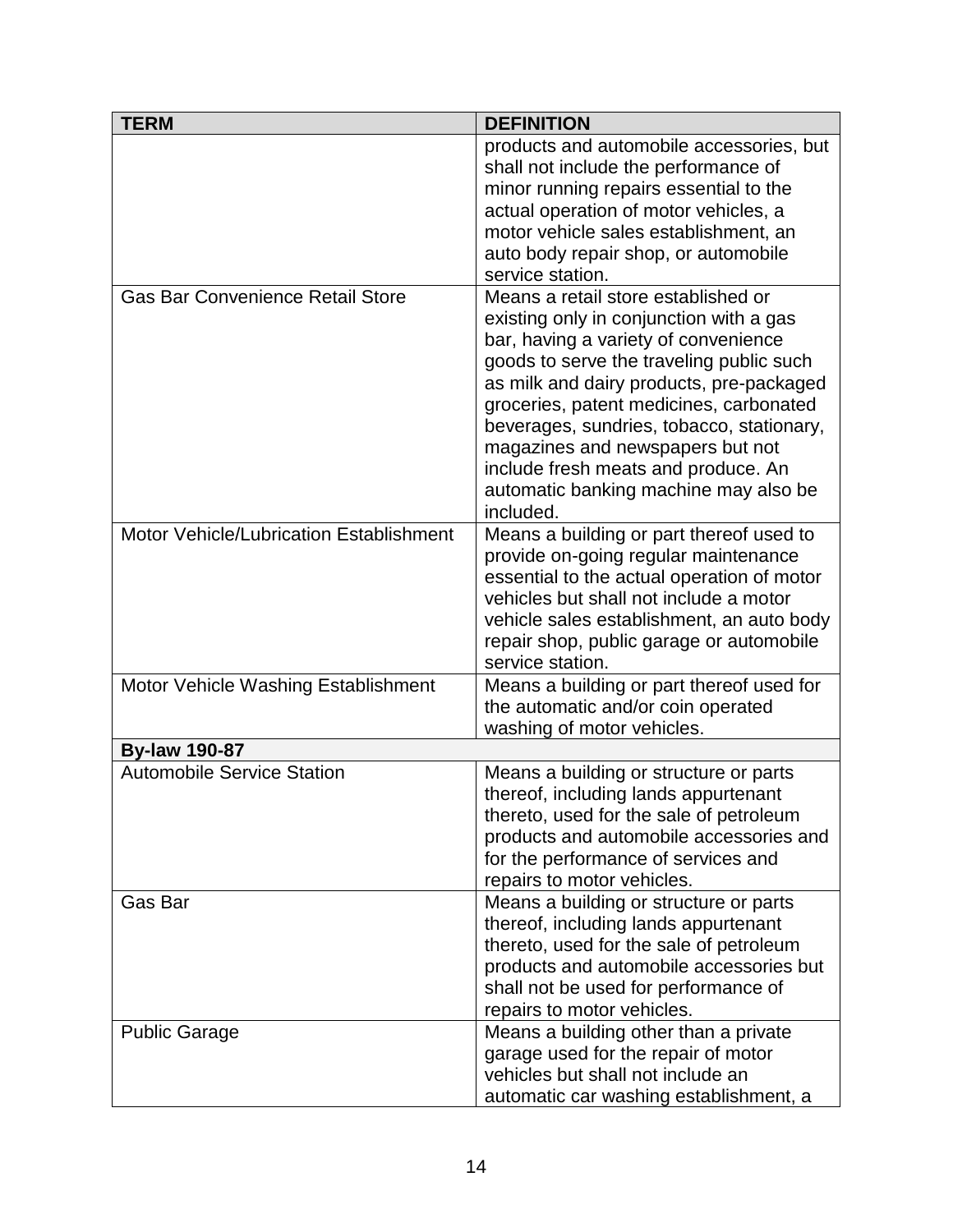| <b>TERM</b>                             | <b>DEFINITION</b>                                                                                                                                                                                                                                                                                                                                                                                                                       |
|-----------------------------------------|-----------------------------------------------------------------------------------------------------------------------------------------------------------------------------------------------------------------------------------------------------------------------------------------------------------------------------------------------------------------------------------------------------------------------------------------|
|                                         | motor vehicle sales lot or an automobile                                                                                                                                                                                                                                                                                                                                                                                                |
|                                         | service station.                                                                                                                                                                                                                                                                                                                                                                                                                        |
| Service Shop                            | Means a building or part thereof used                                                                                                                                                                                                                                                                                                                                                                                                   |
|                                         | primarily for the repair of household                                                                                                                                                                                                                                                                                                                                                                                                   |
|                                         | articles and shall include radio, television                                                                                                                                                                                                                                                                                                                                                                                            |
|                                         | and appliance repair shops, but shall not                                                                                                                                                                                                                                                                                                                                                                                               |
|                                         | include shops for the repair of internal                                                                                                                                                                                                                                                                                                                                                                                                |
|                                         | combustion engines, motorized                                                                                                                                                                                                                                                                                                                                                                                                           |
|                                         | vehicles or other similar obnoxious uses.                                                                                                                                                                                                                                                                                                                                                                                               |
| <b>By-law 42-02</b>                     |                                                                                                                                                                                                                                                                                                                                                                                                                                         |
| <b>Automobile Service Station</b>       | Means a building or structure or parts<br>thereof, including lands appurtenant<br>thereto, used for the sale of petroleum<br>products and automobile accessories and<br>for the maintenance essential to the<br>actual operation of motor vehicles but<br>excluding a motor vehicle sales<br>establishment, an auto body repair shop<br>or public garage.                                                                               |
| Gas Bar                                 | Means a building or structure or parts<br>thereof, including lands appurtenant<br>thereto, used for the sale of petroleum<br>products and automobile accessories, but<br>shall not include the performance of<br>minor running repairs essential to the<br>actual operation of motor vehicles, a<br>motor vehicle sales establishment, an<br>auto body repair shop, or automobile<br>service station.                                   |
| <b>Gas Bar Convenience Retail Store</b> | Means a retail store established or<br>existing only in conjunction with a gas<br>bar, having a variety of convenience<br>goods to serve the traveling public such<br>as milk and dairy products, pre-packaged<br>groceries, patent medicines, carbonated<br>beverages, sundries, tobacco, stationary,<br>magazines and newspapers but not<br>include fresh meats and produce. An<br>automatic banking machine may also be<br>included. |
| Motor Vehicle/Lubrication Establishment | Means a building or part thereof used to<br>provide on-going regular maintenance<br>essential to the actual operation of motor<br>vehicles but shall not include a motor<br>vehicle sales establishment, an auto body                                                                                                                                                                                                                   |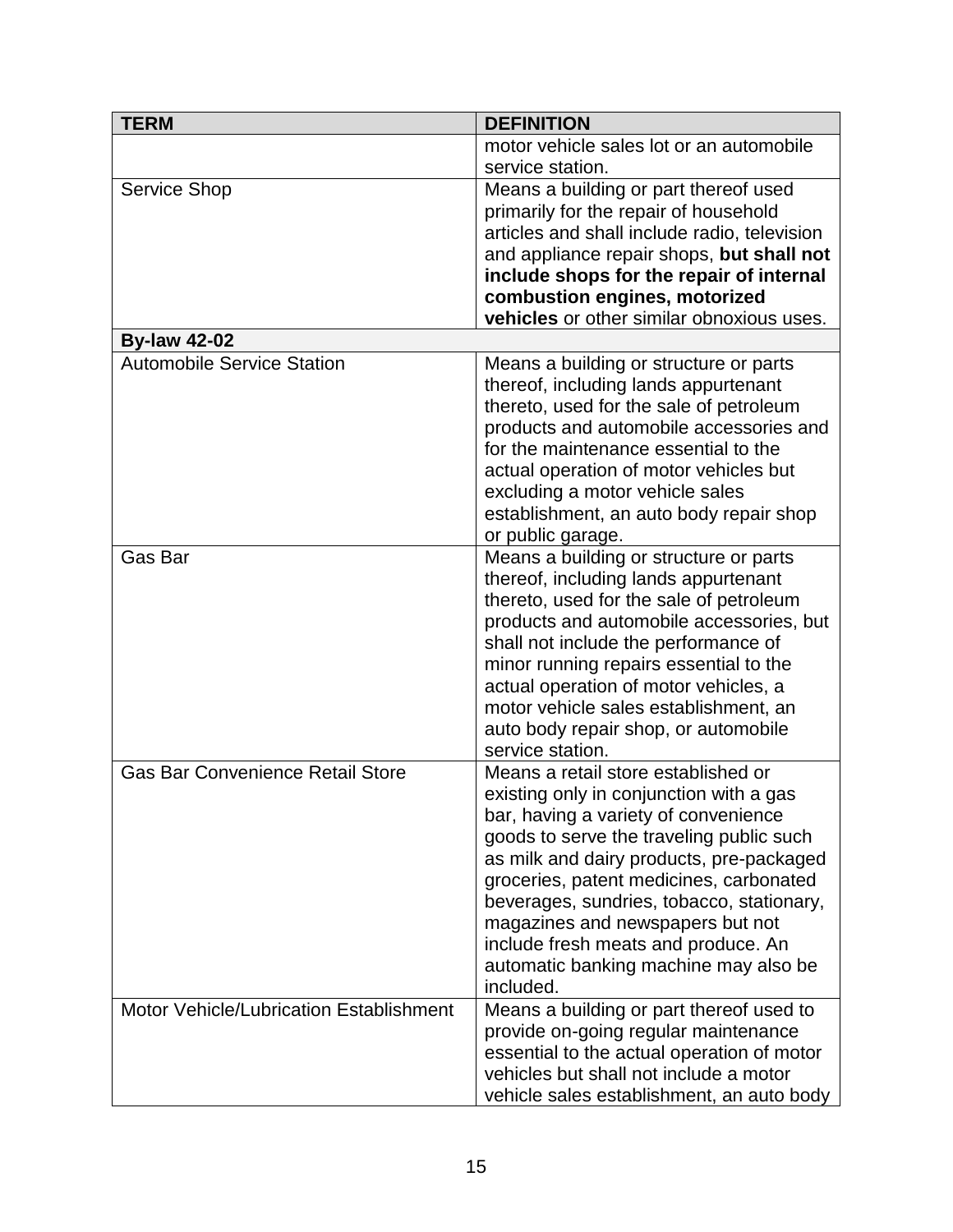| <b>TERM</b>                                            | <b>DEFINITION</b>                                                                                                                                                                                                                                                                                                                                                                                                                                                    |
|--------------------------------------------------------|----------------------------------------------------------------------------------------------------------------------------------------------------------------------------------------------------------------------------------------------------------------------------------------------------------------------------------------------------------------------------------------------------------------------------------------------------------------------|
|                                                        | repair shop, public garage or automobile                                                                                                                                                                                                                                                                                                                                                                                                                             |
|                                                        | service station.                                                                                                                                                                                                                                                                                                                                                                                                                                                     |
| Motor Vehicle Washing Establishment                    | Means a building or part thereof used for                                                                                                                                                                                                                                                                                                                                                                                                                            |
|                                                        | the automatic and/or coin operated                                                                                                                                                                                                                                                                                                                                                                                                                                   |
|                                                        | washing of motor vehicles.                                                                                                                                                                                                                                                                                                                                                                                                                                           |
| Draft Yonge and Carrville/16th KDA Zoning By-law 30-18 |                                                                                                                                                                                                                                                                                                                                                                                                                                                                      |
| <b>Automobile Service Station</b>                      | Means a building or structure or parts<br>thereof, used for the sale of petroleum<br>products and automobile accessories and<br>for the maintenance essential to the<br>actual operation of motor vehicles but<br>excluding a motor vehicle sales<br>establishment, an auto body repair shop<br>or public garage. The following<br>associated uses shall also be permitted:<br>a) a Gas Bar Convenience Retail<br>Store;                                             |
|                                                        | b) a Gas Bar;<br>c) a Motor Vehicle/Lubrication<br>Establishment; and<br>d) a Motor Vehicle Washing<br>Establishment.                                                                                                                                                                                                                                                                                                                                                |
| Commercial                                             | Commercial uses shall exclude                                                                                                                                                                                                                                                                                                                                                                                                                                        |
|                                                        | automobile service station, gas bar                                                                                                                                                                                                                                                                                                                                                                                                                                  |
|                                                        | convenience retail store, gas bar, Motor                                                                                                                                                                                                                                                                                                                                                                                                                             |
|                                                        | Vehicle/Lubrication Establishment, Motor                                                                                                                                                                                                                                                                                                                                                                                                                             |
|                                                        | Vehicle Washing Establishment, auto                                                                                                                                                                                                                                                                                                                                                                                                                                  |
|                                                        | body repair shop, repair shops for internal<br>combustion engines, motorized vehicles                                                                                                                                                                                                                                                                                                                                                                                |
|                                                        |                                                                                                                                                                                                                                                                                                                                                                                                                                                                      |
| Gas Bar                                                | Means a building or structure including                                                                                                                                                                                                                                                                                                                                                                                                                              |
|                                                        |                                                                                                                                                                                                                                                                                                                                                                                                                                                                      |
|                                                        |                                                                                                                                                                                                                                                                                                                                                                                                                                                                      |
|                                                        |                                                                                                                                                                                                                                                                                                                                                                                                                                                                      |
|                                                        |                                                                                                                                                                                                                                                                                                                                                                                                                                                                      |
|                                                        |                                                                                                                                                                                                                                                                                                                                                                                                                                                                      |
|                                                        |                                                                                                                                                                                                                                                                                                                                                                                                                                                                      |
|                                                        |                                                                                                                                                                                                                                                                                                                                                                                                                                                                      |
|                                                        |                                                                                                                                                                                                                                                                                                                                                                                                                                                                      |
|                                                        | provide on-going regular maintenance<br>essential to the actual operation of motor<br>vehicles but shall not include a motor                                                                                                                                                                                                                                                                                                                                         |
| Motor Vehicle/Lubrication Establishment                | or similar uses, or public garage.<br>lands appurtenant thereto, used for the<br>sale of petroleum products and<br>automobile accessories, but shall not<br>include the performance of minor running<br>repairs essential to the actual operation of<br>motor vehicles, a motor vehicle sales<br>establishment, an auto body repair shop,<br>or automobile service station.<br>Means a building or part thereof used to<br>vehicle sales establishment, an auto body |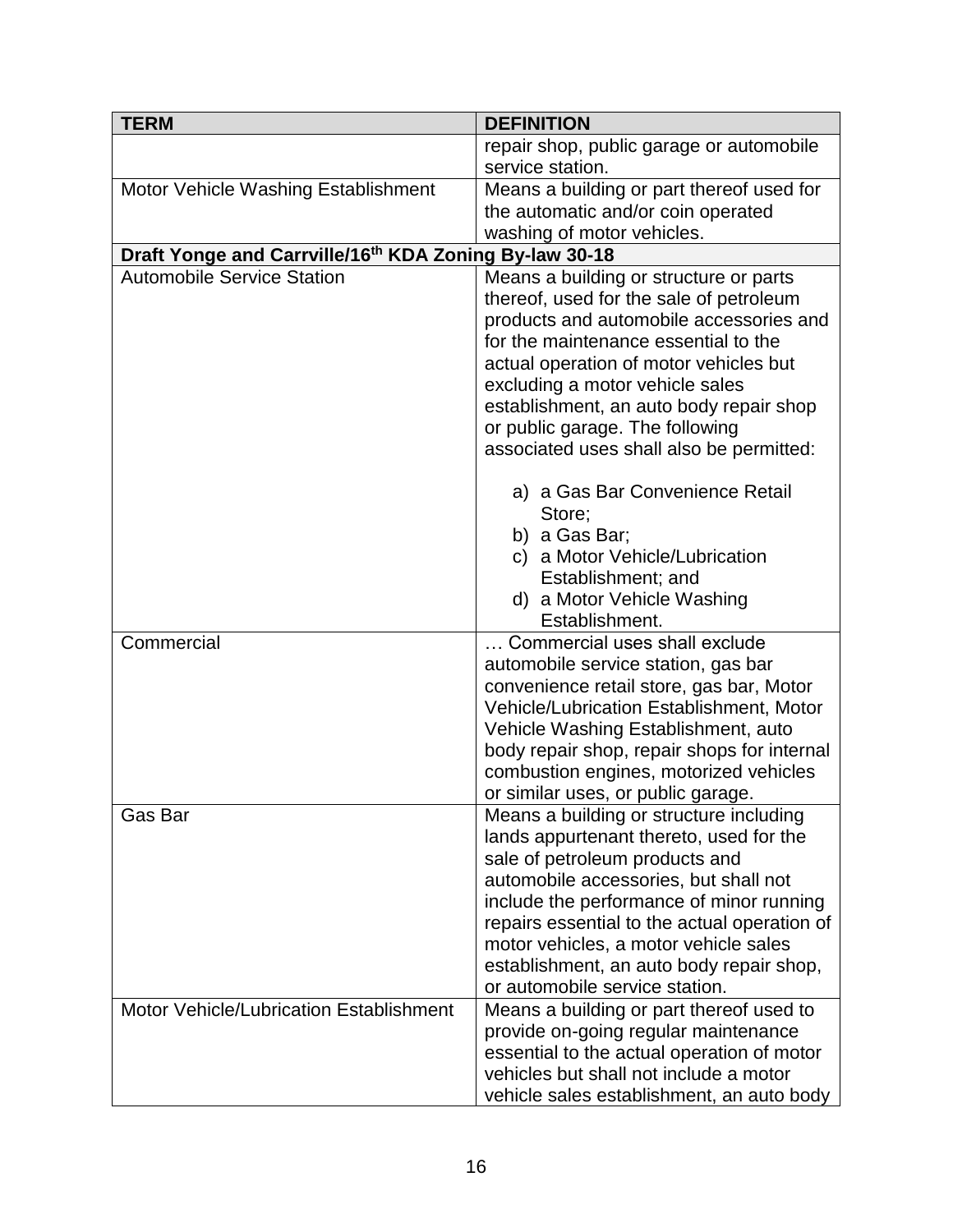| <b>TERM</b>                         | <b>DEFINITION</b>                         |
|-------------------------------------|-------------------------------------------|
|                                     | repair shop, public garage or automobile  |
|                                     | service station.                          |
| Motor Vehicle Washing Establishment | Means a building or part thereof used for |
|                                     | the automatic and/or coin operated        |
|                                     | washing of motor vehicles.                |

#### <span id="page-19-0"></span> $41$ **Comparison to other Jurisdictions**

Our review considers the draft and in-force zoning by-laws of Aurora, Cambridge, Milton, Oakville, Ottawa, Toronto and Vaughan.

The municipalities of Cambridge and Vaughan are currently undergoing City-wide zoning by-law reviews to create forward looking and contemporary zoning by-laws to implement the policies of their Official Plans. These draft by-laws represent recent trends and present a contemporary treatment of uses and standards.

Aurora, Milton and Oakville implemented updates to their zoning by-laws within the past 6 years. Toronto and Ottawa's by-laws are the oldest, dating back to 2013 and 2008 respectively.

This report reviews the automotive commercial uses allowed within each by-law and presents the zones where each use is permitted.

Some by-laws establish automotive commercial zones as specialty zones intended primarily for auto-related uses. Others allow automotive uses within a combination of other uses, permitting uses such as gas stations, dealerships and automotive repair within mixed-use and commercial areas while auto-body and vehicle storage are generally restricted to employment areas.

Generally, each municipality establishes regulations for the seven types of automotive commercial uses defined in this report. These uses are defined differently between municipalities however. For example, Toronto and Cambridge combine dealerships and rental agencies allowing for all dealership locations to also operate as motor vehicle rental agencies. Other municipalities provide clear distinction between each of these Uses.

#### <span id="page-19-1"></span>4.1.1 Aurora

Comprehensive Zoning By-law 6000-17 was approved by Aurora Council on June 27, 2017 and was brought into force with OMB approval on January 29, 2018. It applies across the Town of Aurora and regulates both urban and rural lands.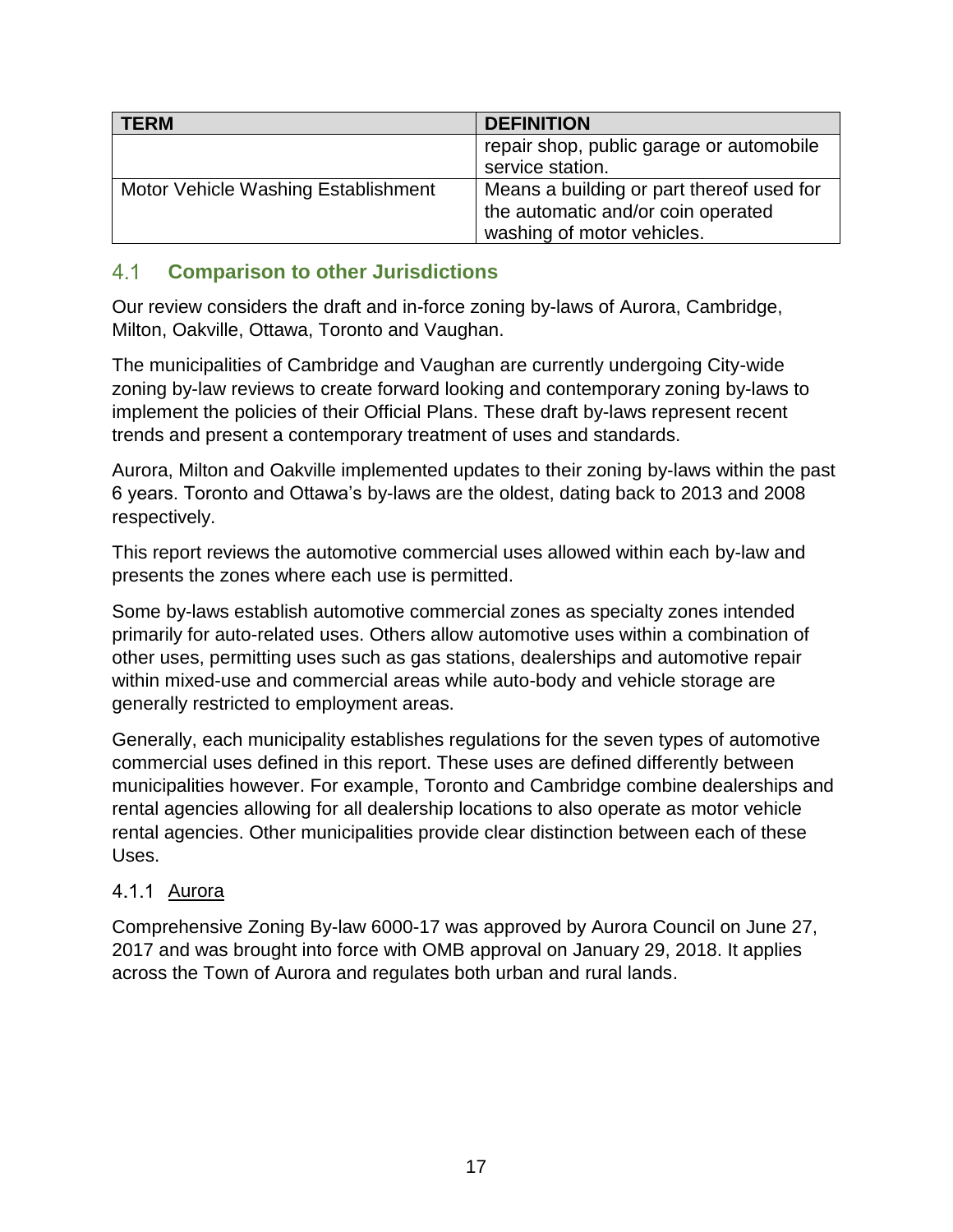There are eight defined automotive uses and five zones that allow automotive uses.

- Motor Vehicle Washing Establishment / Car Washing Establishment
- Motor Vehicle Repair Garage / Public Garage / Autobody Garage
- Motor Vehicle Body Shop
- Motor Vehicle Service Station / Gasoline Bar
- Motor Vehicle Rental **Establishment**
- Motor Vehicle Rental Establishment (Business Park)
- Motor Vehicle Sales Establishment
- Transportation Terminal

#### *Defined in the Zoning By-law Zones that Permit Automotive Uses*

- Service Commercial (C3)
- Community Commercial (C4)
- Service Employment (E1)
- General Employment (E2)
- Business Park (E-BP)

The following table shows the zones that permit each of the defined automotive uses. The table also summarizes the corresponding official plan designation within which each zone is located to the greatest extent possible. The table uses generic terms to classify permitted auto-related uses to aid in comparison amongst the various municipalities included in this analysis.

| Zone           | OP Designation Within which the                                                                                                                                                                        |           | <b>Permitted Auto-Related Uses</b> |    |           |    |           |           |
|----------------|--------------------------------------------------------------------------------------------------------------------------------------------------------------------------------------------------------|-----------|------------------------------------|----|-----------|----|-----------|-----------|
|                | <b>Zone is Located</b>                                                                                                                                                                                 | <b>FS</b> | <b>ABS</b>                         | RS | <b>WE</b> | D. | <b>RA</b> | <b>SF</b> |
| C3             | No directly comparable land use<br>designation. Found in Existing<br>Commercial, The Aurora Promenade,<br><b>Community Commercial and Existing</b><br>Employment - General Industrial<br>designations. |           |                                    |    |           |    |           |           |
| C4             | No directly comparable land use<br>designation. Found in Existing<br>Commercial, The Aurora Promenade<br>and Community Commercial<br>designations.                                                     |           |                                    |    |           |    |           |           |
| E <sub>1</sub> | No directly comparable land use<br>designation. Found in Existing<br>Employment - General Industrial Area,<br>Existing Employment - Light<br><b>Industrial/Service and The Aurora</b><br>Promenade.    |           |                                    |    |           |    |           |           |

#### *Table 4 – Aurora: Automotive uses by Permitted Zone and Official Plan Designation*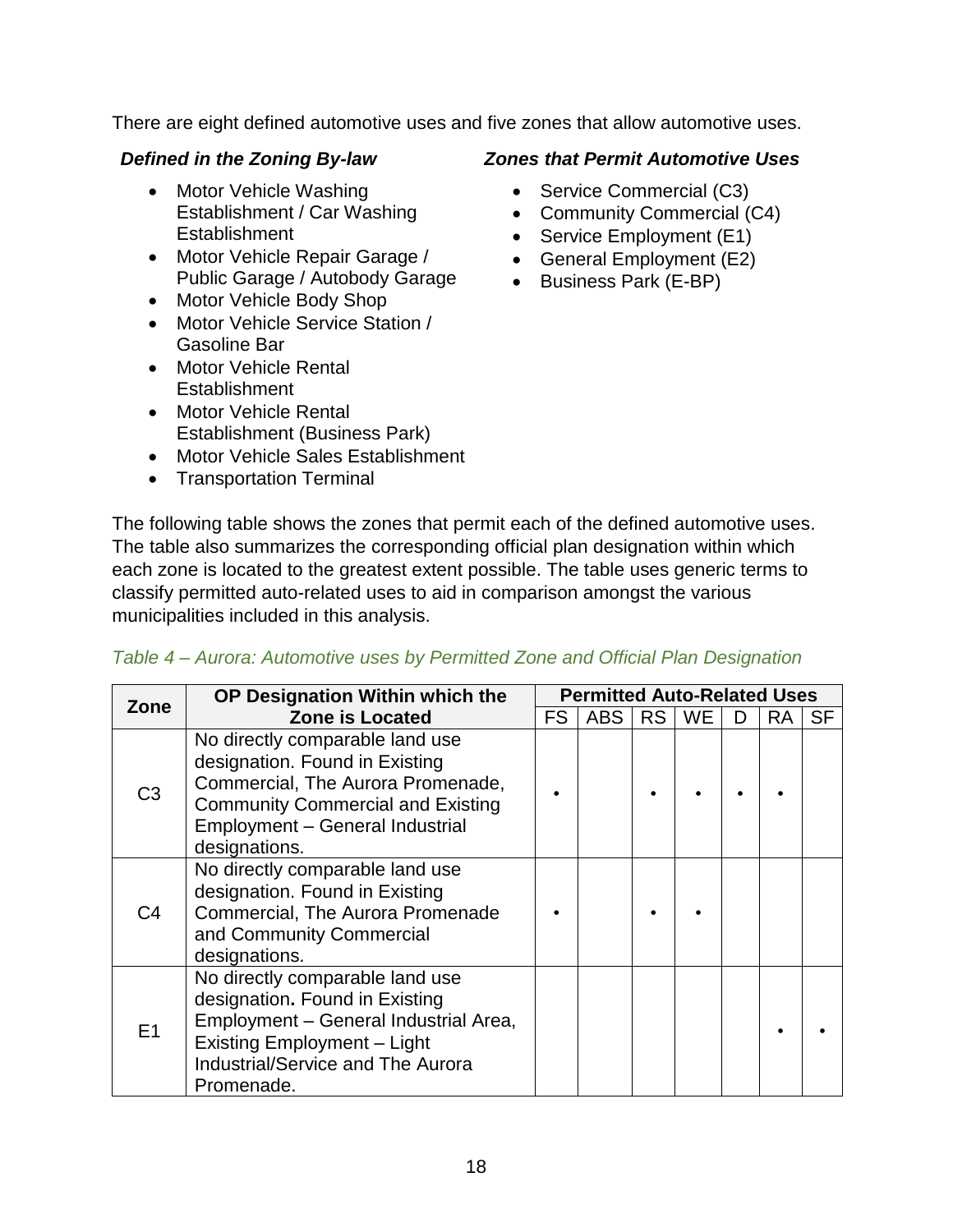| Existing Employment - Light<br><b>Industrial/Service and The Aurora</b><br>Promenade.                                                                                                                                                                                                                                                                                                                                               |  |  |  |  |  |  |  |
|-------------------------------------------------------------------------------------------------------------------------------------------------------------------------------------------------------------------------------------------------------------------------------------------------------------------------------------------------------------------------------------------------------------------------------------|--|--|--|--|--|--|--|
| <b>Business Park: is intended to provide</b><br>opportunities for a mix of high quality<br>employment uses and a variety of<br>supporting commercial and community<br>facilities geared generally to satisfying<br>the needs of residents, businesses and<br>employees in the Town of Aurora and<br>the Region.                                                                                                                     |  |  |  |  |  |  |  |
| E-BP<br><b>Business Park 1: is intended to</b><br>provide for traditional employment land<br>uses within the business park area,<br>preventing the erosion of employment<br>lands. Ancillary and some retail uses<br>are permitted however, the designation<br>allows for smaller building footprints to<br>address sloping conditions in specific<br>areas (subject to s. 43 Review before<br>the Local Planning Appeals Tribunal) |  |  |  |  |  |  |  |
| Fuel Station (FS); Automotive Body Shop (ABS); Repair Shop (RS); Washing<br>Establishment (WE); Dealership (D); Rental Agency (RA); Storage Facility (SF)                                                                                                                                                                                                                                                                           |  |  |  |  |  |  |  |

## *Summary*

- Of the zones that permit automotive uses, 2 are commercial (C3 and C4) and 3 are employment industrial areas (E1, E2 and E-BP). The E-BP zone allows for some commercial, employment mixed-use.
- The commercial zones (C3 and C4) permit a variety of automotive related uses. The C3 zone excluded only automotive body shops and storage facilities. The C4 zone excludes the same uses as the C3 zone well as Dealerships and Rental Agencies.

## <span id="page-21-0"></span>4.1.2 Cambridge

The Draft City of Cambridge Zoning By-law was released on May 10, 2019 and presents the current approach to the new comprehensive zoning by-law for the City of Cambridge. The draft by-law contemplates zoning for all lands across the City of Cambridge.

There are seven defined automotive uses and seven zones that allow automotive uses.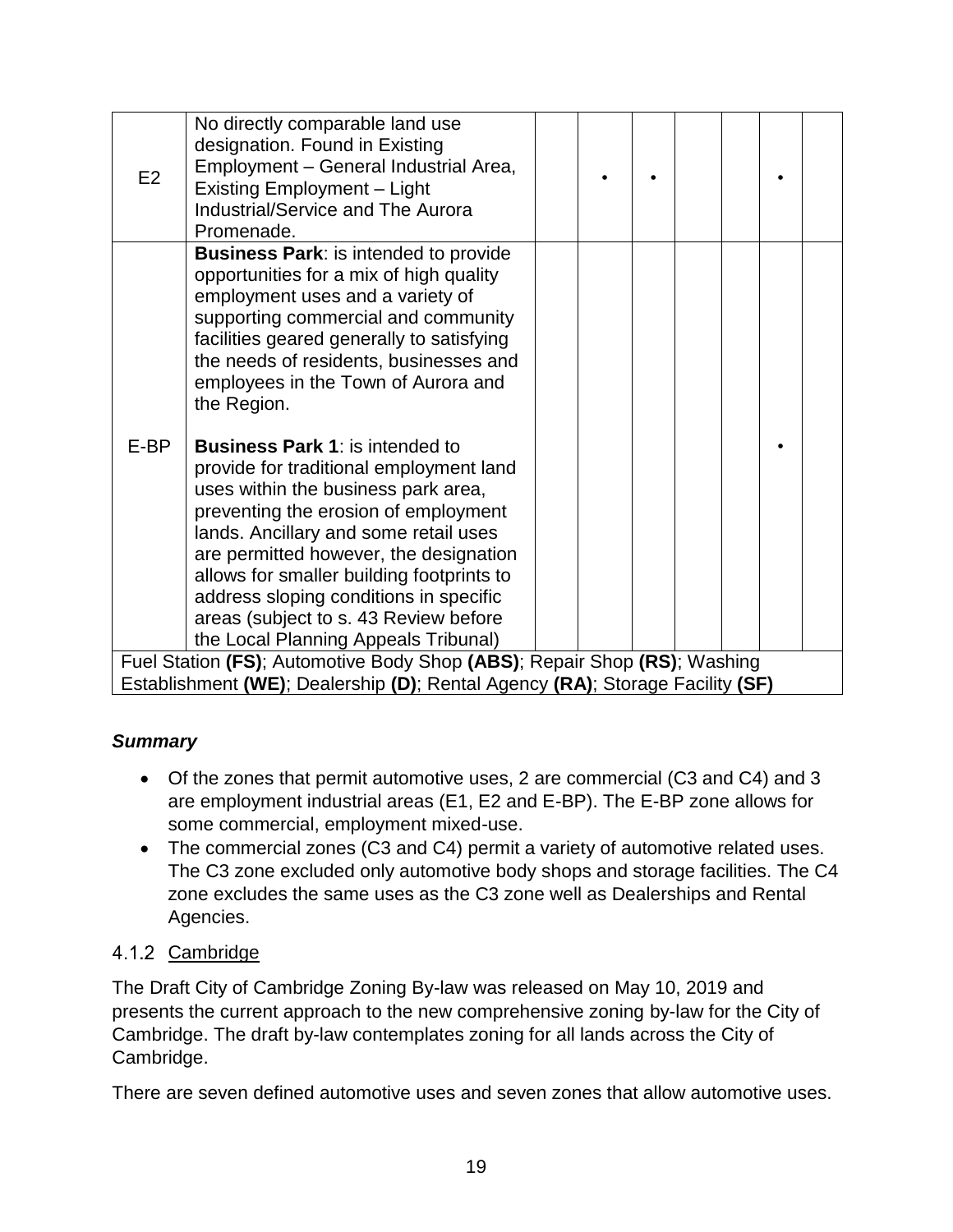- Gas Bar
- Motor Vehicle Body Shop
- Motor Vehicle Repair Garage
- Motor Vehicle Sales and Rental **Establishment**
- Motor Vehicle Rental **Establishment**
- Motor Vehicle Washing **Establishment**
- Transport Terminal

#### *Defined in the Zoning By-law Zones that Permit Automotive Uses*

- Community Commercial 1 (CC1)
- Community Commercial 2 (CC2)
- Automotive Commercial (AC)
- Convenience Commercial 1 (CV1)
- Convenience Commercial 2 (CV2)
- Employment Business Industrial (M3)
- Employment Industrial (M4)

| Zone            | OP Designation Within which the                                                                                                                                                                                                                                                                                                                                                                                                                                                                 |           | <b>Permitted Auto-Related Uses</b> |           |           |   |           |           |
|-----------------|-------------------------------------------------------------------------------------------------------------------------------------------------------------------------------------------------------------------------------------------------------------------------------------------------------------------------------------------------------------------------------------------------------------------------------------------------------------------------------------------------|-----------|------------------------------------|-----------|-----------|---|-----------|-----------|
|                 | <b>Zone is Located</b>                                                                                                                                                                                                                                                                                                                                                                                                                                                                          | <b>FS</b> | <b>ABS</b>                         | <b>RS</b> | <b>WE</b> | D | <b>RA</b> | <b>SF</b> |
| CC <sub>1</sub> | <b>Community Commercial: this</b><br>designation provides a range of retail,<br>specialty shopping, and service uses<br>that serve the daily and weekly needs<br>of residents living in the Cambridge<br>market area. Lands designated<br><b>Community Commercial are generally</b><br>anchored by a supermarket and/or drug<br>store or a discount department store.                                                                                                                           |           |                                    |           |           |   |           |           |
| CC <sub>2</sub> | <b>Community Commercial: this</b><br>designation provides a range of retail,<br>specialty shopping, and service uses<br>that serve the daily and weekly needs<br>of residents living in the Cambridge<br>market area. Lands designated<br><b>Community Commercial are generally</b><br>anchored by a supermarket and/or drug<br>store or a discount department store.<br>Low / Medium Density Residential:<br>This designation is intended for existing<br>and new residential community areas. |           |                                    |           |           |   |           |           |
| <b>AC</b>       | No directly comparable land use<br>designation. Found in Low / Medium<br><b>Density Residential, Employment</b><br><b>Corridor and Hespeler Mixed-Use</b><br>Corridor                                                                                                                                                                                                                                                                                                                           |           |                                    |           |           |   |           |           |
| CV <sub>1</sub> | No directly comparable land use<br>designation. Found in Low / Medium                                                                                                                                                                                                                                                                                                                                                                                                                           |           |                                    |           |           |   |           |           |

## *Table 5 – Cambridge: Automotive uses by Permitted Zone and Official Plan Designation*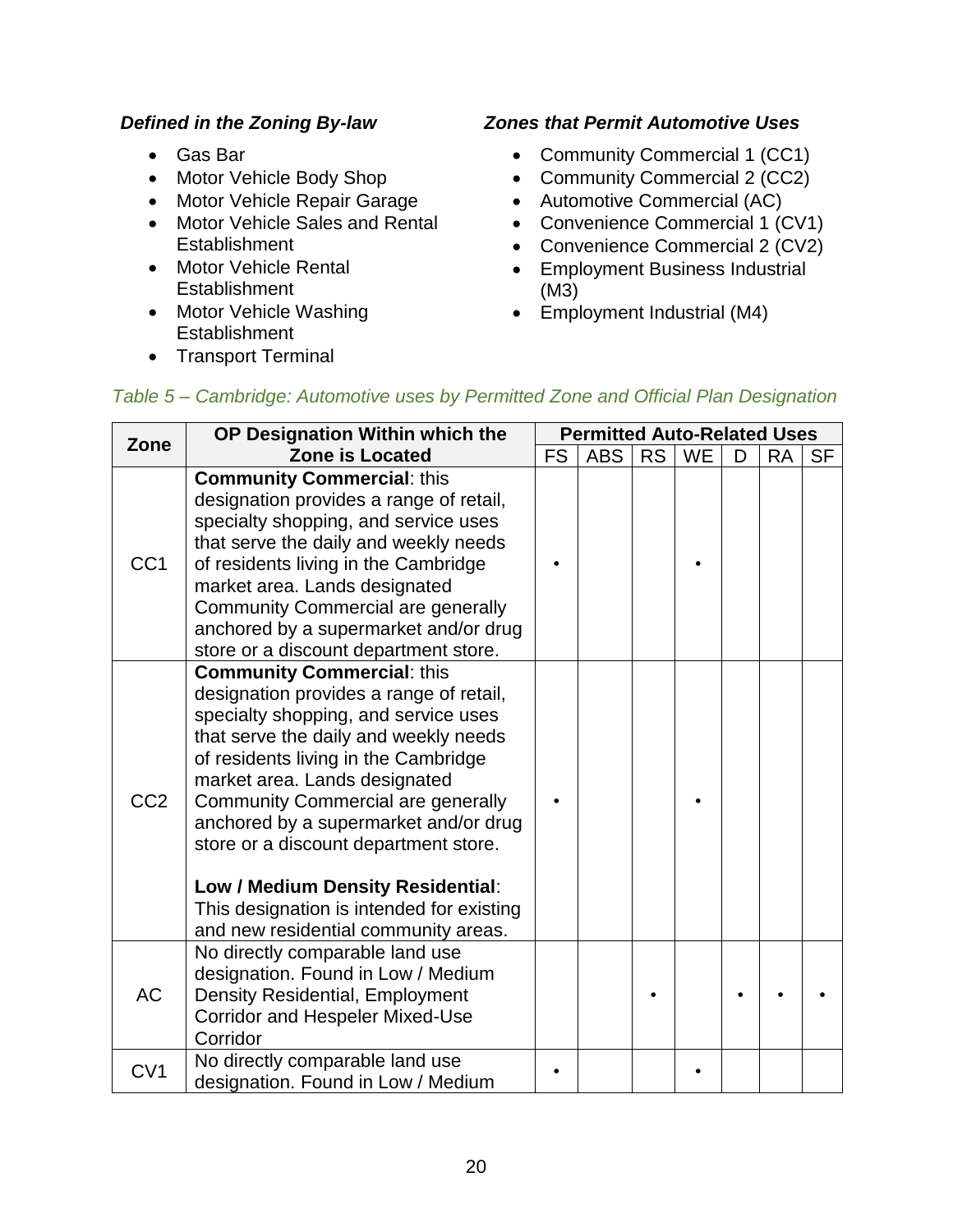|                 | <b>Density Residential, Business</b>                                                                                                                     |  |  |  |  |
|-----------------|----------------------------------------------------------------------------------------------------------------------------------------------------------|--|--|--|--|
|                 | Industrial,                                                                                                                                              |  |  |  |  |
| CV <sub>2</sub> | No directly comparable land use<br>designation. Found in Low / Medium<br><b>Density Residential, Business</b><br>Industrial,                             |  |  |  |  |
| M3              | <b>Business Industrial: this designation is</b><br>intended for traditional industrial parks<br>which allow for a range of industrial and<br>office uses |  |  |  |  |
| M4              | Industrial: this designation allows for a<br>full range of industrial uses including<br>heavy industrial operations.                                     |  |  |  |  |
|                 | Fuel Station (FS); Automotive Body Shop (ABS); Repair Shop (RS); Washing                                                                                 |  |  |  |  |
|                 | Establishment (WE); Dealership (D); Rental Agency (RA); Storage Facility (SF)                                                                            |  |  |  |  |

#### *Summary*

- Of the zones that permit automotive uses, five are commercial (CC1, CC2, AC, CV1 and CV2) and two are employment zones (M3, M4).
- The zoning by-law proposes establishing a zone intended for automotive commercial uses (Automotive Commercial - AC).
- Automotive Body Shop uses are permitted only with a heavy industrial zone (Employment Industrial - M4) which fall within a similar Official Plan designation.
- Washing establishments and fuel stations are permitted together.

#### <span id="page-23-0"></span>4.1.3 Milton

Comprehensive Zoning By-law 016-2014 provides zoning for urban areas across Milton. The by-law was passed by Milton Council on February 24, 2014 and approved in part by the Ontario Municipal Board on October 16, 2014. The urban areas are expected to support the majority of growth within the Town of Milton.

There are ten defined automotive uses and five zones that allow automotive uses.

- Motor Vehicle Body Shop
- Motor Vehicle Dealership
- Motor Vehicle Gas Bar
- Motor Vehicle Rental Agency
- Motor Vehicle Service Station
- Motor Vehicle Repair Garage
- Motor Vehicle Washing **Establishment**
- Towing Yard

#### *Defined in the Zoning By-law Zones that Permit Automotive Uses*

- Secondary Mixed Use Area Commercial (C2)
- Auto Commercial (C5)
- Business Commercial (C6)
- Business Park (M1)
- General Industrial (M2)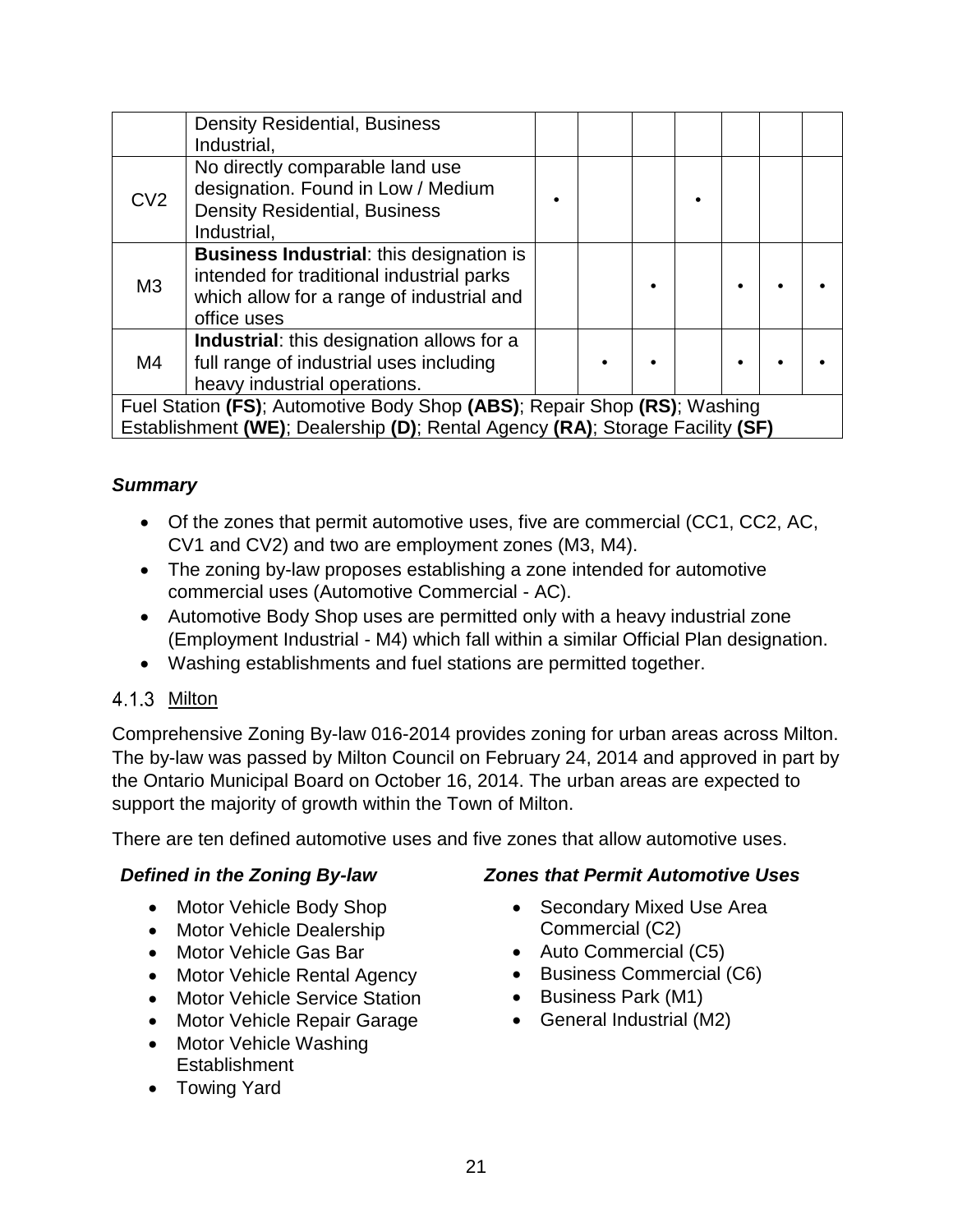- Transportation Terminal
- Commercial Storage Facility

#### *Table 6 – Milton: Automotive uses by Permitted Zone and Official Plan Designation*

| Zone           | OP Designation Within which the                                               | <b>Permitted Auto-Related Uses</b> |            |           |           |   |           |           |
|----------------|-------------------------------------------------------------------------------|------------------------------------|------------|-----------|-----------|---|-----------|-----------|
|                | <b>Zone is Located</b>                                                        | FS.                                | <b>ABS</b> | <b>RS</b> | <b>WE</b> | D | <b>RA</b> | <b>SF</b> |
|                | <b>Secondary Mixed Use Node:</b>                                              |                                    |            |           |           |   |           |           |
|                | Commercial node with density                                                  |                                    |            |           |           |   |           |           |
| C <sub>2</sub> | residential uses designed to serve                                            |                                    |            |           |           |   |           |           |
|                | nearby residents. Subject to a                                                |                                    |            |           |           |   |           |           |
|                | Secondary Plan being approved.                                                |                                    |            |           |           |   |           |           |
|                | No directly comparable land use                                               |                                    |            |           |           |   |           |           |
|                | designation. Found Employment Areas,                                          |                                    |            |           |           |   |           |           |
| C <sub>5</sub> | <b>Business Park Areas and Secondary</b>                                      |                                    |            |           |           |   |           |           |
|                | Mixed Use Nodes on the OP Schedule                                            |                                    |            |           |           |   |           |           |
|                | В.                                                                            |                                    |            |           |           |   |           |           |
|                | No direct comparable land use                                                 |                                    |            |           |           |   |           |           |
| C6             | designation. Two locations identified.                                        |                                    |            |           |           |   |           |           |
|                | One in an Employment Area and the                                             |                                    |            |           |           |   |           |           |
|                | other in a Business Park Area.                                                |                                    |            |           |           |   |           |           |
| M1             | <b>Business Park Area: Light industrial</b>                                   |                                    |            |           |           |   |           |           |
|                | area premised on high quality design.                                         |                                    |            |           |           |   |           |           |
| M2             | <b>Industrial Area: Light and general</b>                                     |                                    |            |           |           |   |           |           |
|                | industrial uses area permitted.                                               |                                    |            |           |           |   |           |           |
|                | Fuel Station (FS); Automotive Body Shop (ABS); Repair Shop (RS); Washing      |                                    |            |           |           |   |           |           |
|                | Establishment (WE); Dealership (D); Rental Agency (RA); Storage Facility (SF) |                                    |            |           |           |   |           |           |

#### *Summary*

- Of the five zones that permit automotive uses, 3 are commercial (C2, C5 and C6) and two are employment industrial areas (M1 and M2).
- Automotive Commercial (C5) is exclusively dedicated to automotive uses and permits several automotive commercial uses.
- The General Industrial zone (M2) is most permissive of a range of automotive uses.

## <span id="page-24-0"></span>4.1.4 Oakville

By-law 2014-013 is the current Town of Oakville Zoning By-law and was passed on February 25, 2014. It was partially brought into force by the Ontario Municipal Board on February 23, 2015. The Zoning By-law was developed through the inZone project to implement the Oakville Official Plan.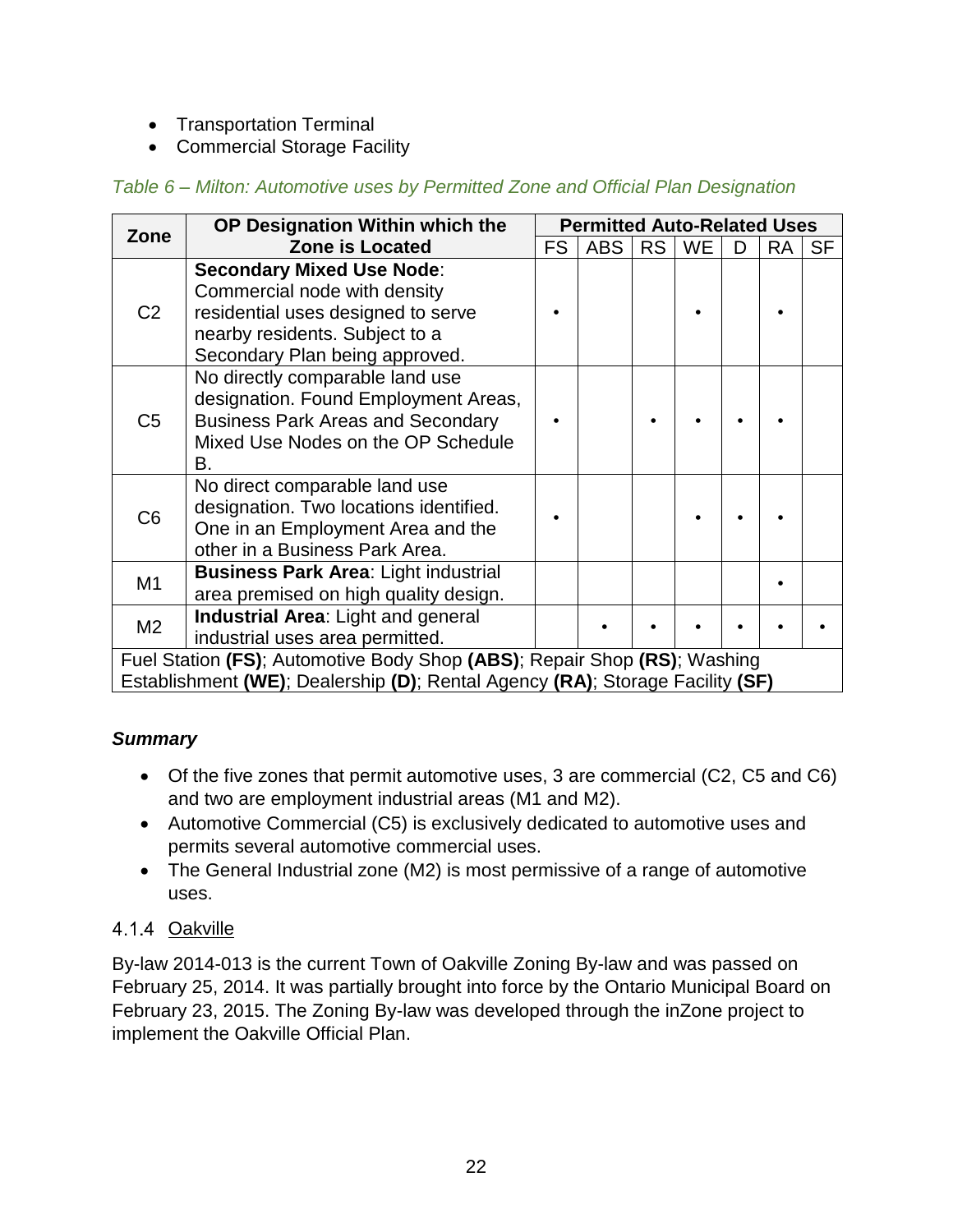The inZone project is particularly noteworthy. . Through its technical documentation, the review intends to fill the gaps between the Oakville Official Plan and automotive uses existing at the time. Generally, the following recommendations were made:

- Clarifying definitions, including "motor vehicle" in front of specific auto related uses and providing a definition for each term;
- Using the same definitions between the official plan and zoning by-law;
- Refining permissions for specific automotive uses to improve compatibility where applicable;
- Creating special provisions for geographic areas which permit automotive uses
- Creating a special zone category for fuel stations;
- Providing a special provision to permit additional automotive uses in addition to the underlying zone, corresponding with the Official Plan; and
- Allowing body shops to be located in commercial and industrial zones but to not abut a residential zone or a highway corridor unless in conjunction with a vehicle dealership.

There are seven defined automotive uses and six zones that allow automotive uses.

- Motor Vehicle Body Shop
- Motor Vehicle Dealership
- Motor Vehicle Service Station
- Motor Vehicle Rental Facility
- Motor Vehicle Repair Facility
- Motor Vehicle Washing Facility
- Motor Vehicle Storage Compound

#### *Defined in the Zoning By-law Zones that Permit Automotive Uses*

- Core Commercial (C3)
- Service Station (C4)
- Urban Centre (MU3)
- Urban Core (MU4)
- Industrial (E3)
- Business Commercial (E4)

#### *Table 7 – Oakville: Automotive uses by Permitted Zone and Official Plan Designation*

| Zone           | OP Designation Within which the                                                                                                                                      |           |            |           |           |   | <b>Permitted Auto-Related Uses</b> |           |  |  |
|----------------|----------------------------------------------------------------------------------------------------------------------------------------------------------------------|-----------|------------|-----------|-----------|---|------------------------------------|-----------|--|--|
|                | <b>Zone is Located</b>                                                                                                                                               | <b>FS</b> | <b>ABS</b> | <b>RS</b> | <b>WE</b> | D | <b>RA</b>                          | <b>SF</b> |  |  |
| C <sub>3</sub> | Core Commercial: This designation is<br>intended for major concentrations of<br>commercial facilities that serve the<br>broader region                               |           |            |           |           |   |                                    |           |  |  |
| C <sub>4</sub> | No OP equivalent. Only applies to<br>service station sites in commercial<br>areas                                                                                    |           |            |           |           |   |                                    |           |  |  |
| MU3            | <b>Urban Centre: Pedestrian oriented</b><br>mixed use area                                                                                                           |           |            |           |           |   |                                    |           |  |  |
| MU4            | <b>Urban Core: The designation is</b><br>intended for mixed use urban areas<br>with a focus on commercial, office and<br>residential with the built form oriented to |           |            |           |           |   |                                    |           |  |  |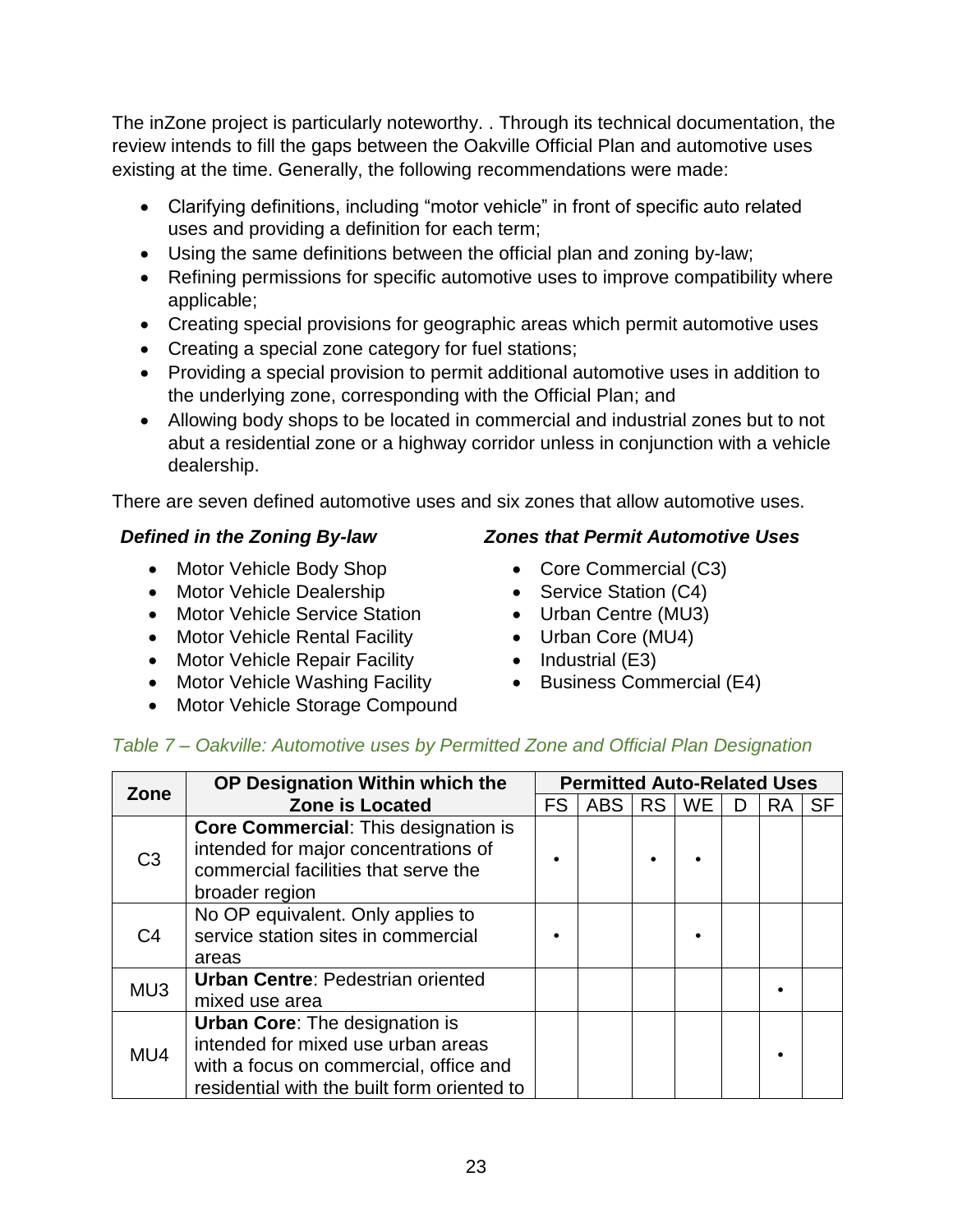|                                                                                                                                                           | the street to support a strong pedestrian<br>and transit supportive environment                                                             |  |  |  |  |  |  |  |
|-----------------------------------------------------------------------------------------------------------------------------------------------------------|---------------------------------------------------------------------------------------------------------------------------------------------|--|--|--|--|--|--|--|
| E3                                                                                                                                                        | <b>Industrial: Allows for heavy industrial</b><br>uses in highly accessible areas that are<br>well screened                                 |  |  |  |  |  |  |  |
| E4                                                                                                                                                        | <b>Business Commercial: Provides</b><br>service commercial and commercial<br>retail to surrounding employment areas<br>and traveling public |  |  |  |  |  |  |  |
| Fuel Station (FS); Automotive Body Shop (ABS); Repair Shop (RS); Washing<br>Establishment (WE); Dealership (D); Rental Agency (RA); Storage Facility (SF) |                                                                                                                                             |  |  |  |  |  |  |  |

#### *Summary*

- The Official Plan designations and zones are closely aligned and share names for all but one zone, Service Station (C4).
- The C4 zone identifies specific sites where service stations are permitted. They are usually located at the intersections of major roads.
- Automotive body shops are permitted only within the Business commercial zone.
- Rental agencies are permitted within mixed use zones in the urban centre and urban core.

#### <span id="page-26-0"></span>4.1.5 Ottawa

Zoning By-law 2008-250 was approved on June 25, 2008 by Ottawa City Council.

By-law 2008-250 is structured into "parent zones" and "subzones". Parent zones provide regulations which apply across their subzones. For instance, the Local Commercial zone (LC) does not permit automotive uses, however subzone LC6 allows for fuel stations.

Automotive uses are permitted generously across subzones and may apply only to a limited number of properties. For this reason, this review focuses on parent zones which the exception is the General Mixed Use zone (GM) which has 29 subzones where automotive uses are found throughout.

There are eight defined automotive uses and eight zones that allow automotive uses.

- Automobile Body Shop
- Automobile Dealership
- Gas Bar
- Automobile Rental Establishment
- Automobile Service Shop
- Car Wash
- Car-sharing service

## *Defined in the Zoning By-law Zones that Permit Automotive Uses*

- Arterial Mainstreet (AM)
- General Mixed Use (GM)
- Mixed Use Centre Zone (MC7)
- Business Park Industrial (IP)
- General Industrial (IG)
- Heavy Industrial (IH)
- Light Industrial (IL)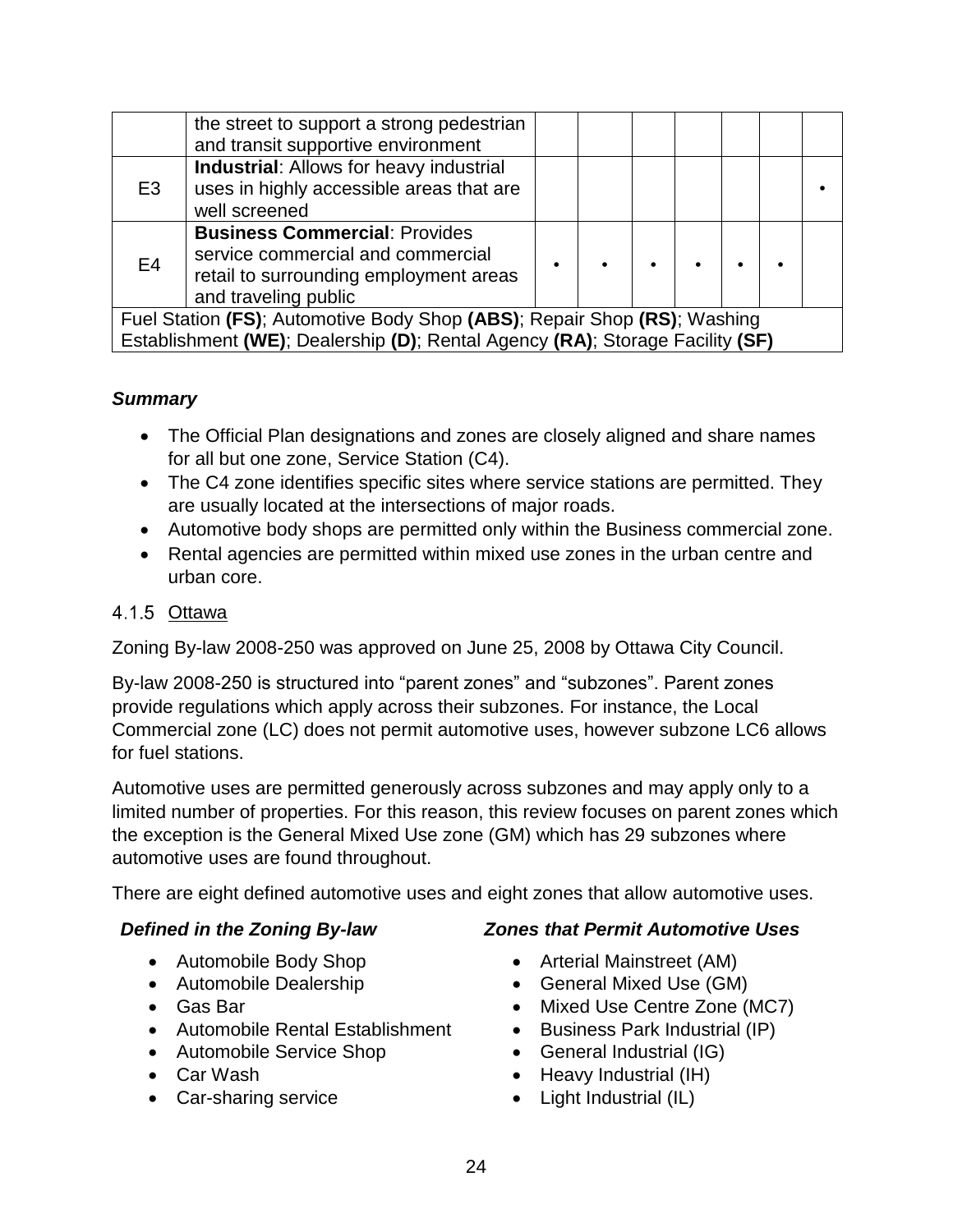• Local Commercial (LC6)

| Zone      | OP Designation Within which the                                                                                                                                                                                                                                                            | <b>Permitted Auto-Related Uses</b> |            |           |           |   |           |           |  |
|-----------|--------------------------------------------------------------------------------------------------------------------------------------------------------------------------------------------------------------------------------------------------------------------------------------------|------------------------------------|------------|-----------|-----------|---|-----------|-----------|--|
|           | <b>Zone is Located</b>                                                                                                                                                                                                                                                                     | <b>FS</b>                          | <b>ABS</b> | <b>RS</b> | <b>WE</b> | D | <b>RA</b> | <b>SF</b> |  |
| AM        | Arterial Mainstreet: An urban fabric<br>with larger lots, varied setbacks, lower<br>densities and more automobile<br>dependent. Generally four or more<br>lanes with no on street parking.                                                                                                 |                                    |            |           |           |   |           |           |  |
| <b>GM</b> | General Urban Areas: Range of<br>housing needs supported by a wide<br>variety of amenities.<br><b>Central Area</b> character areas Upper<br>Town, Lowertown and Sandy Hill<br>West: Cultural and economic heart of<br>the city, supporting government,<br>residential and commercial uses. |                                    |            |           |           |   |           |           |  |
| MC7       | <b>Mixed</b>                                                                                                                                                                                                                                                                               |                                    |            |           |           |   |           |           |  |
| <b>MD</b> | <b>Central Area</b>                                                                                                                                                                                                                                                                        |                                    |            |           | $\bullet$ |   |           |           |  |
| IP        | <b>Enterprise Area: Allow for the</b><br>integration of residential uses provided<br>that are remains focused on<br>employment.<br><b>Employment Area: Allow for noxious</b><br>uses that are incompatible with other<br>uses or prestige employment uses.<br><b>General Urban Area</b>    |                                    |            |           |           |   |           |           |  |
| IG        | Permit a wide range low and moderate<br>impact light industrial uses that are<br>located within the Employment Area<br>and General Urban Area designations.                                                                                                                                |                                    |            |           |           |   |           |           |  |
| IH        | Permit a wide range low noxious uses<br>industrial uses that are located within<br>the Employment Area and General<br><b>Urban Area</b> designations.                                                                                                                                      |                                    |            |           |           |   |           |           |  |
| IL        | Permit a wide range low noxious uses<br>industrial uses that are located within<br>the Employment Area and General<br><b>Urban Area</b> designations.                                                                                                                                      |                                    |            |           |           |   |           |           |  |
| LC6       | allow a variety of small, locally-oriented<br>convenience and service uses as well<br>as residential uses in the General                                                                                                                                                                   |                                    |            |           |           |   |           |           |  |

*Table 8 – Ottawa: Automotive uses by Permitted Zone and Official Plan Designation*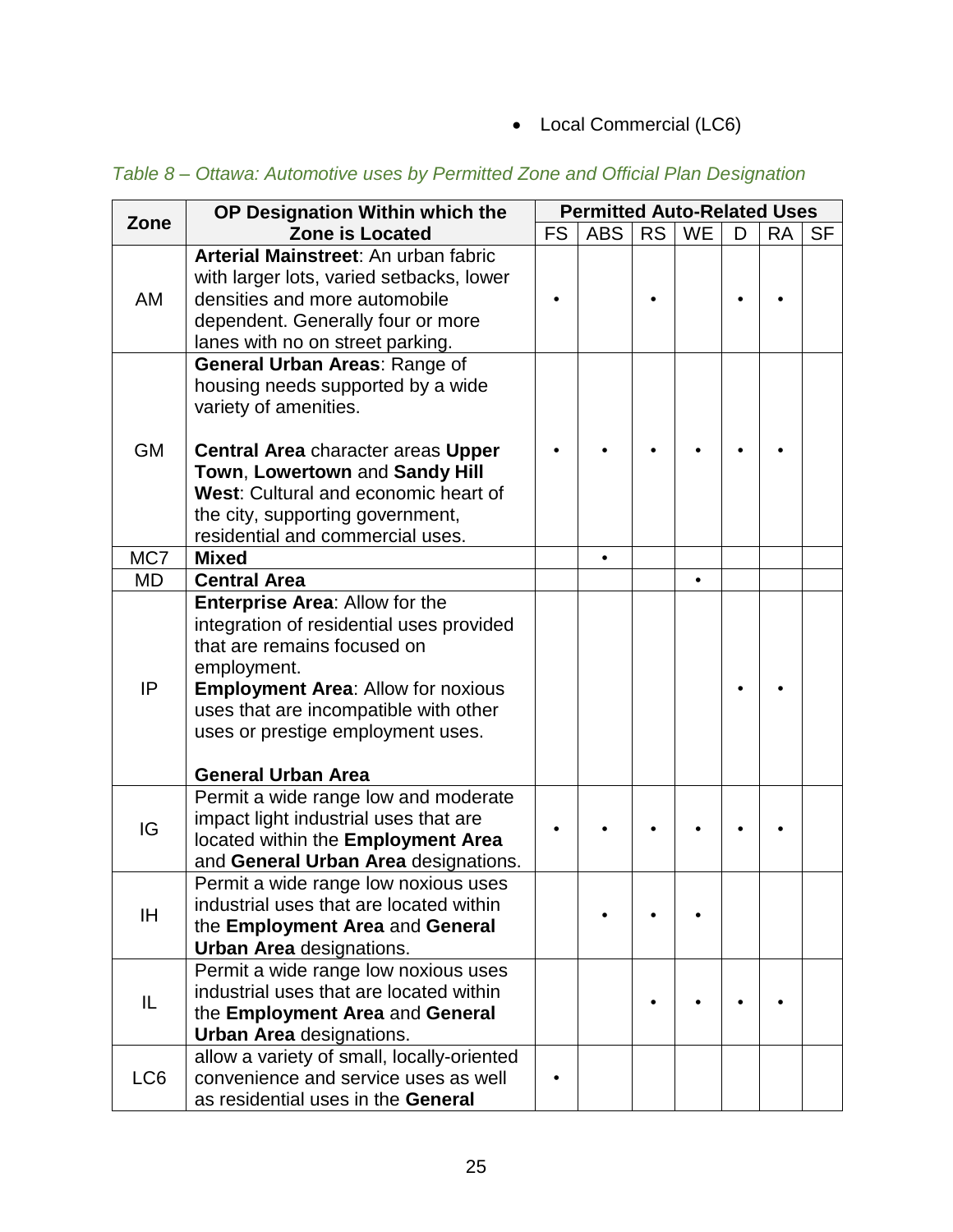| Urban Areas and in the Residential<br><b>Character Areas of the Central Area</b> |                                                                               |  |  |  |  |  |  |  |
|----------------------------------------------------------------------------------|-------------------------------------------------------------------------------|--|--|--|--|--|--|--|
| designations of the Official Plan                                                |                                                                               |  |  |  |  |  |  |  |
| Fuel Station (FS); Automotive Body Shop (ABS); Repair Shop (RS); Washing         |                                                                               |  |  |  |  |  |  |  |
|                                                                                  | Establishment (WE); Dealership (D); Rental Agency (RA); Storage Facility (SF) |  |  |  |  |  |  |  |

#### *Summary*

- Automotive Body Shops and dealerships are also permitted within Rural General Industrial (RG) and Rural Heavy Industrial (RH) subzones.
- Fuel stations are also permitted within Air Transportation Facility (T1), Rural Commercial, Rural General Industrial (RG), Rural Heavy Industrial (RH), and Village Mixed-use (VM) subzones.
- Rental Agencies are also permitted across Air Transportation Facility (T1), Group Transportation Facility (T2), Rural Commercial (RC) and Village Mixed-Use (VM) subzones.
- Repair Shops are also permitted across Air Transportation Facility (T1), Rural Commercial (RC), Rural General Industrial (RG), Rural Heavy Industrial (RH) and Village Mixed-Use (VM) subzones.
- Arterial Mainstreet (AM) allows for fuel stations, repair shops, dealerships and rental agencies. These uses are provided along major routes and address varied setbacks which easily accommodate such uses.
- The General Mixed-Use (GM) zone does not permit automotive uses within its parent zone but each automotive use defined by the by-law is permitted in at least one sub-zone.

#### <span id="page-28-0"></span>4.1.6 Toronto

Zoning By-law 569-2013 was approved on May 9, 2013. The by-law has gradually been brought into force, resolving outstanding appeals before the Ontario Municipal Board. The by-law provides some special use regulations to address ancillary uses and development standards for some automotive uses. Special use regulations apply for fuel stations, dealerships, body shops and washing establishments.

There are six defined automotive uses and five zones that generally permit these uses.

- Vehicle Service Shop
- Vehicle Dealership
- Vehicle Fuel Station
- Vehicle Repair Shop
- Vehicle Washing Establishment
- Vehicle Depot

#### *Defined in the Zoning By-law Zones that Permit Automotive Uses*

- Commercial Local (CL)
- Commercial Residential (CR)
- Commercial Residential Employment (CRE)
- Employment Industrial
- Employment Heavy Industrial (EH)
- Employment Industrial Office (EO)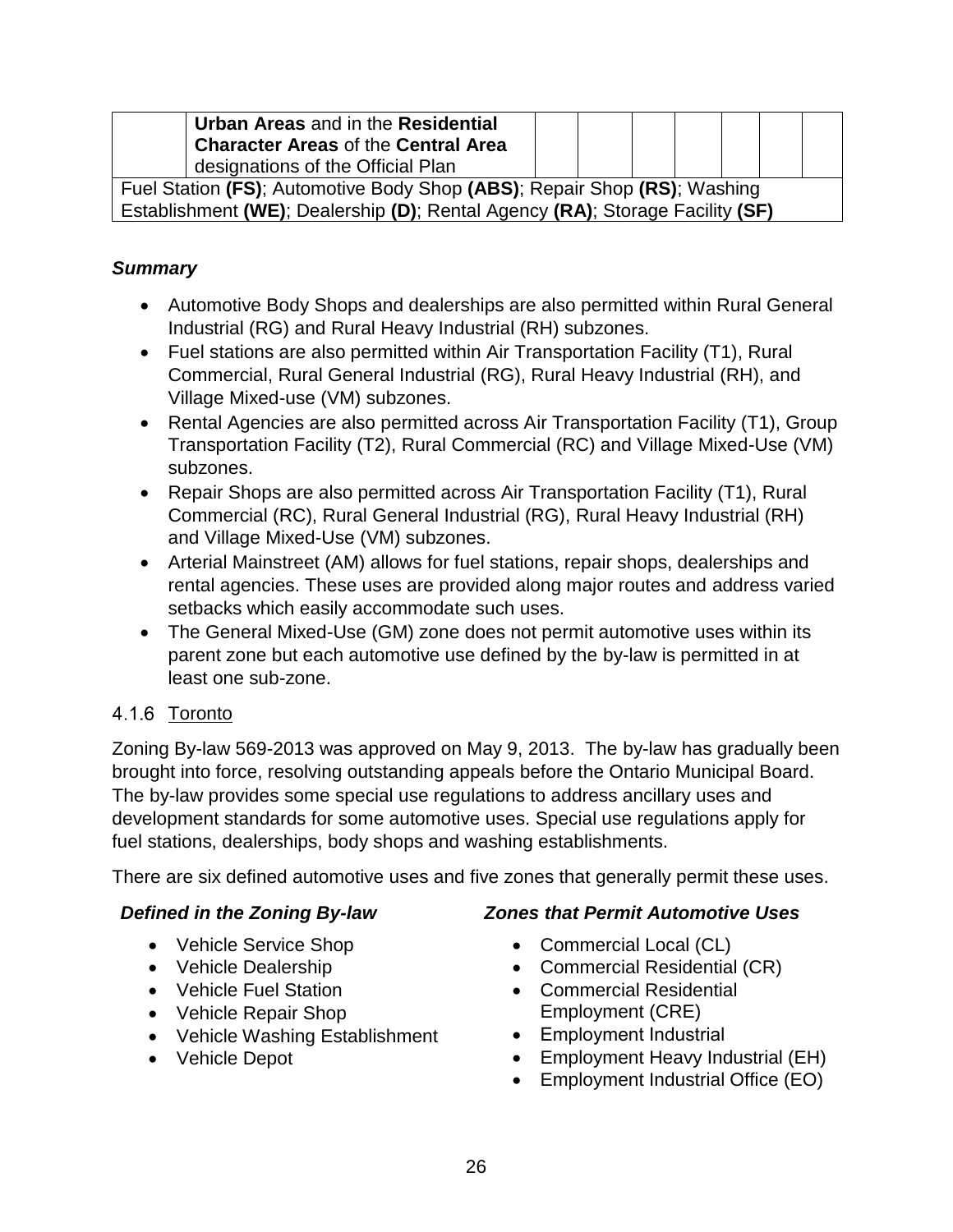• Utility and Transportation (UT)

| Zone                                                                          | OP Designation Within which the                                                                                                                                                                                                                             | <b>Permitted Auto-Related Uses</b> |            |           |           |   |           |           |  |
|-------------------------------------------------------------------------------|-------------------------------------------------------------------------------------------------------------------------------------------------------------------------------------------------------------------------------------------------------------|------------------------------------|------------|-----------|-----------|---|-----------|-----------|--|
|                                                                               | <b>Zone is Located</b>                                                                                                                                                                                                                                      | <b>FS</b>                          | <b>ABS</b> | <b>RS</b> | <b>WE</b> | D | <b>RA</b> | <b>SF</b> |  |
| <b>CL</b>                                                                     | Neighbourhoods and Apartment<br>Neighbourhoods: Considered<br>physically stable areas in which<br>intensification is to be controlled to<br>protect from negative impacts                                                                                   |                                    |            |           |           |   |           |           |  |
| <b>CR</b>                                                                     | Mixed Use: Most supportive of a broad<br>range of uses that vary in intensity and<br>mix from area to area.                                                                                                                                                 |                                    |            |           |           |   |           |           |  |
| <b>CRE</b>                                                                    | Regeneration Area: Special dedicated<br>areas open to a wide array of uses<br>designed to attract investment and<br>encourage new construction. Subject to<br>a secondary plan prior to new<br>development.                                                 |                                    |            |           |           |   |           |           |  |
| E                                                                             | <b>General Employment Area:</b><br>Employment lands designation intended<br>for prime areas for employment,<br>including uses intended to meet the<br>needs of workers.<br>Core Employment Area: Can include<br>lands intended for heavy employment<br>uses |                                    |            |           |           |   |           |           |  |
| EH                                                                            | <b>Core Employment Area: Employment</b><br>lands designation intended to support<br>traditional industrial and employment<br>uses including manufacturing and<br>heavy industry.                                                                            |                                    |            |           |           |   |           |           |  |
| EO                                                                            | <b>General Employment Area</b><br><b>Core Employment Area</b>                                                                                                                                                                                               |                                    |            |           |           |   |           |           |  |
| UT                                                                            | <b>Utility Corridors: Intended for the</b><br>movement of and transmission of<br>energy, people and goods.                                                                                                                                                  |                                    |            |           |           |   |           |           |  |
| Fuel Station (FS); Automotive Body Shop (ABS); Repair Shop (RS); Washing      |                                                                                                                                                                                                                                                             |                                    |            |           |           |   |           |           |  |
| Establishment (WE); Dealership (D); Rental Agency (RA); Storage Facility (SF) |                                                                                                                                                                                                                                                             |                                    |            |           |           |   |           |           |  |

*Table 9 – Toronto: Automotive uses by Permitted Zone and Official Plan Designation*

## *Summary*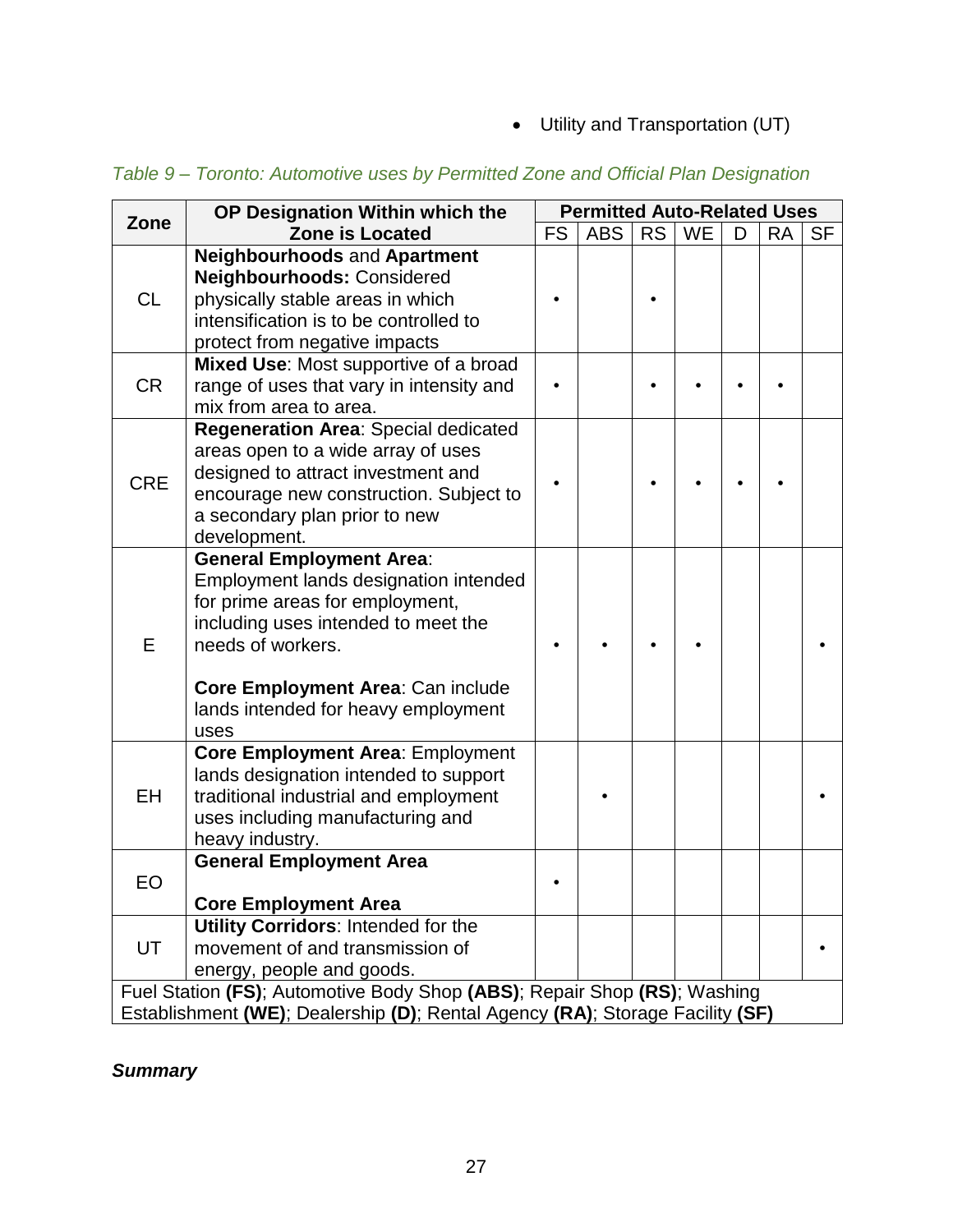- Automotive uses are generally permitted across many mixed-use, commercial and employment zones.
- The Commercial Residential (CR) zone permits a range of uses but many of these uses are subject to special use regulations.
- Automotive Body Shops are permitted only within the Core Employment Designation and Employment Heavy Industrial zone (EH).

## <span id="page-30-0"></span>4.1.7 Vaughan

The City of Vaughan has proposed an update to its zoning by-law as part of its Comprehensive Zoning By-law Review. The most recent version of the proposed Zoning By-law for the City of Vaughan was examined as part of this review. Three zones permit automotive uses in the City of Vaughan. Several zones provide land use permissions for automotive commercial uses that were existing at the time of the passing of the zoning by-law, allowing these uses to continue in their locations, and providing a framework for future applications or expansion over these lands.

There are eight defined automotive uses and three zones that generally permit these uses. Seven other zones provide permissions for uses which are lawfully existing at the time of the by-law's passing.

- Automobile Body Repair
- Automobile Rental
- Automobile Repair
- Automobile Sales
- Car Wash
- Gas Station
- Transportation Terminal
- Taxi Stand

## *Table 10 – Vaughan: Automotive uses by Permitted Zone and Official Plan Designation*

| Zone            | OP Designation Within which the                                                                                                                                                                                                                                                                                       | <b>Permitted Auto-Related Uses</b> |            |      |    |   |           |           |  |
|-----------------|-----------------------------------------------------------------------------------------------------------------------------------------------------------------------------------------------------------------------------------------------------------------------------------------------------------------------|------------------------------------|------------|------|----|---|-----------|-----------|--|
|                 | <b>Zone is Located</b>                                                                                                                                                                                                                                                                                                | <b>FS</b>                          | <b>ABS</b> | RS I | WE | D | <b>RA</b> | <b>SF</b> |  |
| EM <sub>2</sub> | General Employment: within the City's<br>employment area, this designation is<br>predominantly industrial areas<br>characterized by low scale buildings<br>with a variety of lot sizes to provide<br>flexibility for attracting and<br>accommodating a wide range of<br>industrial and associated employment<br>uses. |                                    |            |      |    |   |           |           |  |
| GC              | No directly comparable land use<br>designation. Found in Prestige                                                                                                                                                                                                                                                     |                                    |            |      |    |   |           |           |  |

#### 28

#### *Defined in the Zoning By-law Zones that Permit Automotive Uses*

- General Employment (EM2)
- General Commercial (GC)
- Service Commercial (SC)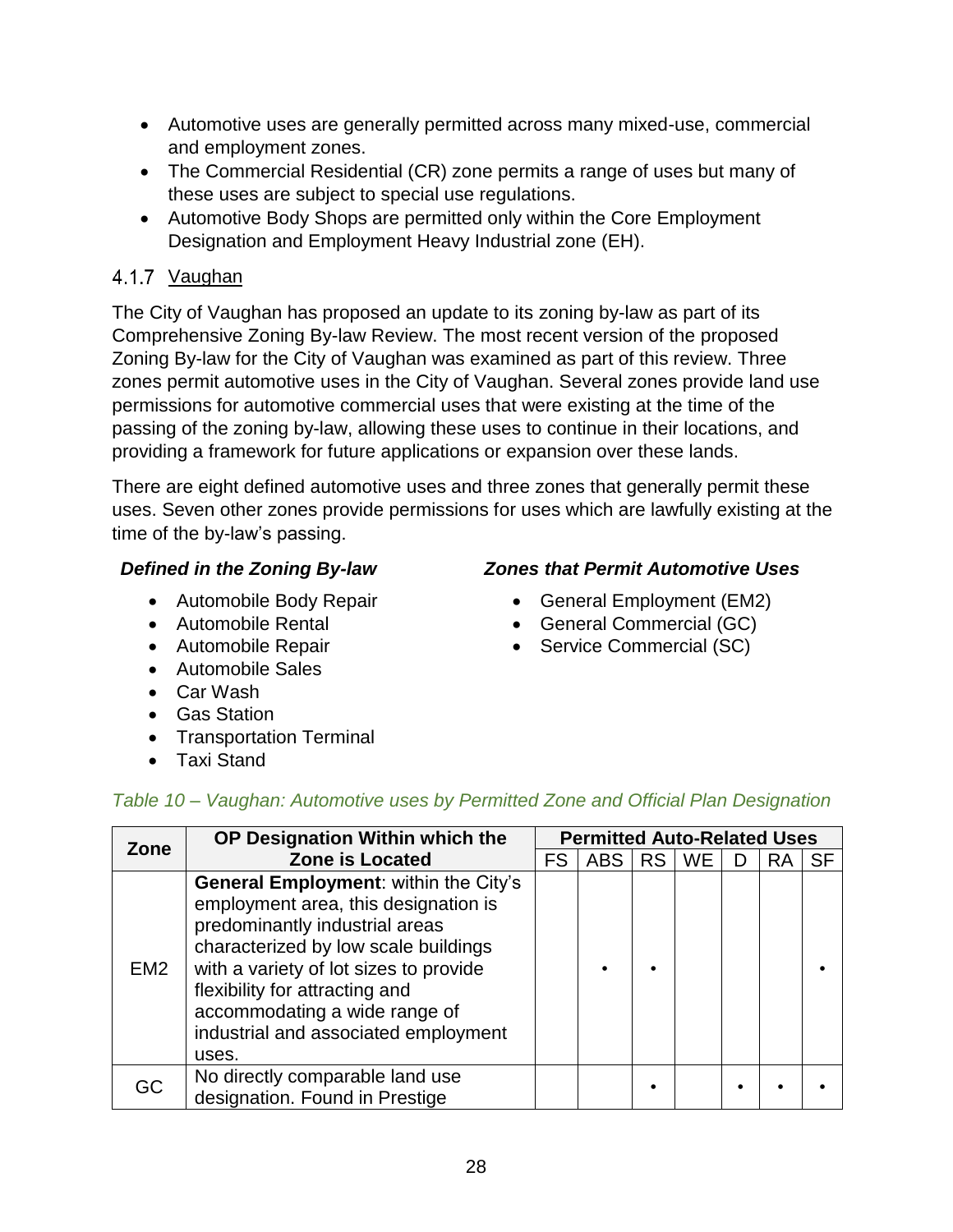|                                                                                                                                                           | Employment, Low-Rise Mixed-Use and<br>High-Rise Mixed-Use designations.                                                                                           |  |  |           |  |  |  |  |
|-----------------------------------------------------------------------------------------------------------------------------------------------------------|-------------------------------------------------------------------------------------------------------------------------------------------------------------------|--|--|-----------|--|--|--|--|
| SC.                                                                                                                                                       | No directly comparable land use<br>designation. Found in Prestige<br><b>Employment, Employment Commercial</b><br>Mixed-Use and Low-Rise Mixed Use<br>designations |  |  | $\bullet$ |  |  |  |  |
| Fuel Station (FS); Automotive Body Shop (ABS); Repair Shop (RS); Washing<br>Establishment (WE); Dealership (D); Rental Agency (RA); Storage Facility (SF) |                                                                                                                                                                   |  |  |           |  |  |  |  |

## *Summary*

- Automotive-related uses are permitted within three zones including two commercial zones (GC, SC) and one employment zone (EM2).
- The service commercial zone (SC) is most permissive of automotive-related uses, allowing all uses with the exception of auto body shops.
- The zones which permit automotive-related uses generally do not align with the land use designations of the Vaughan Official Plan. The EM2 zone aligns with the General Employment designation, however it is the only zone permitting auto body shop uses.
- A form of storage facility is permitted in each of the three zones. Commercial zones (GC, SC) permit Taxi Stands which are premises used for the parking, cleaning and minor maintenance of fleet vehicle services. Transportation terminals, which provide similar services for buses, trucks, tractors and trailers are permitted within the EM2 zone.

#### <span id="page-31-0"></span> $4.2$ **Recent Trends in Zoning: Definitions and Regulations**

Zoning by-laws within the City of Richmond Hill have uses across a range of definitions. These definitions have differed between by-laws which have been brought into force over the years.

Definitions and regulations that apply to key automotive uses across the 7 municipal jurisdictions are reviewed and presented in this report.

#### <span id="page-31-1"></span>4.2.1 Automotive Body Shop

Automotive Body Shops are generally the most restricted automotive use because of the noise, emission and outdoor storage typically associated with their operation. The definition of these uses is similar across jurisdictions.

## **Aurora**

• *Motor Vehicle Body Shop*: means a Premises used for the repair and/or painting of the interior and/or exterior and/or the undercarriage of Motor Vehicle bodies.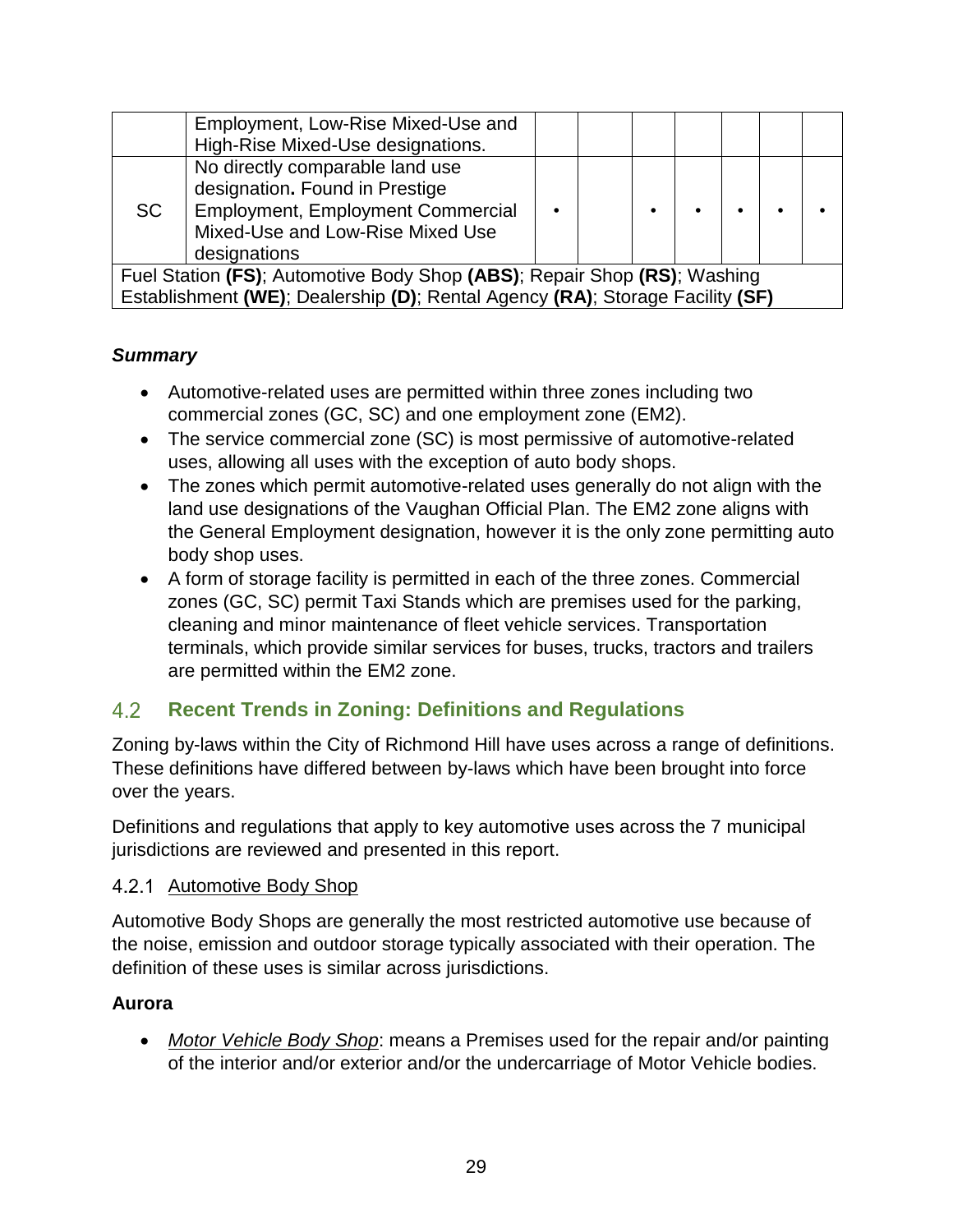#### **Cambridge**

• *Motor Vehicle Body Shop*: an establishment used for the painting and/or repairing of the exterior and/or the undercarriage of motor vehicle bodies.

#### **Milton**

• *Motor Vehicle Body Shop*: Means a premises used for the painting or repairing of motor vehicle bodies, exterior and undercarriage, and in conjunction with which there may be a towing service.

#### **Oakville**

• *Motor Vehicle Body Shop*: means a premises where painting, structural changes, or repairs are made to motor vehicle bodies, including exteriors and undercarriages, and includes the temporary parking of motor vehicles in the process of repair.

#### **Ottawa**

• *Automobile Body Shop*: means a place where motor vehicles are repainted and major or structural repairs made. (atelier de carrosserie)

#### **Toronto**

• *Vehicle Repair Shop*: means premises used for vehicle service, repair or customizing, such as spray painting, repairing body or fender components.

#### **Vaughan**

• *Automobile Body Repair*: Means premises used for major repair of motor vehicles including body work and paint work.

#### **Permitted Zones**

- Auto body shops are the most restricted use. They are only permitted within employment areas. The City of Ottawa allows for some exceptions within their subzones.
- Oakville and the City of Toronto set particular restrictions on the location of these uses, Automotive Body Shops cannot locate adjacent to residential zones in the Town of Oakville and must be at least 100 metres away from a residential zone within the City of Toronto.

## **Regulations**

#### **Minimum Lot Frontage**

• Minimum lot frontages requirements range from 0 to 100 metres across various zones. The Automotive Commercial (C5) zone in Milton represents the extreme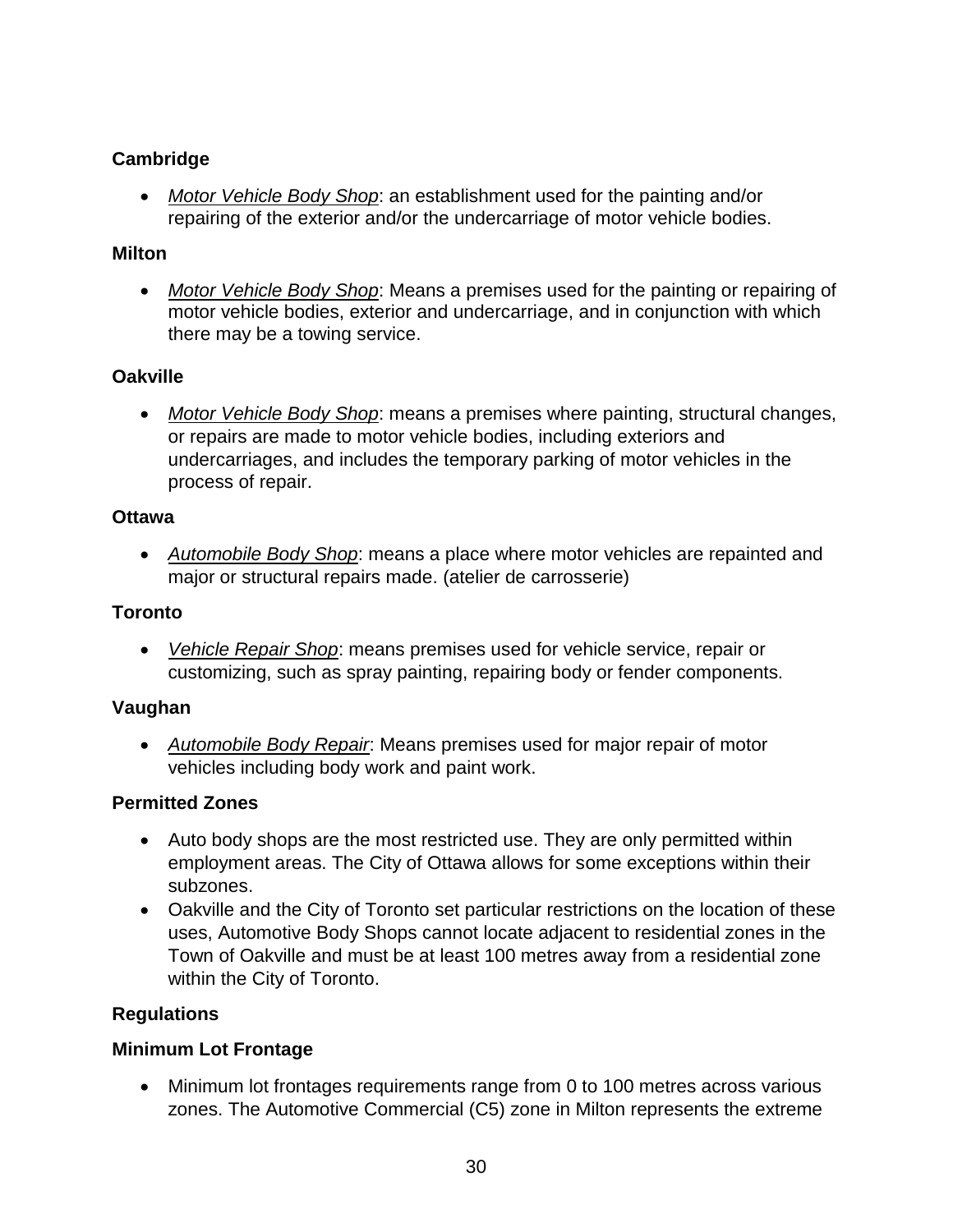end of this range at 100 metres. The majority of zoning by-laws require a minimum frontage of 30 metres or require no minimum.

#### **Lot Area**

- Lot areas within this zone also range significantly between no minimum and 6 hectares, varying by zone.
- Lot areas typically range between 1,000 square metres and 4,000 square metres.
- Several zones in Ottawa do not establish a minimum lot area.
- Minimum lot areas in Cambridge are proposed to remain as legally existing on the effective date of the zoning by-law.

#### **Lot Coverage**

- The minimum lot coverage of reviewed zoning by-laws average approximately 40 percent of lot areas.
- The municipalities of Cambridge and Oakville do not establish minimum lot coverage.

#### **Setbacks**

#### Front Yard

- Front yard setbacks vary where required. Typical front yard setbacks range between 3 metres and 6 metres.
- Front yard setbacks within commercial zones in the Town of Aurora range between 10 metres to 12 metres.

## Side Yard

• Where side yard setbacks are required, they are typically 3 metres. Side yard setbacks of 3 metres are required in Cambridge, Oakville and Ottawa. Zones in Milton and Ottawa can require minimum side yard setbacks in excess of 6 metres.

## Rear Yard

- Where rear yard setbacks are required, they range from 3 metres to 15 metres.
- Additional rear yard setbacks are required in Aurora, Cambridge, Oakville and Vaughan on lands abutting residential lands.

## **Landscaping**

• The municipalities of Vaughan and Milton require minimum landscaping areas of 10 percent and 15 percent of lot areas.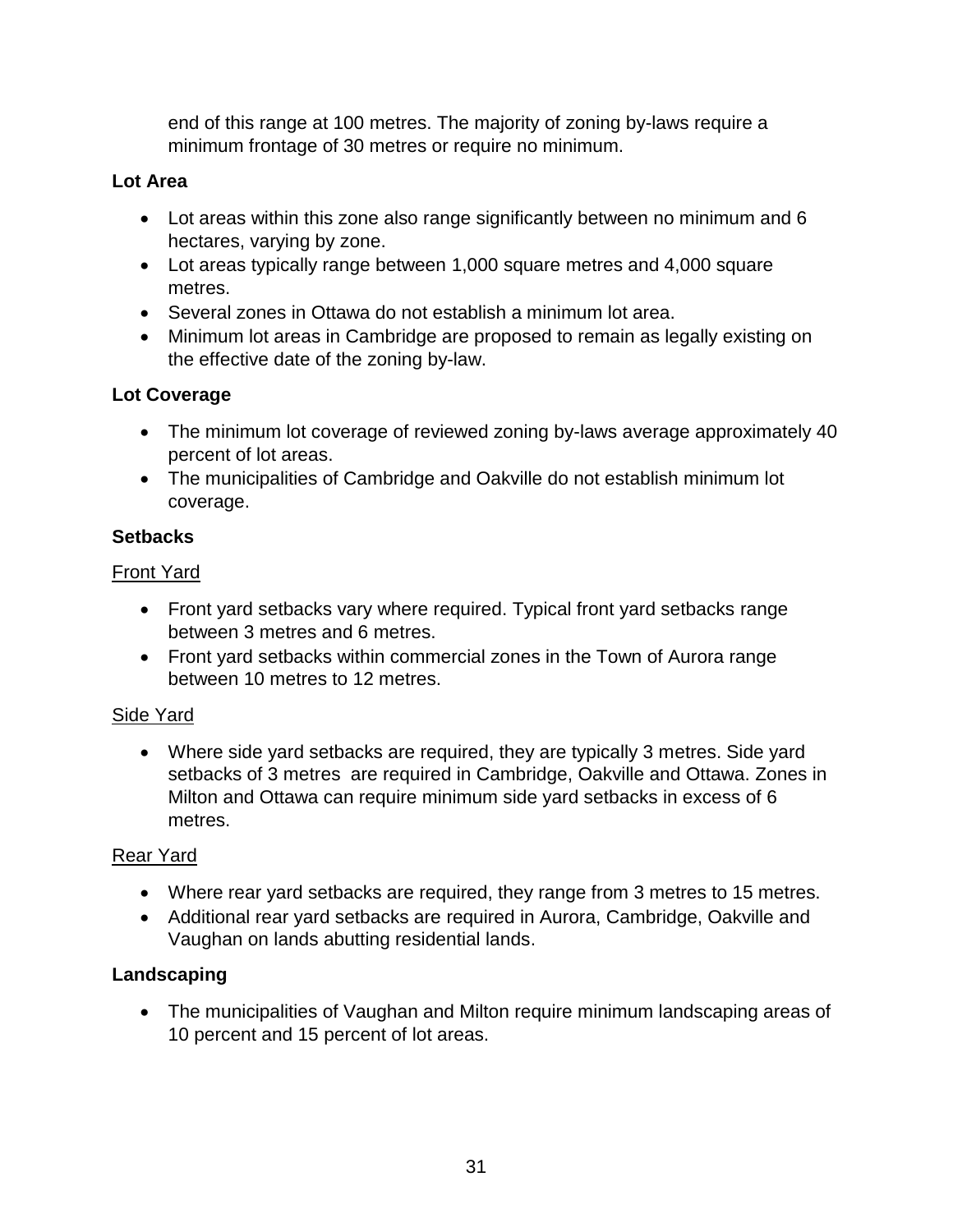#### <span id="page-34-0"></span>4.2.2 Dealerships

Motor vehicle dealerships are typically defined as premises for the sale and or rental of new or used vehicles. Several such definitions also consider the repair of vehicles, but not bodywork, within the same premises.

#### **Aurora**

• *Motor Vehicle Sales Establishment*: means a Premises where new and/or used Motor Vehicles are kept for display, lease or sale, and may include an associated Motor Vehicle Repair Garage.

#### **Cambridge**

• *Motor Vehicle Sales and Rental Establishment*: an establishment used for both the sale and rental of motor vehicles.

#### **Milton**

• *Motor Vehicle Dealership*: Means a premises where new or used motor vehicles are displayed and/or offered for sale or lease and which may operate in conjunction with a motor vehicle repair garage.

#### **Oakville**

• *Motor Vehicle Dealership*: means a premises used for selling or leasing of motor vehicles, including the outside display and sales of inventory motor vehicles on the same lot.

#### **Ottawa**

• *Automobile Dealership*: means a place where new or used motor vehicles other than heavy vehicles are displayed and sold at retail, rented or leased. (concessionnaire automobile)

#### **Toronto**

• *Vehicle Dealership*: means premises used for the sale, rental or lease of vehicles displayed or stored on site, excluding construction or agricultural vehicles.

#### **Vaughan**

• *Automobile Sales*: Means premises where motor vehicles are displayed, sold and leased.

#### **Permitted Zones**

- Motor Vehicle Dealerships are widely permitted across commercial and employment zones.
- The Town of Oakville permits Motor Vehicle Dealerships only within the Business Commercial (E4) zone.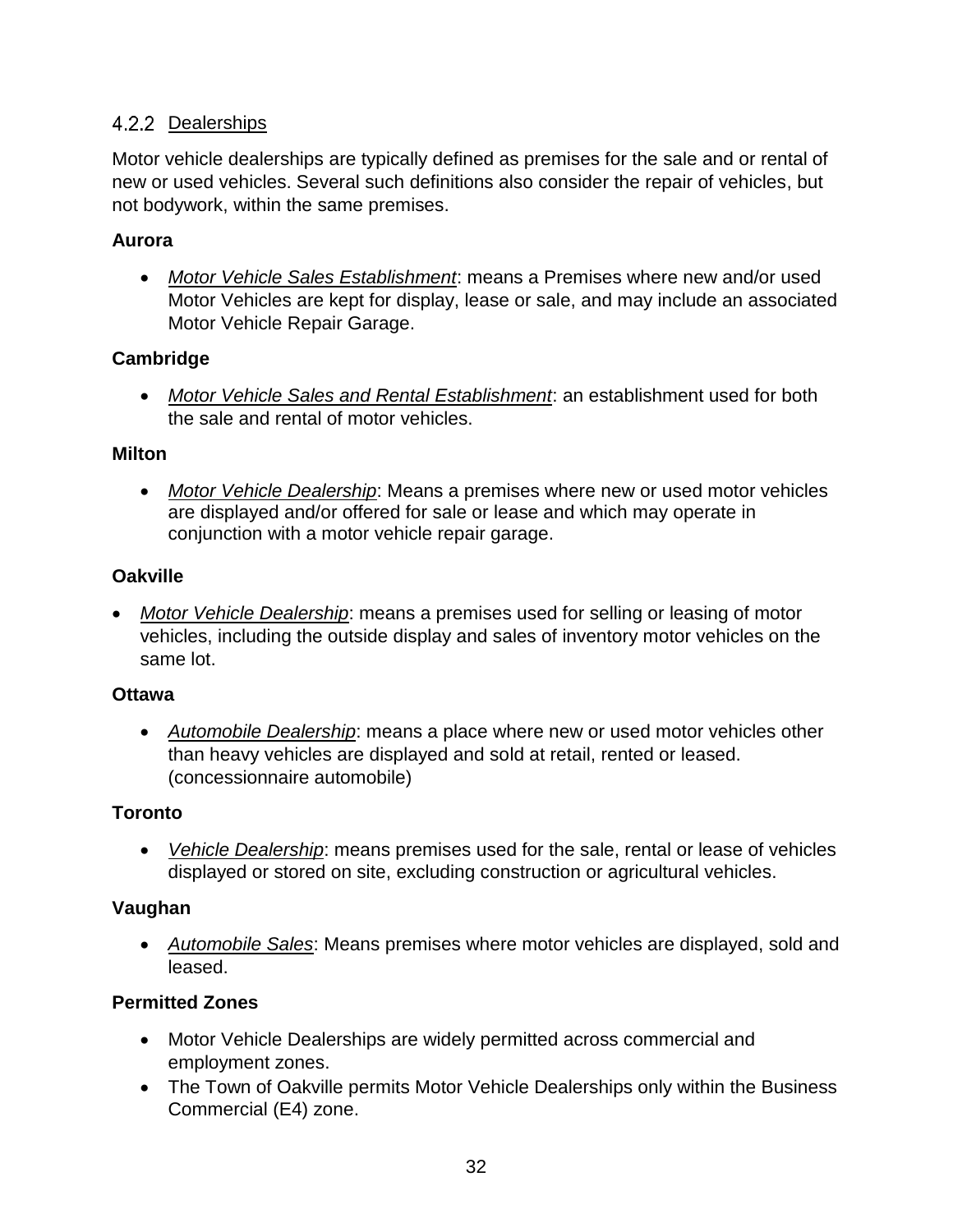- The City of Toronto permits dealerships within their mixed use zones including Commercial Residential (CR) and Commercial Residential Employment (CRE).
- The Town of Aurora and City of Vaughan permit dealerships only within commercial zones.

#### **Regulations**

#### **Minimum Lot Frontage**

- Oakville's Business Commercial (E4) zone requires a 30 metre frontage.
- Milton's Auto Commercial (C5) zone requires 100 metre frontages.

#### **Lot Area**

- Milton's minimum lot area for Auto Commercial (C5) requires 0.4 hectare.
- Ottawa's zones have no minimum and there is no mention of a minimum in Toronto's special regulations.

#### <span id="page-35-0"></span>4.2.3 Fuel Station

Definitions of fuel stations vary between municipalities. Definitions vary in their terminology and their levels of specificity. Definitions may consider some light repairs or convenience retail uses.

#### **Aurora**

• *Motor Vehicle Service Station / Gasoline Bar*: A building or part of a building used for the retail sale of lubricating oils and gasoline and may include the sale of automobile accessories, and the servicing and minor repairing essential to the actual operation of Motor Vehicles. The use may include an accessory Retail Store, or Motor Vehicle Washing Establishment. All sales and storage of accessories or repairing and servicing shall be conducted within a wholly enclosed building.

## **Cambridge**

• *Gas Bar*: an establishment used only for the sale of motor vehicle fuels and motor vehicle accessories, and may also include accessory retail sales of convenience foods and beverages and car washes, but does not include the performance of repairs to a motor vehicle.

#### **Milton**

• *Motor Vehicle Service Station*: Means one or more pump islands, each consisting of one or more gasoline pumps, and a kiosk used for the retail sale of convenience food items, and/or liquids and small accessories required for the operation of a motor vehicle.

## **Oakville**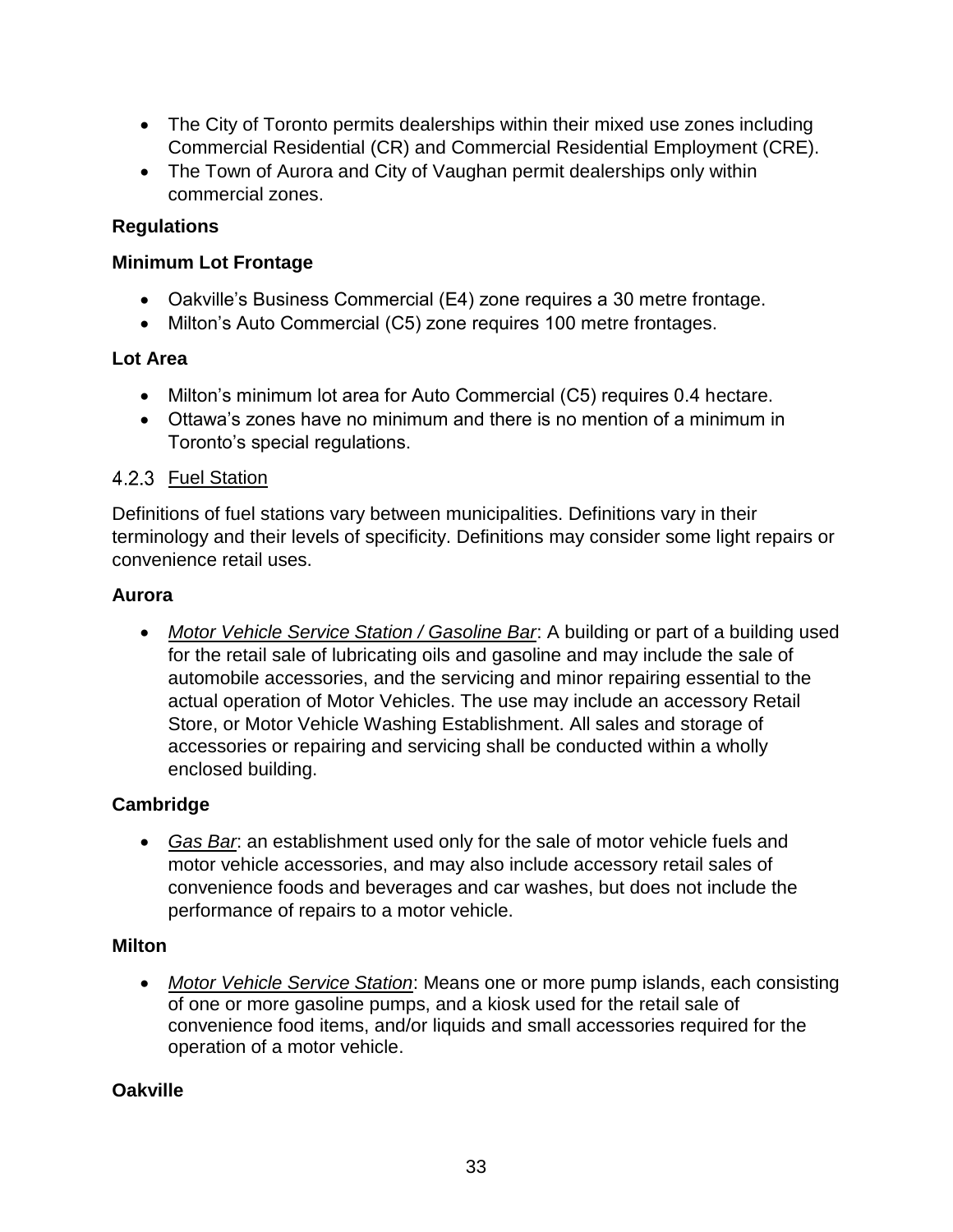• *Motor Vehicle Service Station*: Not defined in the Oakville Zoning By-law for the urban area.

#### **Ottawa**

• *Gas Bar*: means a place that retails automotive fuel along with small amounts of other automotive related products such as pre-packaged motor oil or windshield washer anti-freeze, and may include the accessory sale of convenience items or food (poste d'essence).

## **Toronto**

• *Vehicle Fuel Station*: means premises where vehicle fuels are sold to the public.

#### **Vaughan**

• *Gas Station*: Means premises where fuel for motor vehicles is dispensed and may include accessory thereto, an accessory retail store, restaurant and car wash.

#### **Permitted Zones**

- Motor Vehicle Service stations within the Town of Aurora allow for some minor repairs in addition to the sale of gasoline and lubricating oils. This use is permitted exclusively within commercial zones including the Service Commercial (C3) and Community Commercial (C4) zone.
- Gas Bars, as they are defined in the City of Cambridge are permitted only within commercial zones including Community Commercial 1 (CC1), Community Commercial 2 (CC2), Automotive Commercial (AC), Convenience Commercial 1 (CV1) and Convenience Commercial 2 (CV2).
- Fuel stations are typically permitted within commercial zones however, Oakville, Toronto and Ottawa allow for these uses within mixed-use, commercial and employment zones.
- Ottawa, Toronto and Cambridge use a type of local commercial zone that allows fuel stations and other amenities to be located near but not within residential zones.

## **Regulations**

Many municipalities incorporate provisions regarding lot frontages, setbacks and lot coverage into the requirements for all uses, including fuel stations, within the zone in which the use is located. Some, such as Vaughan, have specific provisions regarding pump locations from a street (4.5 metres) and the width of ramps adjacent to a street (9 metres). Toronto has specific provisions for vehicular fuel stations, as outlined below.

## **Minimum Lot Frontage**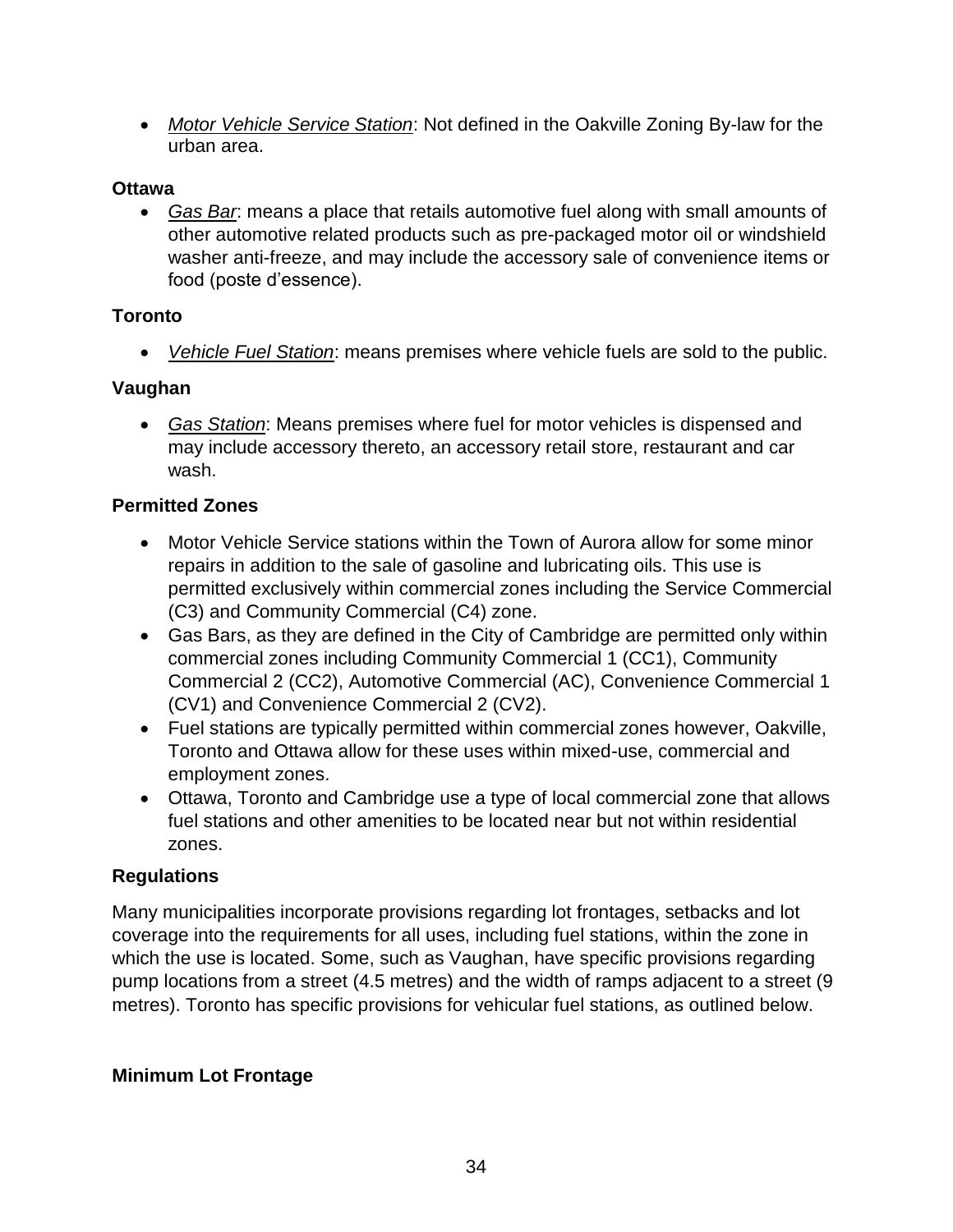• The City of Toronto identified a minimum lot frontage of 30 metres for vehicle fuel stations and provides an exemption for lawfully existing uses.

## **Minimum Lot Depth**

• Toronto provides a minimum lot depth of 45 metres for a vehicle fuels station and provides an exemption for lawfully existing uses.

#### **Building Setbacks**

- In Toronto, the minimum side yard setback for a vehicle fuel station building is the greater of 3.0 metres; 4.5 metres from a side lot line abutting a residential zone; 7.5 metres from a side lot line that abuts a street or the minimum side yard setback for the zone.
- In Toronto the rear yard setback is similar and is the greater of 3.0 metres; 7.5 metres from a rear lot line that abuts a street or the minimum rear yard setback for the zone.

#### **Lot Coverage**

• In Toronto, the area of a vehicle fuel station canopy above the fuel pumps is not included within the lot coverage calculation.

#### **Vehicle Access**

• Access to a lot containing this use in Toronto must be at least 7.5 metres from any vehicle access on the lot and 3 metres from any side lot line. For corner lots, the access must be 7.5 metres from the point of intersection of a front lot line and a side lot line.

#### **General Use Requirements**

- Toronto sets the maximum interior floor area for a retail store and personal service shop in combination with a vehicle fuel station on a lot that abuts a lot in the Residential Zone category or Residential Apartment Zone. These stores may not exceed 140 square metres.
- Other municipalities do not have specific provision for a retail store associated with fuel stations. Retail uses are identified separately within each zone.

#### <span id="page-37-0"></span>4.2.4 Rental Agency

Rental agencies are largely permitted together with Vehicle Dealerships. Some zoning by-laws including the Town of Aurora, the City of Cambridge, City of Ottawa and City of Toronto allow for specific rental agency uses in additional zones, sometimes, as in the Business Park Zone in (E-BP) Aurora, requiring that a rental use not include the on-site storage of motor vehicles.

#### **Aurora**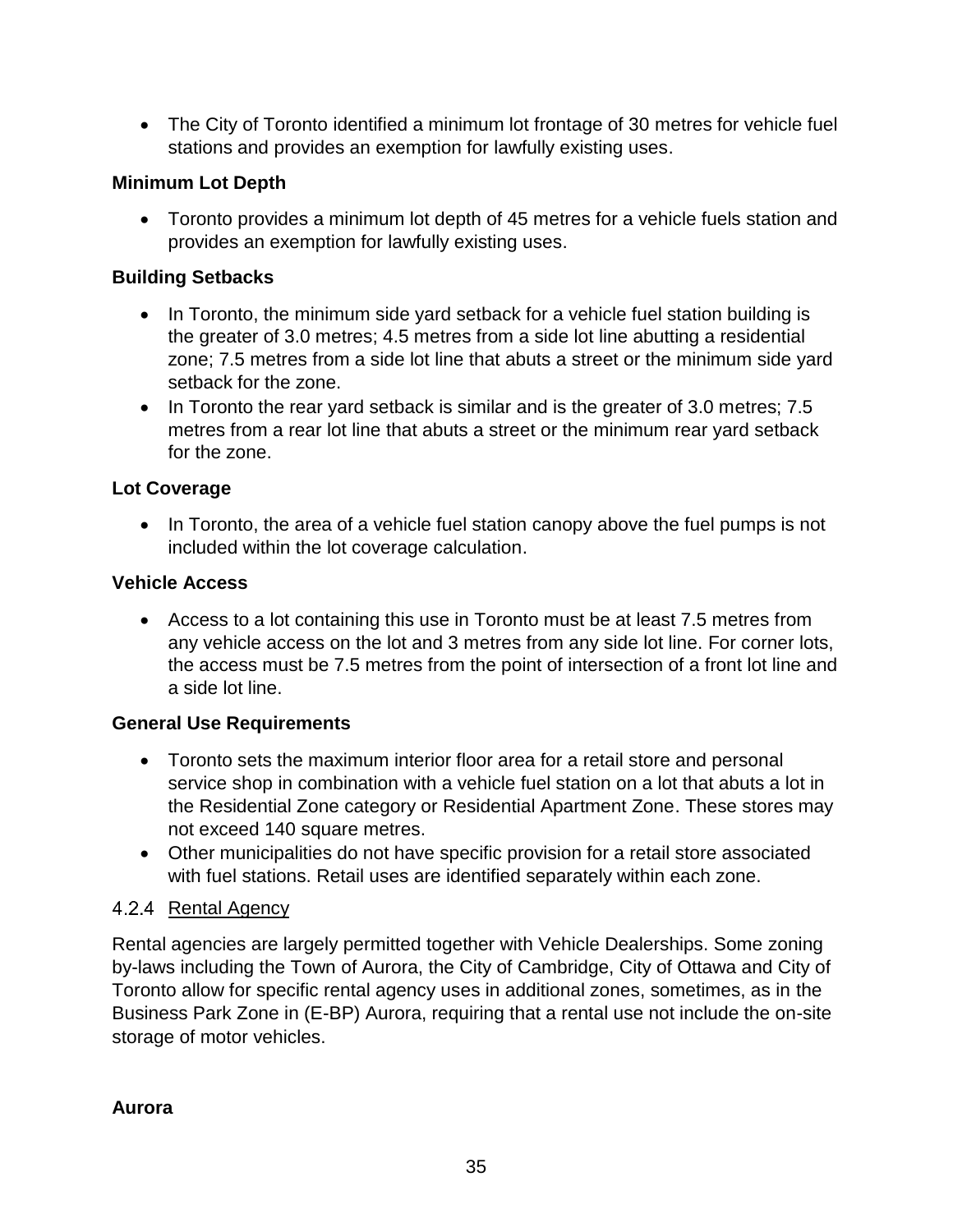- *Motor Vehicle Rental Establishment*: means a Premises used for the rental or hire of Motor Vehicles.
- *Motor Vehicle Rental Establishment (Business Park)*: means a Premises located within the Business Park used as an office for the purpose of renting or hire Motor Vehicles and excludes the on-site storage of Motor Vehicles.

## **Cambridge**

• *Motor Vehicle Rental Establishment*: an establishment used only for the sale of motor vehicle fuels and motor vehicle accessories, and may also include accessory retail sales of convenience foods and beverages and car washes, but does not include the performance of repairs to a motor vehicle.

#### **Milton**

• *Motor Vehicle Rental Agency*: an establishment used for the rental of motor vehicles.

## **Oakville**

• *Motor Vehicle Rental Facility*: means a premises where motor vehicles are kept for rent or hire.

## **Ottawa**

- *Automobile Rental Establishment*: means a place where new or used motor vehicles other than heavy vehicles are rented (agence de location d'automobiles).
- *Car-sharing service*: means a service that provides motor vehicles solely for the shared use of members of that service, and does not include an automobile rental establishment or automobile dealership (service d'autopartage).

## **Toronto**

• *Vehicle Dealership*: means premises used for the sale, rental or lease of vehicles displayed or stored on site, excluding construction or agricultural vehicles.

## **Vaughan**

• *Automobile Rental*: Means premises where motor vehicles are kept for short-term rent or hire under a contract for compensation, and may include an office use for administrative purposes, or accessory facilities for the regular cleaning or incidental maintenance of such services, but shall not include an automobile body repair or automobile repair use.

## **Permitted Zones**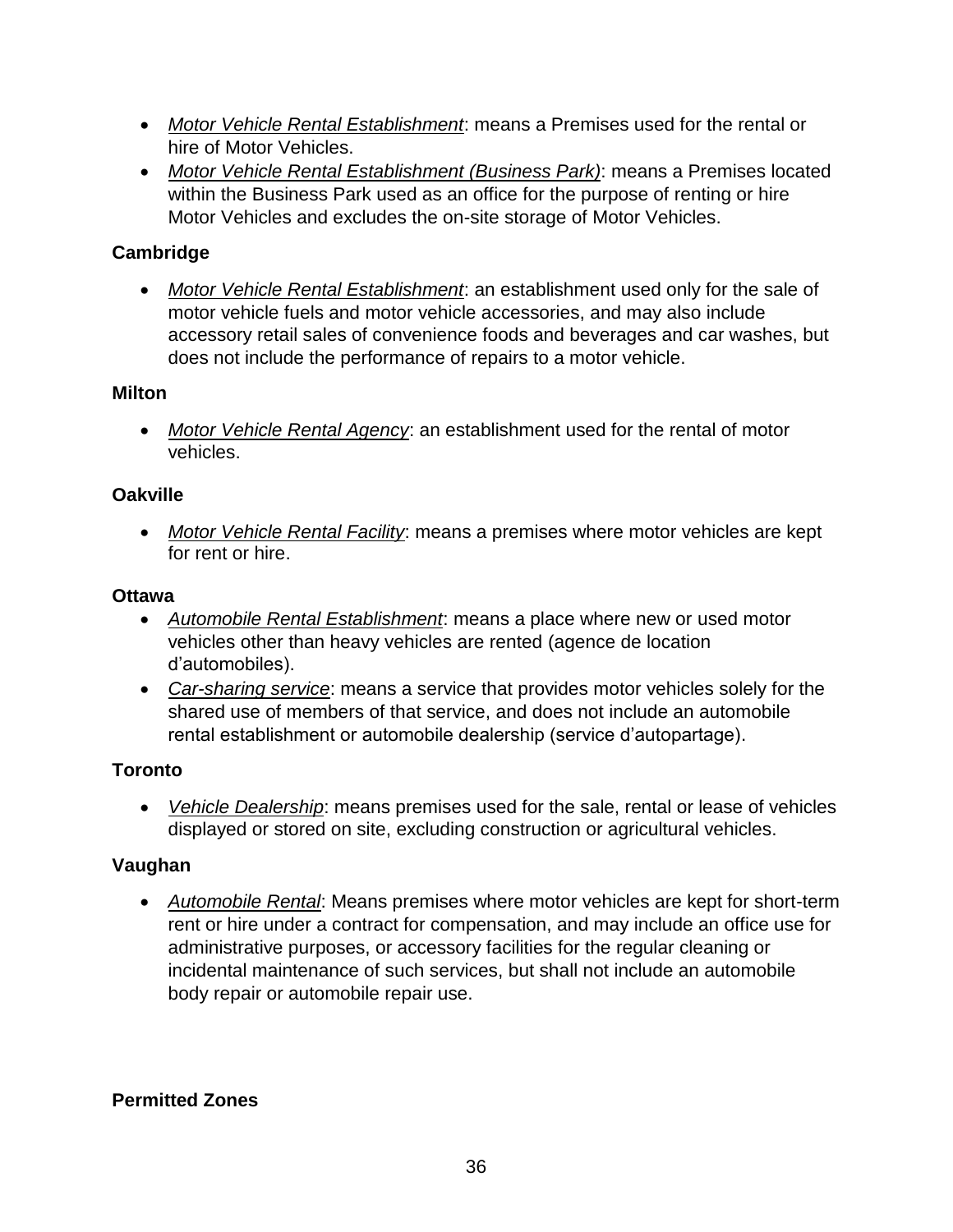- Motor vehicle rental uses are permitted in mixed-use, commercial and employment zones.
- The City of Ottawa includes an additional definition for Car-sharing service. This use is permitted in similar zones and subzones but is notably not permitted in rural, village or transportation facility zones.
- The City of Vaughan permits this use in only commercial zones including General Commercial (GC) and Service Commercial (SC).

## **Regulations**

#### **Minimum Lot Frontage**

• The minimum lot frontage by zone ranges from no minimum up to 100 metres. Milton's Auto Commercial (C5) zone represents the top end.

#### **Lot Coverage**

- Milton identifies a maximum lot coverage of between 20 and 65 percent depending on the zone. Ottawa includes a maximum for some of the industrial zones, but not the mixed use zones that allow for fuel stations.
- Oakville has no maximum lot coverage.

## <span id="page-39-0"></span>4.2.5 Repair Shop

In most municipalities Repair Shops are largely permitted in zones that are convenient and accessible to residents and may be permitted in various local commercial, mixeduse, commercial or employment zones.

#### **Aurora**

- *Motor Vehicle Repair Garage / Public Garage / Autobody Garage*: means a Premises used for the repair, maintenance and/or cleaning of Motor Vehicles, and may include, Accessory Uses, a Motor Vehicle inspection station and the sale of tires and Motor Vehicle accessories, but does not include the sale of gasoline or a Motor Vehicle Body Shop.
- *Motor Vehicle Service Station / Gasoline Bar*: A building or part of a building used for the retail sale of lubricating oils and gasoline and may include the sale of automobile accessories, and the servicing and minor repairing essential to the actual operation of Motor Vehicles. The use may include an accessory Retail Store, or Motor Vehicle Washing Establishment. All sales and storage of accessories or repairing and servicing shall be conducted within a wholly enclosed building.

## **Cambridge**

• *Motor Vehicle Repair Garage*: an establishment where services performed or executed on motor vehicles for compensation and may include the installation of exhaust systems, repair of the electrical systems, transmission repair, brake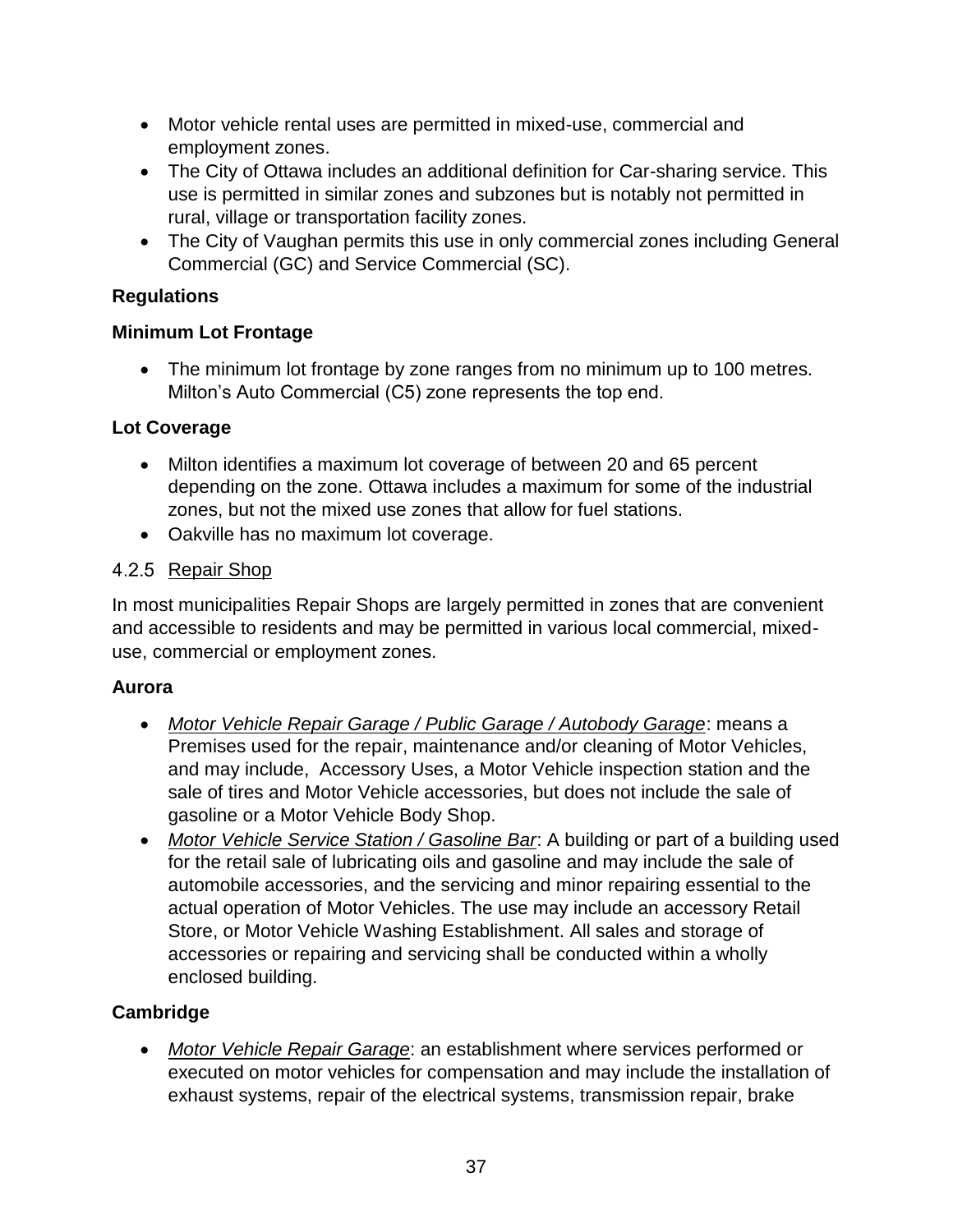repair, radiator repair, tire repair and installation, rustproofing, motor vehicle diagnostic centre, major and minor mechanical repairs or similar use, but does not include a motor vehicle body shop.

#### **Milton**

• *Motor Vehicle Repair Garage*: Means a premises used to conduct major and minor mechanical repairs of motor vehicles and includes such businesses as alignment, muffler, rust proofing, oil, lube and filter, auto glass, tire and radiator shops and in conjunction with which there may be such accessory uses as a towing service, and motor vehicle rentals.

#### **Oakville**

• *Motor Vehicle Repair Facility*: means a premises equipped with facilities for the service, maintenance and repair of motor vehicles, and includes the temporary parking of motor vehicles in the process of repair, but does not include a motor vehicle body shop.

#### **Ottawa**

• *Automobile Service Station*: means a place that: (a) has one or more service bays or facilities for a mechanic to service and repair motor vehicles other than heavy vehicles, which may also retail fuel and other automotive products; or (b) has one or more service bays which provide one or more single or specialized service product installation for motor vehicles other than heavy vehicles such as mufflers or oil changes; and (c) may include sales of motor vehicles other than heavy vehicles in association with the automobile service station. (stationservice)

## **Toronto**

• *Vehicle Service Shop*: means premises used for vehicle service or customizing, such as mechanical, electrical, glass or upholstery service or installation of parts or accessories, but excluding: (a) spray painting or repairing body or fender components; and (b) the service or customizing of construction or agriculture vehicles.

#### **Vaughan**

• *Automobile Repair*: Means premises used for the maintenance and mechanical repair of motor vehicles but shall not include an automobile body repair use.

#### **Permitted Zones**

• Repair shops are located in locations that are convenient and accessible to residents and may be permitted in various local commercial, mixed-use, commercial or employment zones.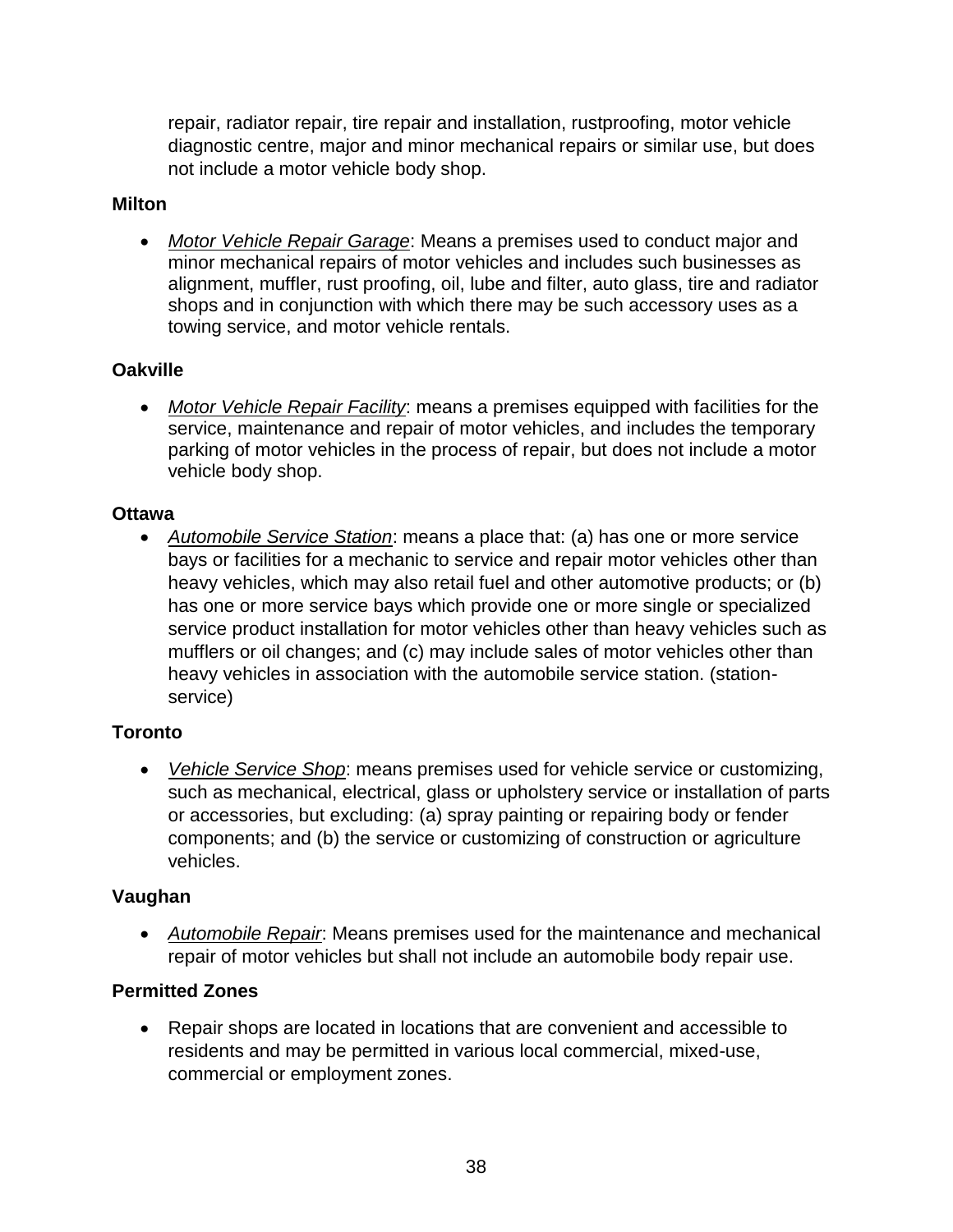- All jurisdictions in this review included repair shops in both their commercial and employment zones.
- The Town of Oakville does not allow repair shops to be located within their Service Station (C4) zone, however they are permitted within other commercial zones.
- The City of Toronto provided additional criteria for the location of repair shops within the Commercial Local (CL) and Commercial Residential (CR) zones.

#### **Regulations**

#### **Minimum Lot Frontage**

• Where required, minimum lot frontages vary by zone between 30 metres and 100 metres.

#### **Lot Area**

- Minimum lot areas, when required, vary by zone between 450 square metres to 6 hectares.
- Several zones in Ottawa do not require minimum lot areas for zones which permit repair shops.

## **Lot Coverage**

- Where maximum lot coverages are determined, minimum coverage ranges between 20 percent and 55 percent.
- The municipalities of Cambridge and Oakville do not provide maximum lot coverages.
- Toronto's special use regulations for repair shops do not identify a maximum lot coverage.

## <span id="page-41-0"></span>4.2.6 Storage Facility

Storage Facilities typically refer to locations used for the storage of fleet vehicle and can include buses, trucks or trailers. Some jurisdictions include within their definitions, facilities for washing and repairing vehicles as well. Definitions regarding repair may exclude major repair or body work.

## **Aurora**

• *Transportation Terminal*: means a Premises used for, or in combination with, the storage of trucks, buses, or trailers and which may include the storage of goods within a fully enclosed building, loading and unloading, and the servicing and repair of the stored vehicles.

## **Cambridge**

• *Transport Terminal*: an establishment where land is used for the purpose of storing, servicing, washing, repairing, dispatching or loading of trucks and/or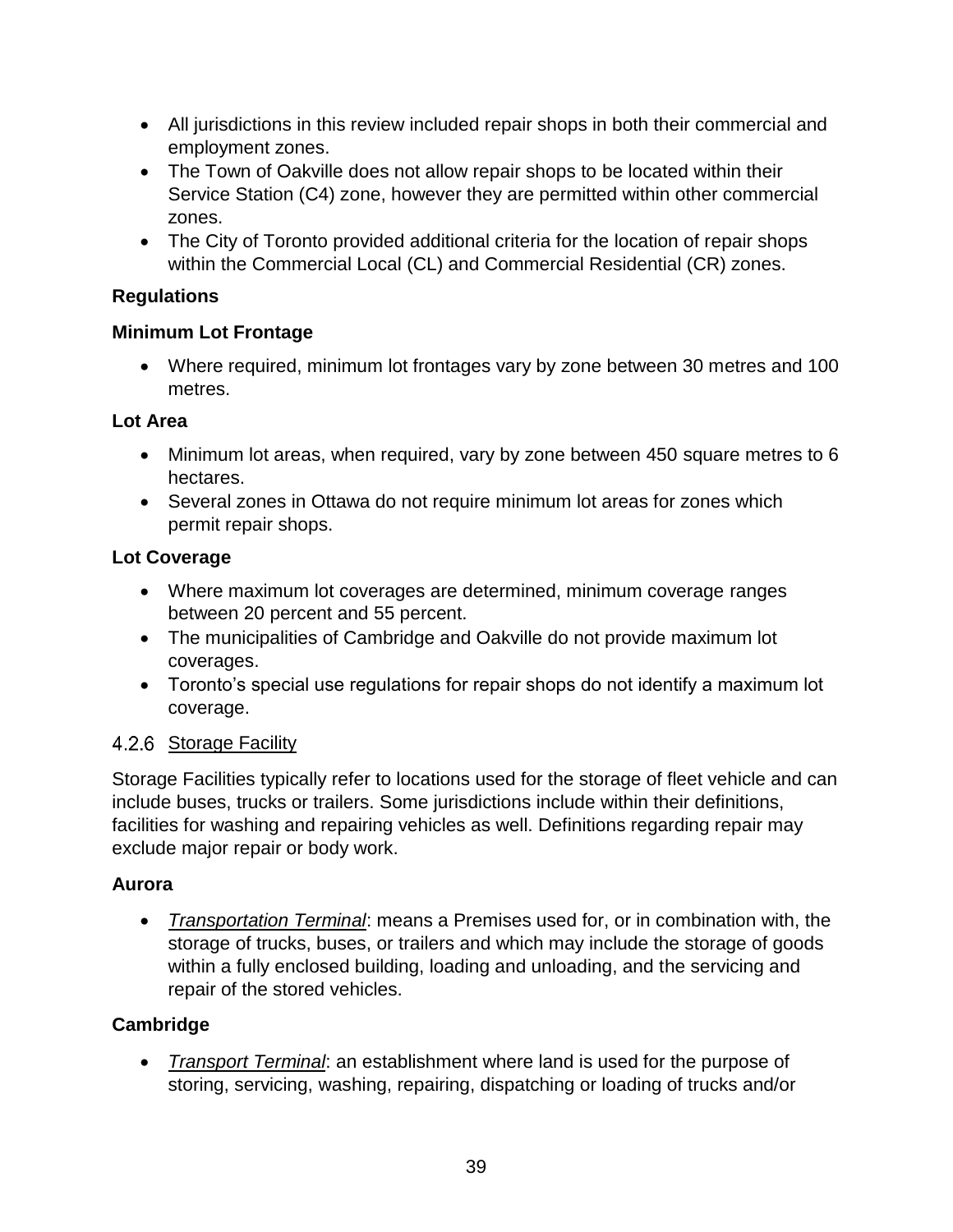transport trailers with materials or goods that are not manufactured, assembled, or processed on the same lot, and which may include a warehouse.

#### **Milton**

- *Towing Yard*: Means a premises used for the impounding and/or storage of recovered motor vehicles which are damaged, disabled, wrecked or abandoned and may include an office for administration and dispatch centre, but does not include a Transportation Terminal, Salvage Yard, Motor Vehicle Body Shop, Motor Vehicle Repair Garage, or Motor Vehicle Service Station.
- *Transportation Terminal*: Means a building, structure or part thereof, where trucks, trailers, or transports are dispatched for hire as common carriers or where freight handling facilities, such as pick-up, delivery and transitory storage of goods incidental to motor freight shipment, is provided, and may include an office building accessory to the transportation terminal use and facilities for the service and repair and washing of the trucks, trailers or transports.

#### **Oakville**

• *Commercial Storage Facility*: means a premises equipped with facilities for the service, maintenance and repair of motor vehicles, and includes the temporary parking of motor vehicles in the process of repair, but does not include a motor vehicle body shop.

#### **Toronto**

• *Vehicle Depot*: means premises used for the non-public storing of vehicles, excluding construction or agricultural vehicles. A vehicle depot may include dispatching, maintenance, service and fuelling areas for the stored vehicles that are ancillary to the vehicle depot.

## **Vaughan**

- *Taxi Stand*: Means premises used for the parking, cleaning, and minor maintenance of a taxi or vehicle sharing service fleet, and which may include a taxi dispatch office as an accessory use.
- *Transportation Terminal*: Means premises for storing, parking or dispatching of buses, trucks, tractors, or trailers, including servicing or repair within an enclosed building.

## **Permitted Zones**

- Storage facilities are typically directed towards heavy industrial zones.
- The City of Vaughan permits Taxi Stands, which includes the storage and some minor maintenance of taxi or fleet vehicles within General Commercial (GC) and Service Commercial (SC) zones.
- The City of Ottawa does zone for vehicle storage facilities.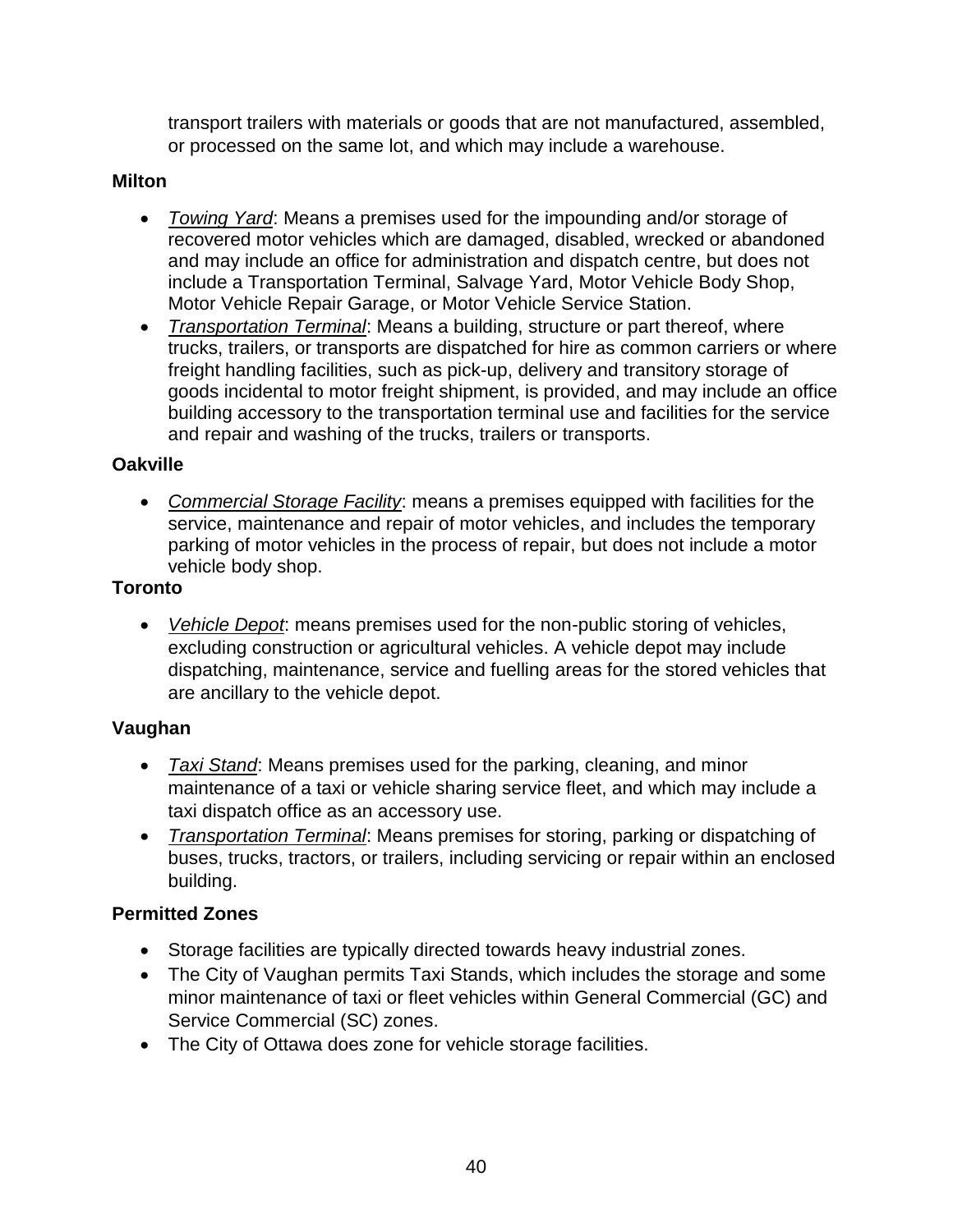#### <span id="page-43-0"></span>4.2.7 Washing Establishment

Motor vehicle washing establishment are generally permitted in zones that also permit fuel stations. The Town of Aurora and the City of Vaughan do not permit washing establishments within employment zones. Some municipalities, such as the City of Cambridge include washing establishments within the definition for fuel stations.

#### **Aurora**

• *Motor Vehicle Washing Establishment / Car Washing Establishment*: means a building or part thereof used for the operation of automobile washing equipment which is automatic, semiautomatic, manually and/or coin operated.

#### **Cambridge**

- *Motor Vehicle Washing Establishment*: an establishment in which the mechanical or hand washing of motor vehicles is carried out.
- *Gas Bar*: an establishment used only for the sale of motor vehicle fuels and motor vehicle accessories, and may also include accessory retail sales of convenience foods and beverages and car washes, but does not include the performance of repairs to a motor vehicle.

#### **Oakville**

• *Motor Vehicle Washing Facility*: means a premises for the mechanical or hand washing of motor vehicles.

#### **Ottawa**

• *Car Wash*: includes a conveyor-type car wash, a drive-through automatic car wash and a manual car wash. (lave-auto)

## **Toronto**

• *Vehicle Washing Establishment*: means premises used for washing or cleaning vehicles.

#### **Vaughan**

• *Car Wash*: Means a building or part thereof used for washing motor vehicles by automatic or semi-automatic equipment, or manually by coin or similar operation.

## **Permitted Zones**

- The Town of Aurora and the City of Vaughan do not permit washing establishments within employment zones
- The City of Cambridge includes washing establishments within the definition for fuel stations.
- Zones that permit washing establishments also commonly permit fuel stations.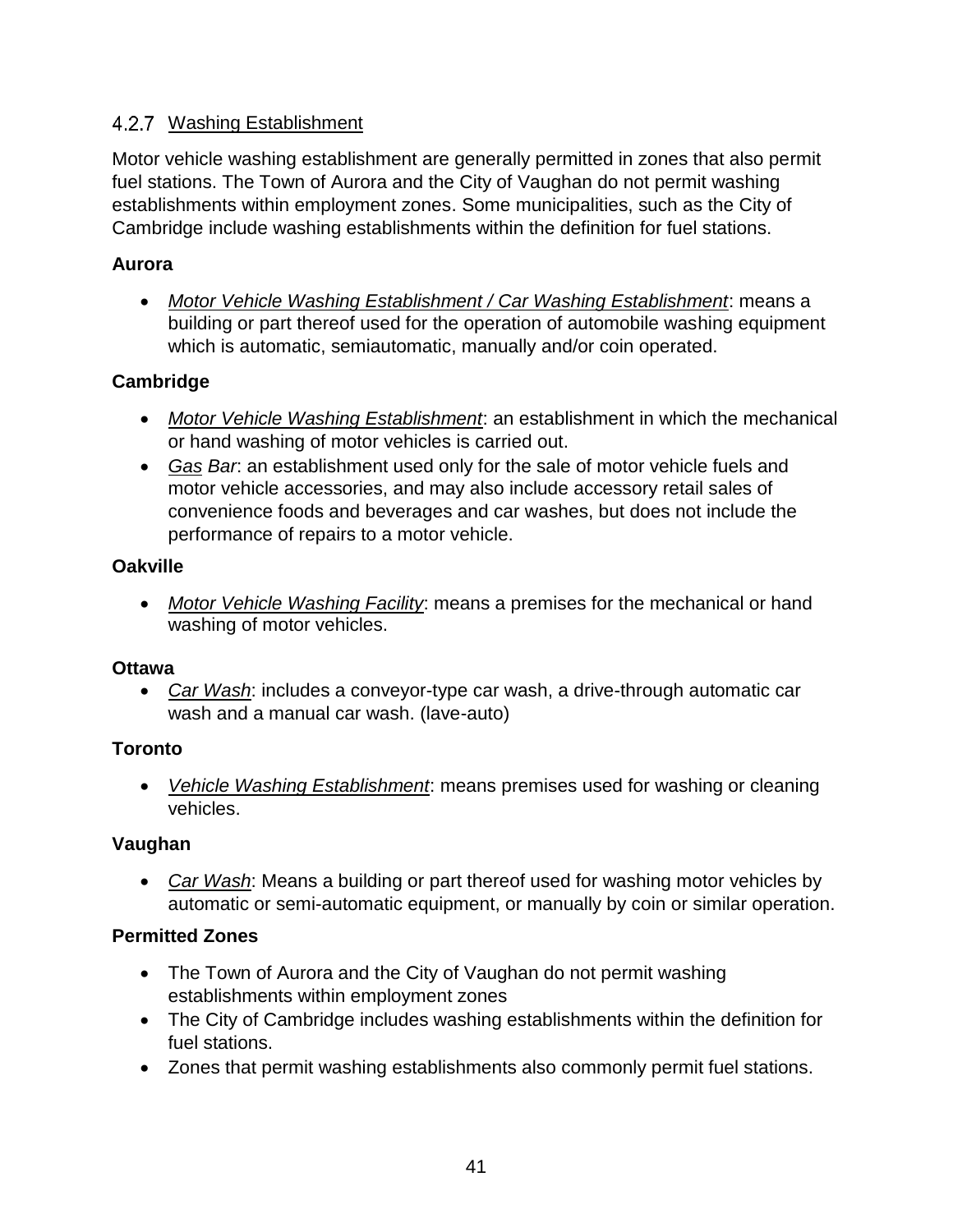- The Service Station (C4) zone does not permit stand alone washing establishments. Additionally, washing establishments cannot abut a residential zone.
- Washing establishments within the City of Toronto (CL, CR, CRE, and E zones) are subject to special use regulations provided the internal floor space is greater than 38 square metres.

## **Regulations**

## **Stacking Lane Requirements**

- Milton requires stacking lanes to accommodate 10 vehicles and 2 egress lanes at washing establishments.
- Oakville requires stacking lanes for 8 vehicles and 2 at the exit.
- Toronto requires stacking lanes for 10 vehicles that measure 3 metres wide by 6.5 metres long at entrance. The exit must be 12 metre away from the building.

## **Minimum Lot Frontage and Site Access**

- Where minimum lot frontages are required, requirements typically range between 30 metres to 60 metres, most frequently ranging between 30 metres and 40 metres.
- Toronto special use regulations require a 26 metre front lot frontage.
- Toronto also requires that vehicle access:
	- o Be a minimum width of 6 metres and maximum of 11 metres;
	- o Be at least 3 metres away from any lot line and 7.5 metres away from any other vehicle access; and
	- o Be at least 7.5 metres away from the point of an intersection.

# <span id="page-44-0"></span>5 **Consultation Findings**

The public was consulted for this project to inform an appropriate land use and zoning approach. Public response to this item was limited through the community survey. Respondents were asked to indicate their preferences regarding the location of Automotive Uses within the City, the potential clustering of these uses and \ the design of these facilities.

Although limited responses were received, survey respondents provided valuable input regarding automotive commercial uses in Richmond Hill. Respondents were generally satisfied with existing locations of automotive uses within the City and note some preference regarding the locations where each of these uses are permitted through the City including some interest in the clustering of particular automotive uses. Respondents also indicated support for access throughout Richmond Hill to car-share facilities and vehicle charging stations.

It is noted that industry representatives were invited to provide input into the study; however, there was no response from these representatives.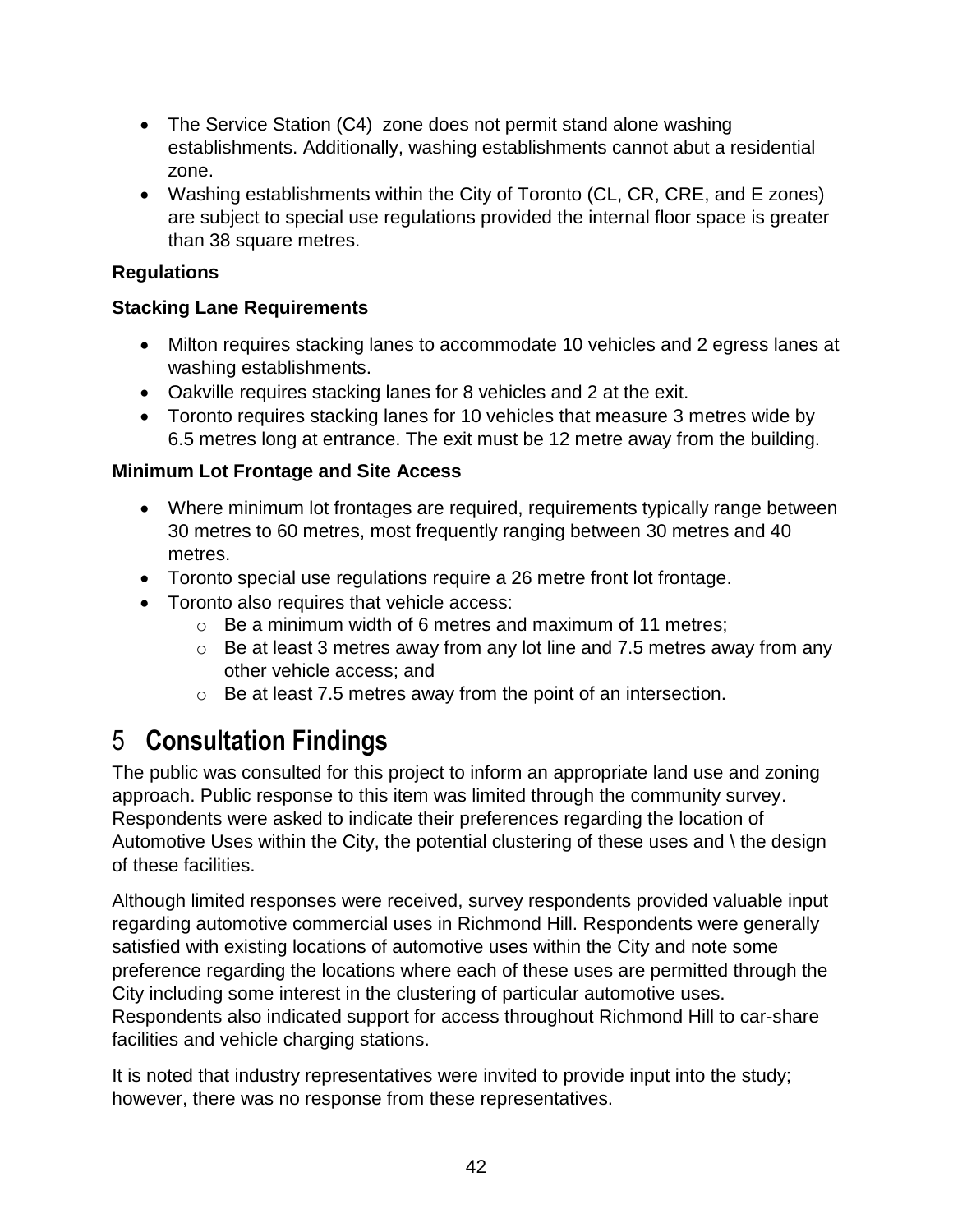# <span id="page-45-0"></span>6 **Recommended Policy and Zoning Framework for Automotive Commercial Uses**

#### <span id="page-45-1"></span> $6.1$ **Harmonize By-law Terminology**

Automotive commercial uses in the City are currently regulated by a number of zoning by-laws implemented over the past 50 years, eight of which are reviewed in this report. A variety of terms are used within these by-laws to refer to various automotive uses and similar terminology may have different meanings between by-laws.

We recommend the harmonization of by-law terminology and the simplification of definitions used to refer to these types of automotive and transportation uses.

By-law definitions recommended for the following uses:

- o **Fuel Station**: a place where petrol, petroleum products, electric charging of vehicles or automobile accessories are sold but does not include any repairs;
- o **Automotive Body Shop**: a place used for the major repair of automobiles and motor vehicles including body work and painting;
- o **Repair Shop**: a place used for the repair of automobiles and motor vehicles. A repair shop shall not include an automotive body shop use;
- o **Car Wash**: a building, part of a building or commercial premises used for the washing of automobiles by automatic equipment, semi-automatic equipment or manually;
- o **Automotive Dealership**: a place where new or used motor vehicles are sold, displayed or leased;
- o **Rental Agency**: a commercial establishment or a part of a premises where vehicles are rented;
- o **Vehicle Storage Facility:** a place for storing, parking, cleaning, dispatch or minor repair of fleet vehicles including taxi, car services or vehicle sharing fleet, a displace office or administrative office may be included as an accessory use;

#### <span id="page-45-2"></span> $6.2$ **Provide Supportive Automotive Commercial Uses in Proximity to Primary Corridors and Major Arterials**

A number of automotive commercial uses benefit from a location along primary thoroughfares and major routes throughout York Region. Uses which support current and planned transportation infrastructure and vehicle movement corridors should continue to be accessible from the Regional Corridor and Major Arterials in the City of Richmond Hill where other land use conflicts may be avoided.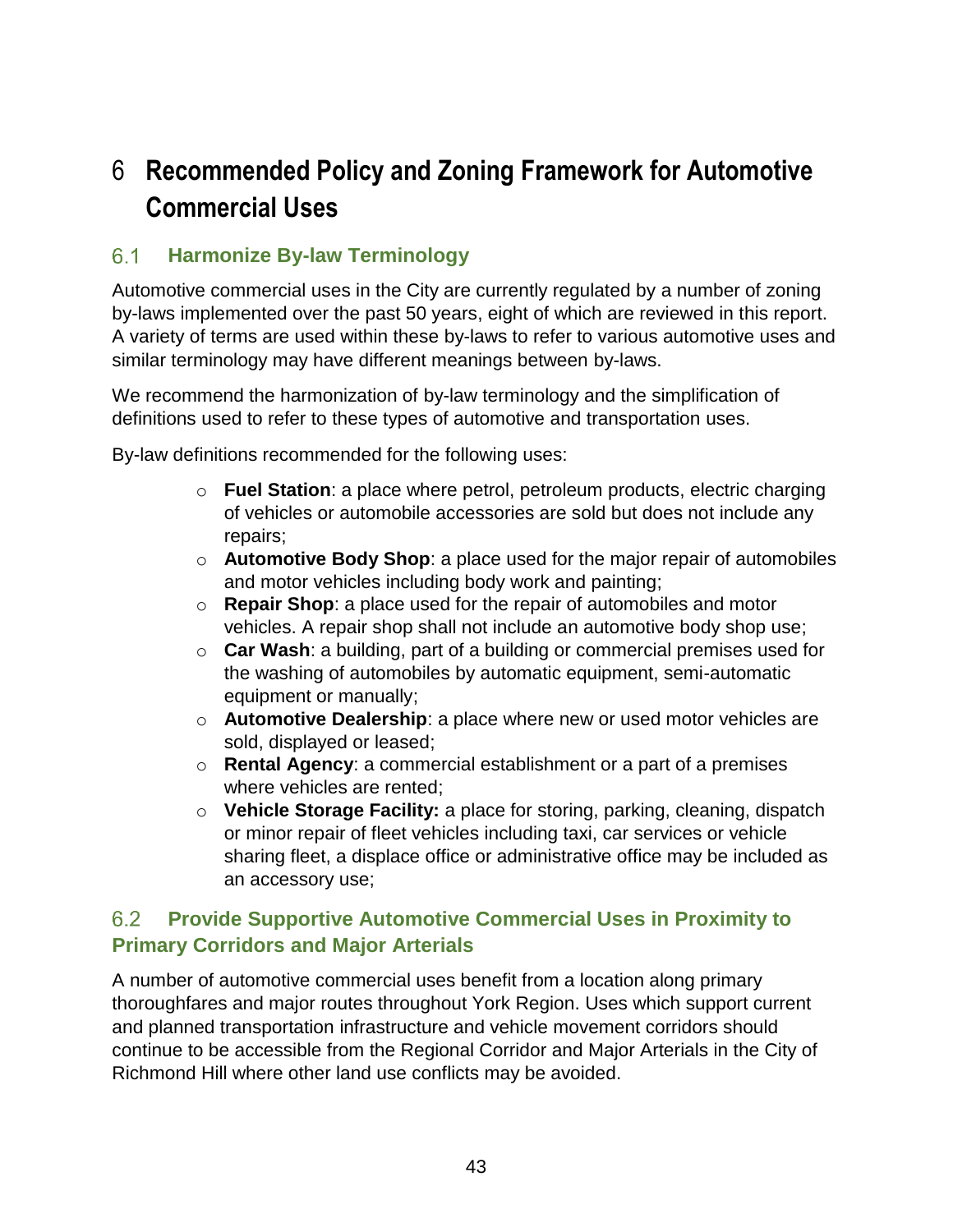Fuel stations should continue to be permitted and accessible to these corridors and major arterials. Gas stations should be provided in locations where they do not impair vehicle movements on public roads and where stacking in lanes may be avoided. In the foreseeable future, the location of these facilities at intersections provides accessibility to fuel stations while avoiding impacts to the surrounding road system.

The projected shift towards significantly greater numbers of electric vehicles in the future, as a proportion of automotive vehicles, suggests that new locations for traditional fuel stations may not be required, so limiting these to locations in which they currently exist makes sense. Whether charging stations will require the same facilities or have the same impact as fuel stations will need to be monitored. Early indications are that charging of vehicles is likely to occur much more on individual properties (where residents have access to electrical power), in parking lots and on streets, where on street parking is provided, thus limiting the need for the types of facilities currently associated with gas fueling stations.

Car wash and vehicle repair uses are currently provided in limited areas in Richmond Hill. Refinements were considered by Council as part of the staff report on Official Plan Amendments 18.1 in June of 2020. Council deferred making a decision on this matter at that time. The locations and criteria identified in Official Plan Amendments 18.1 are currently being reviewed further by staff.

These facilities will still presumably be required in the future, even with the shift to electric vehicles. As part of the staff review it would be appropriate to consider that, as the shift to electric vehicles evolves, the need for repair and car wash establishments will still be required. They need to be located somewhere. These uses are entirely appropriate, as of right, in employment zones and even in some locations along arterial roads with deep frontages where there would be no impact on adjacent sensitive uses. Criteria for determining where such facilities may appropriately locate include assessment of noise impacts, compliance with air quality compatibility guidelines, opportunities for providing screening from adjacent sensitive uses, buffering, separation distances and availability of space to temporarily store vehicles.

Automotive body shops which provide for major repairs and painting are not currently permitted in any zone in Richmond Hill, nor is this use defined in any current City zoning by-law. The City should consider where this use could be appropriately located located in an industrial zone, particularly where other similar heavier industrial uses are permitted.

Car share and cellular application enabled vehicle rental stalls also help to augment the existing multi-modal transit system and should be provided in some capacity in areas accessible to public transportation, mixed-use and commercial nodes.

Vehicle storage facility, which may gain significance in the future, particularly with the anticipated introduction of autonomous vehicles, which may not be individually owned, should be considered within employment zones, where similar uses, such as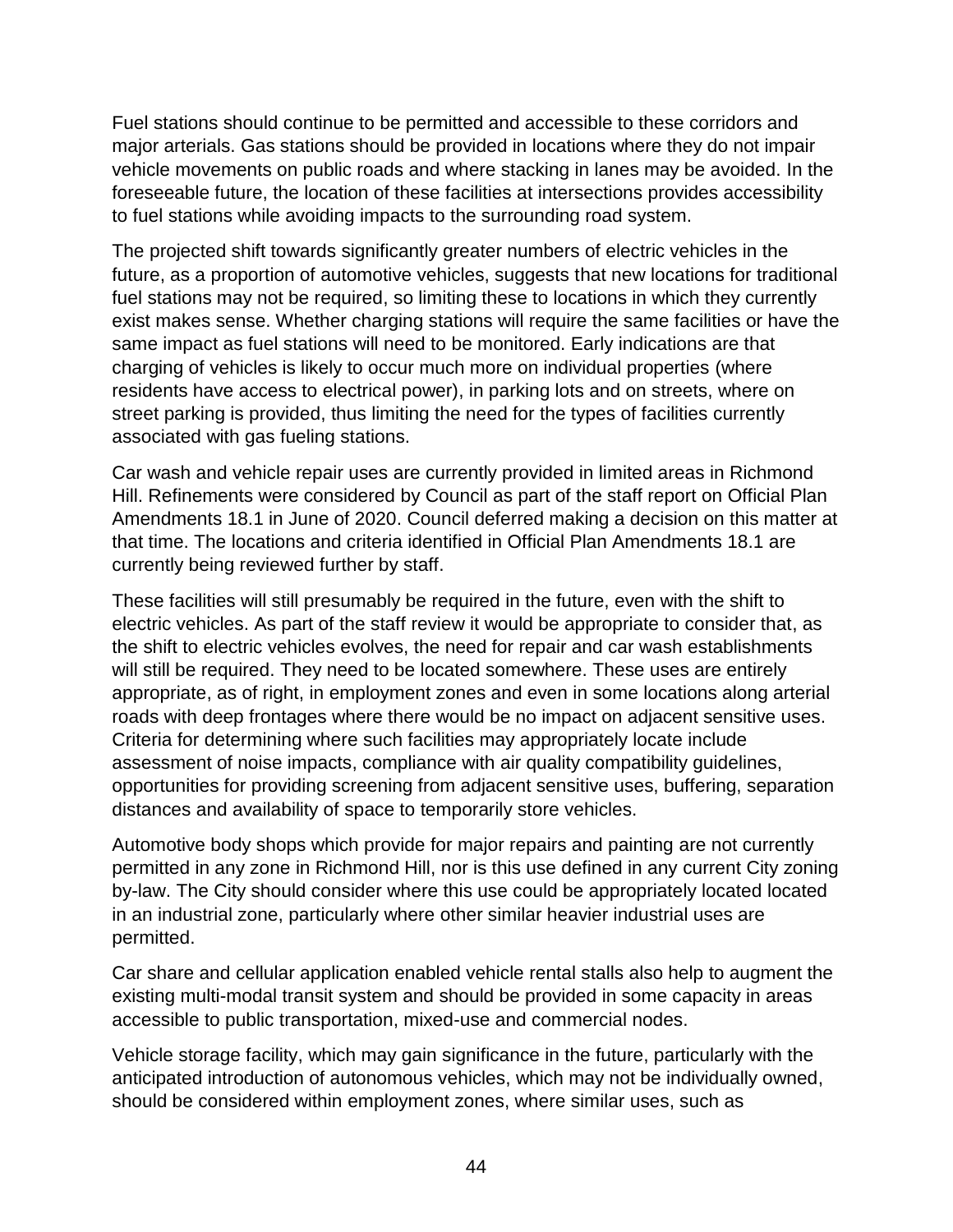warehouses are located, and perhaps in areas adjacent to rapid transit stations, depending how demand evolves in the future.

Public consultation identified an interest in providing convenient access to electric vehicle charging stations along common commuter routes in Richmond Hill. In some municipalities charging stations are provided in parking lots and where on street parking is allowed.

#### <span id="page-47-0"></span>6.3 **Automotive Hub**

A number of vehicle dealerships and automotive uses are located in proximity to Yonge Street and Elgin Mills Road. Automotive uses and facilities, such as dealerships, automotive rental services and automotive repair facilities are often clustered together as means of providing convenient and accessible sales and service to customers and businesses. The development of an automotive hub and/or automall may provide support to various automotive uses in Richmond Hill. An automotive hub would also support heavy automotive uses including automotive body repair and vehicle storage facilities which would benefit from co-location in an area free from potential conflict with sensitive land uses.

The area south east of Elgin Mills Road and Yonge Street is considered for vehicle repair uses through current official plan policy and may benefit from consideration as a more intensive automotive hub use.

#### <span id="page-47-1"></span> $6.4$ **Ensure Appropriate Transition Standards between Automotive and Sensitive Land Uses**

The comprehensive By-law should ensure that zoning by-law standards require sufficient setbacks between all parking and loading facilities to ensure compatibility between automotive commercial, residential and other sensitive issues.

Lot frontage and minimum lot area requirements can provide sufficient areas for onsite operations. These standards can also serve to limit the location of vehicle repair, body shop and storage uses which are not compatible in most intensification or mixed-use areas.

Significant rear and side yard setbacks to residential uses help to maintain an appropriate relationship between fuel stations, dealership and repair uses and residential uses. Minimum landscape requirements and buffers also may help to achieve the City's urban design guidelines regarding site circulation, pedestrian pathways and the design of parking areas.

# <span id="page-47-2"></span>7 **Conclusion**

This study recommends the harmonization of the City's regulatory framework and considers appropriate permissions for the location of various automotive commercial uses as well as applicable by-law standards to ensure land use compatibility, good